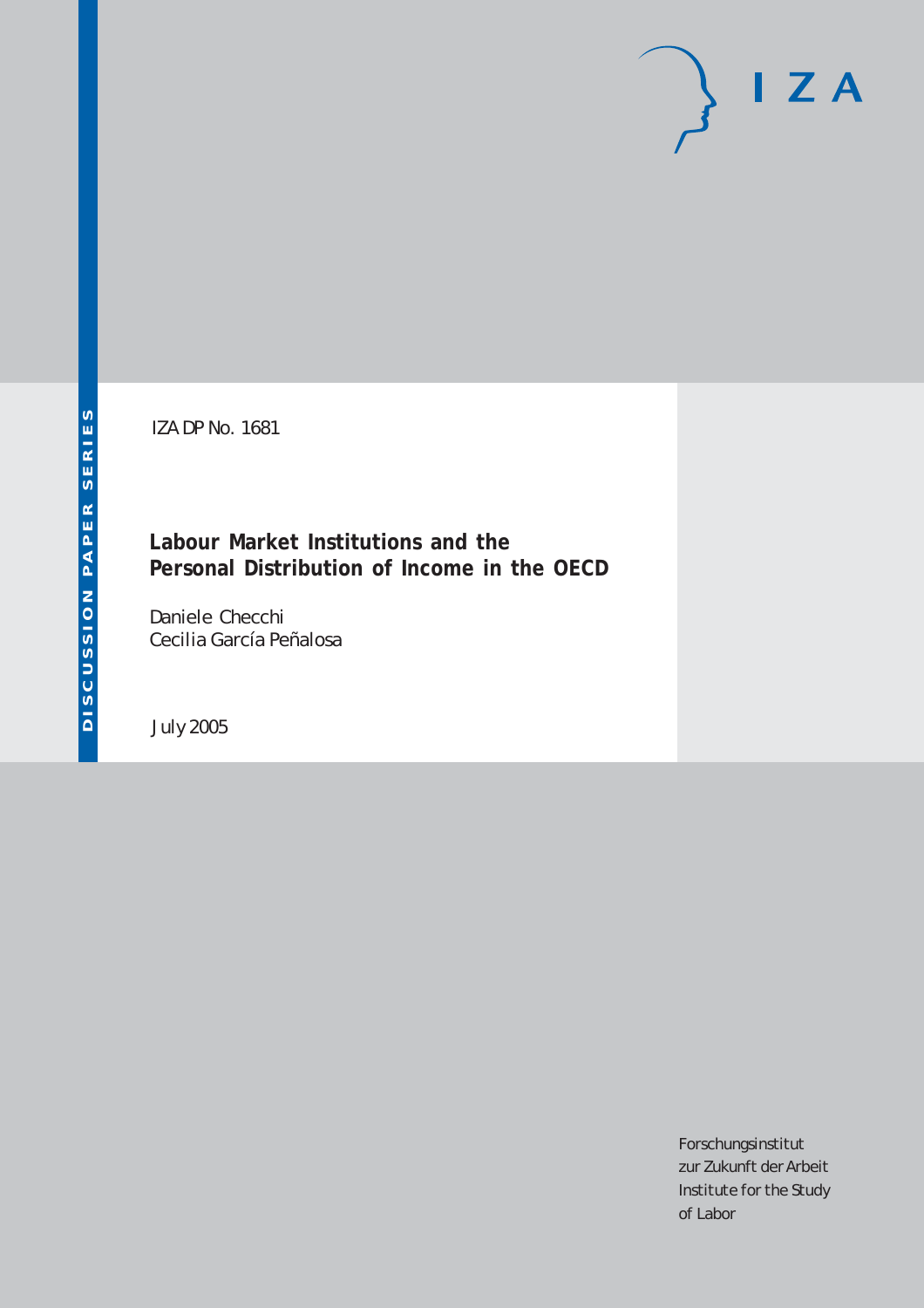# **Labour Market Institutions and the Personal Distribution of Income in the OECD**

### **Daniele Checchi**

*University of Milan and IZA Bonn* 

### **Cecilia García Peñalosa**

*CNRS and GREQAM* 

Discussion Paper No. 1681 July 2005

IZA

P.O. Box 7240 53072 Bonn Germany

Phone: +49-228-3894-0 Fax: +49-228-3894-180 Email: [iza@iza.org](mailto:iza@iza.org)

Any opinions expressed here are those of the author(s) and not those of the institute. Research disseminated by IZA may include views on policy, but the institute itself takes no institutional policy positions.

The Institute for the Study of Labor (IZA) in Bonn is a local and virtual international research center and a place of communication between science, politics and business. IZA is an independent nonprofit company supported by Deutsche Post World Net. The center is associated with the University of Bonn and offers a stimulating research environment through its research networks, research support, and visitors and doctoral programs. IZA engages in (i) original and internationally competitive research in all fields of labor economics, (ii) development of policy concepts, and (iii) dissemination of research results and concepts to the interested public.

IZA Discussion Papers often represent preliminary work and are circulated to encourage discussion. Citation of such a paper should account for its provisional character. A revised version may be available directly from the author.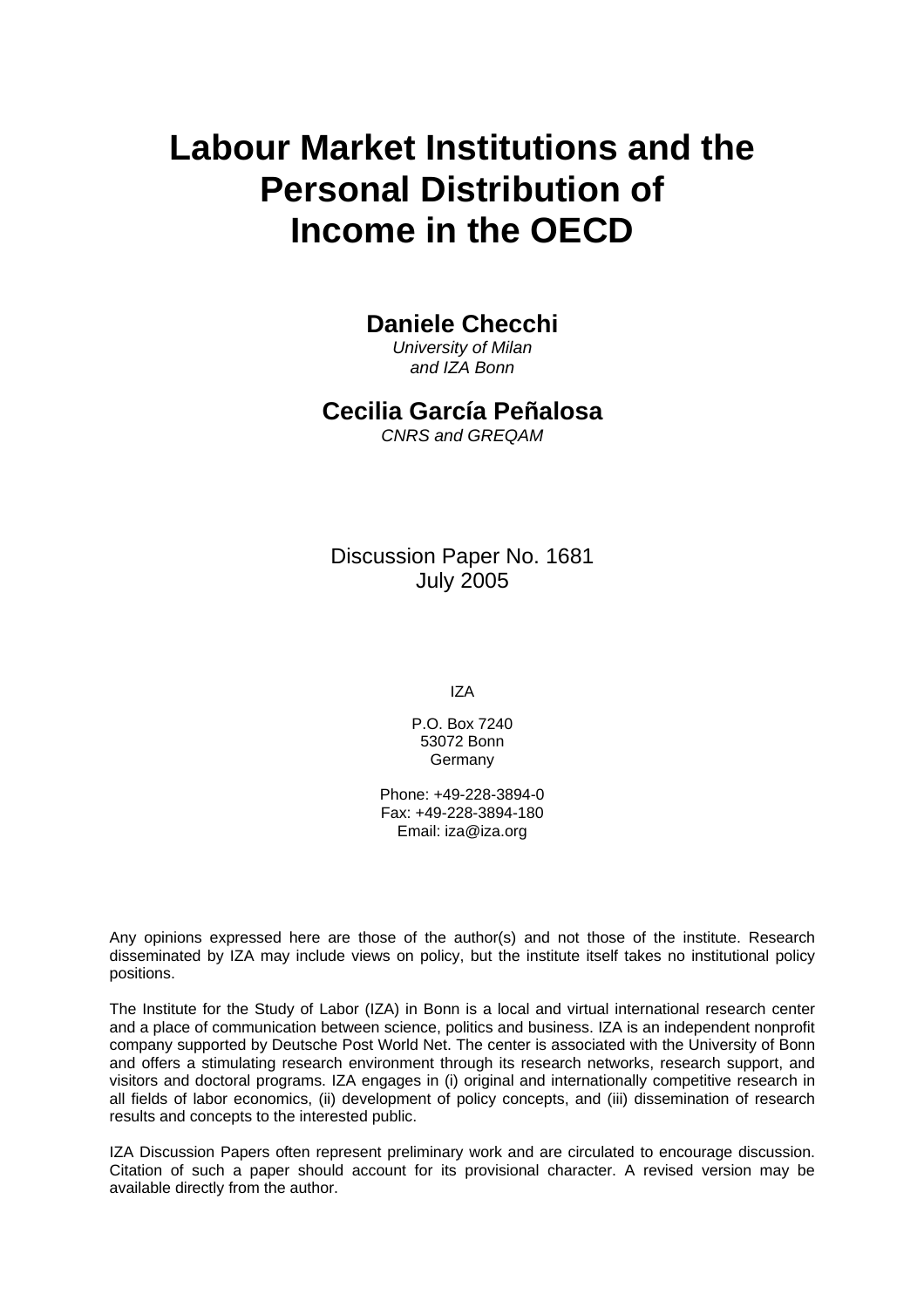IZA Discussion Paper No. 1681 July 2005

# **ABSTRACT**

# **Labour Market Institutions and the Personal Distribution of Income in the OECD**[∗](#page-2-0)

We examine what determines differences across countries and over time in the distribution of personal incomes in the OECD. We first model the wage determination process and show that unemployment, the labour share, and the wage differential are all functions of labour market institutions. Next we show that in a model economy with only four types of agents – capitalists, skilled and unskilled workers, and unemployed – the Gini coefficient of personal incomes can be expressed as a function of the above three variables. Labour market institutions hence affect income inequality, though the sign of their impact is ambiguous. Stronger unions and/or a more generous unemployment benefit tend to reduce inequality through reduced wage differentials, a higher labour share, and also higher unemployment. We then use a panel of OECD countries for the period 1970-96 to examine these effects. We find, first, that the labour share remains an important aspect of overall inequality patterns, and, second, that stronger unions and a more generous unemployment benefit tend to reduce income inequality. High capital-labour ratios also emerge as a strong equalising factor, which has in part offset the impact of increasing wage inequality on the US distribution of personal incomes.

JEL Classification: D31, D33

Keywords: income inequality, labour share, trade unions

Corresponding author:

 $\overline{a}$ 

Daniele Checchi University of Milan Department of Economics Via Conservatorio 7 20124 Milan Italy Email: [daniele.checchi@unimi.it](mailto:daniele.checchi@unimi.it)

<span id="page-2-0"></span><sup>∗</sup> We thank the participants to the seminars at IZA-Bonn, Universidad Autonoma (Barcelona), IGIER Bocconi, Florence, Milan University, Freie Universitat SASE conference (Budapest). We especially thank Andrea Bassanini, Andrea Cornia, Peter Gottschalk and Claudio Lucifora for helpful comments. Daniele Checchi gratefully acknowledges the financing of the Italian Ministry of Education (Cofin n. 2003137385).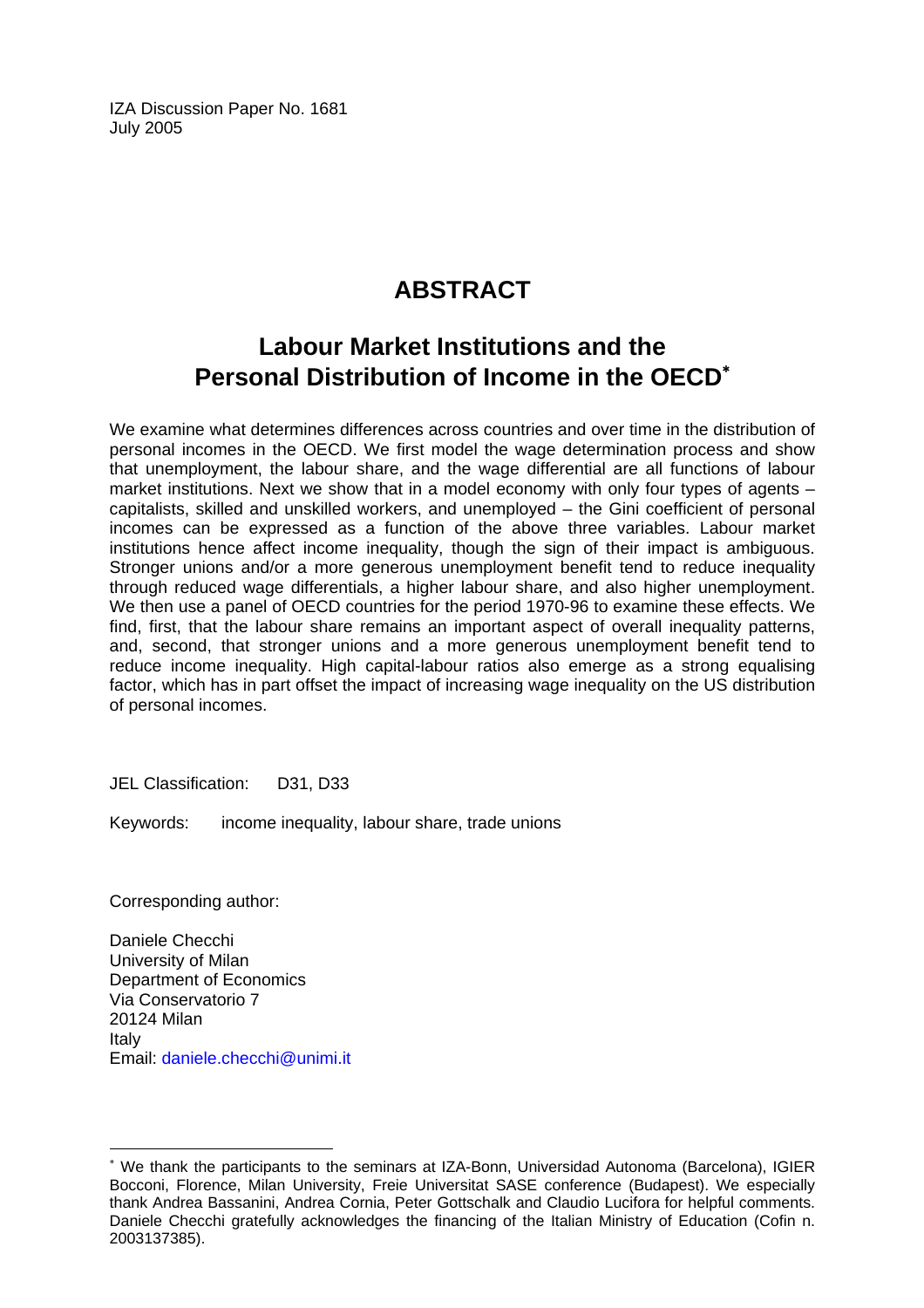#### **1. Introduction**

 $\overline{\phantom{a}}$ 

Over the past two decades a large literature has sought to understand the evolution of wage inequality in OECD countries; see Gottschalk and Smeeding (1997). Different patterns across countries have been documented, and labour market institutions have been shown to play an important role in determining the distribution of wages. In this paper we try to understand what are the determinants of differences in *income* inequality across countries and over time in OECD countries. In doing so, we focus on to aspects largely neglected by the literature. The first one is the role of the labour and capital shares as determinants of the personal distribution of income. We argue that wage inequality is only one of the components of personal income inequality, and that both the labour share and unemployment play an important role. The second consists of understanding the impact of labour market institutions on overall income inequality, as opposed to only on relative wages.

 Contrary to the textbook approach in macroeconomics where factor shares are taken to be constant, variations in the labour share across countries and over time are large. Figure 1 illustrates the recent experiences of the US, the UK, Germany and France over the period 1960 to 2002. The US has the most stable labour share, which fluctuates between 55 and 59 per cent. France and Germany have, for most of the period, a lower labour share than the two Anglo-Saxon countries, and exhibit a hump-shaped pattern with the labour share increasing up to around 1981 and declining thereafter; while the UK has experienced a decline over the period.1 Despite a substantial reduction in the difference between those four countries, in 2002 their labour shares ranged from 53% in France to 58% in the US.

#### **Figure 1 approximately here**

 One of the questions we want to address in this paper is whether these differences in the factor distribution of income can help us explain differences in the distribution of personal incomes in OECD countries over the past forty years. Indeed, recent work by Piketty (2001, 2003) and Piketty and Saez (2003) has emphasised the importance of capital income for the highest income groups even in recent times, and Atkinson (2003) has suggested that the increase in inequality that took place in a number of OECD countries during the 1980s was in part due to the rise in the return to capital.

<sup>&</sup>lt;sup>1</sup> The notable exception is the sharp increase and subsequent fall of the labour share during the labour government of 1974-1976, after a period of major conflict between unions and the conservative government of Heath.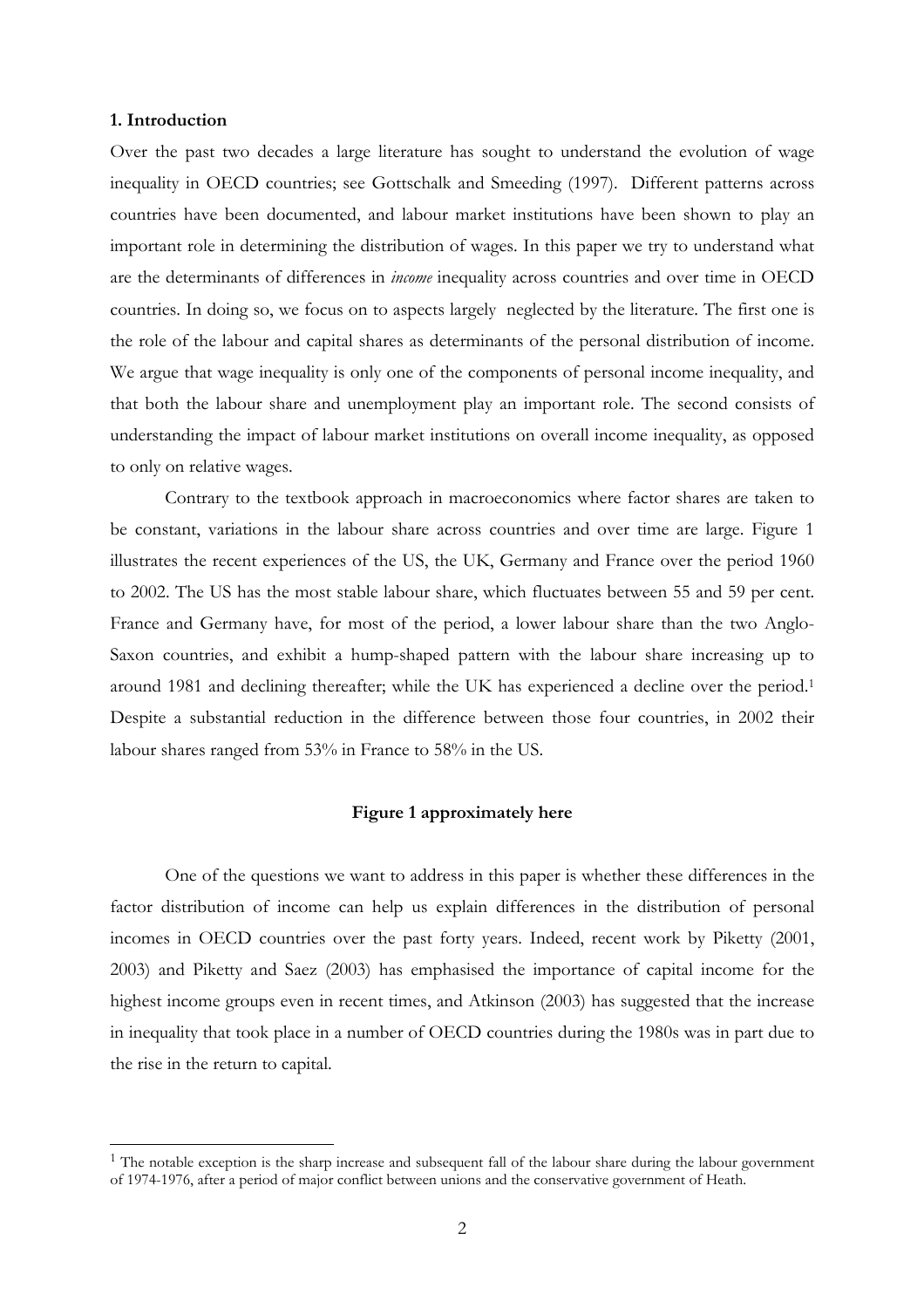The other question concerns the impact of labour market institutions. The effect of institutions on relative wages has been well documented. For example, stronger unions tend to compress the wage distribution, which in turn would tend to reduce income inequality. However, these institutions also affect the unemployment rate and, potentially, the labour share, and hence will affect the distribution of income through channels other than wages.

 We start by presenting the theoretical framework. First, we consider how labour market outcomes –that is, the relative wage, the labour share and the unemployment rate- are determined in an economy with non-competitive labour markets. Crucially for our purposes, we suppose the aggregate production function is CES, implying that the labour share is not constant but rather depends on factor inputs. Since labour markets are not competitive, labour market institutions, by affecting employment levels, become an essential determinant of the labour share. We capture this idea with a model with two types of workers. Skilled workers are subject to efficiency wage considerations, which imply no market clearing. For the unskilled the wage and employment determination process is the outcome of wage bargaining between a union that represents unskilled workers and a firm in a right-to-manage framework. We find that the equilibrium employment levels are a function of union bargaining power, the unemployment benefit, and the capital-labour ratio. The bargained levels of employment and wages will in turn determine the overall labour share, wage ratio, and unemployment rate, making them a function of labour market institutions.

 The second step is to decompose the Gini coefficient of the distribution of personal incomes in a model economy. Our highly stylised set up considers four types of agents. The first are the jobless who receive the unemployment benefit. The second are unskilled workers who receive the unskilled wage. Lastly, there are skilled workers, which may own capital or not. Those who do not will simply receive the skilled wage, while those who do (the worker-capitalists) receive both the skilled wage and profits. There are then three sources of inequality: employment versus unemployment, skilled versus unskilled wages, and the distribution of capital. In fact, the Gini index for personal incomes can be expressed as a function of the labour share, the relative wage, the unemployment benefit, and the proportion of the population in each category. A smaller labour share, a higher relative wage, and a lower unemployment benefit, all increase income inequality. But these are in turn all functions of wages and employment levels, and hence of union bargaining power, the unemployment benefit, and the capital labour ratio. The effect of both higher union power and unemployment benefits on inequality is ambiguous: on the one hand they increase the unemployment rate, which tends to raise the Gini coefficient; on the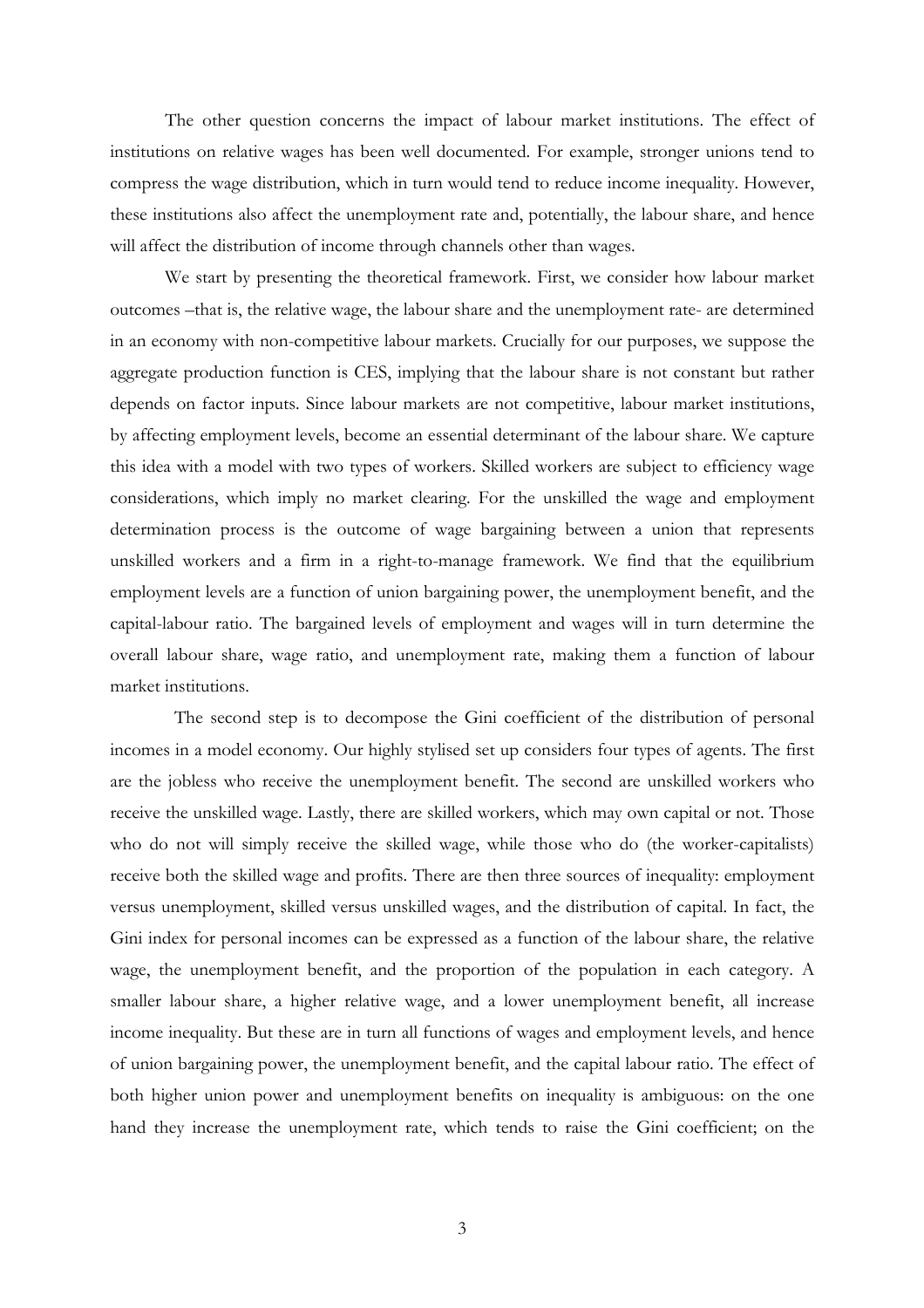other, they reduce the relative wage and increase the labour share, both of which tend to reduce inequality.

We test these propositions in a panel of OECD countries for the period 1970-96. Our empirical results are in line with the predictions of the model. We find that the labour share remains a fundamental aspect of overall inequality patterns, with an effect roughly as important as that of relative wages. Our results also show that that stronger unions and a more generous unemployment benefit tend to reduce income inequality. The effect of labour market institutions tends to be large, and explains a large fraction of the variation across countries. The other variable that emerges from our analysis as having a large impact is the capital-labour ratio. High capital-labour ratios tend to increase the labour share, and hence reduce income inequality. In fact, this appears to have been a major force dampening the increase of income inequality in the US over the last few decades.

The paper adds to the recent revival of interest in the factors shaping the distributions income across countries (Bourguignon and Morrisson, 1990, 1998; Li, Squire, and Zou, 1998; Barro, 2000; Alderson and Nielsen, 2002; Breen and García Peñalosa, 2004). For decades empirical work on cross-country differences in the distribution of income consisted of tests of the Kuznets hypothesis taking the form of regressions of inequality on the level of GDP and its square. Only recently have variables other than the level of income been considered, such as the level of human capital, the degree of democratisation, or labour market institutions. Although this approach is helpful in understanding the underlying causes of inequality, it leaves little room for policy recommendations as in most cases the particular mechanism through which these variables impact inequality is not understood. By focussing on the basic determinants of the distribution of income we want to understand whether labour market institutions play a role because they affect the unemployment rate, the distribution of wages, or the way in which capital and labour are rewarded.

 The paper is also related to the literature on the evolution of inequality in industrial economies over the past three decades. Two features have dominated this literature. One has been the increase in income inequality in a number of countries; the other the sharp rise in the relative wages in the UK and the US (Atkinson, 1997, 2003; Gottschalk and Smeeding, 1997; Bound and Johnson, 1992; Juhn, Murphy, and Brooks, 1993). Our paper emphasises two aspects. First, that although wage inequality is a crucial aspect of the income distribution, the distribution of wealth still plays a substantial role as captured by the negative impact of the labour share in our regressions for the Gini coefficient. Second, our analysis highlights the differences between an increase in the relative wage and in wage inequality. Understanding the evolution of inequality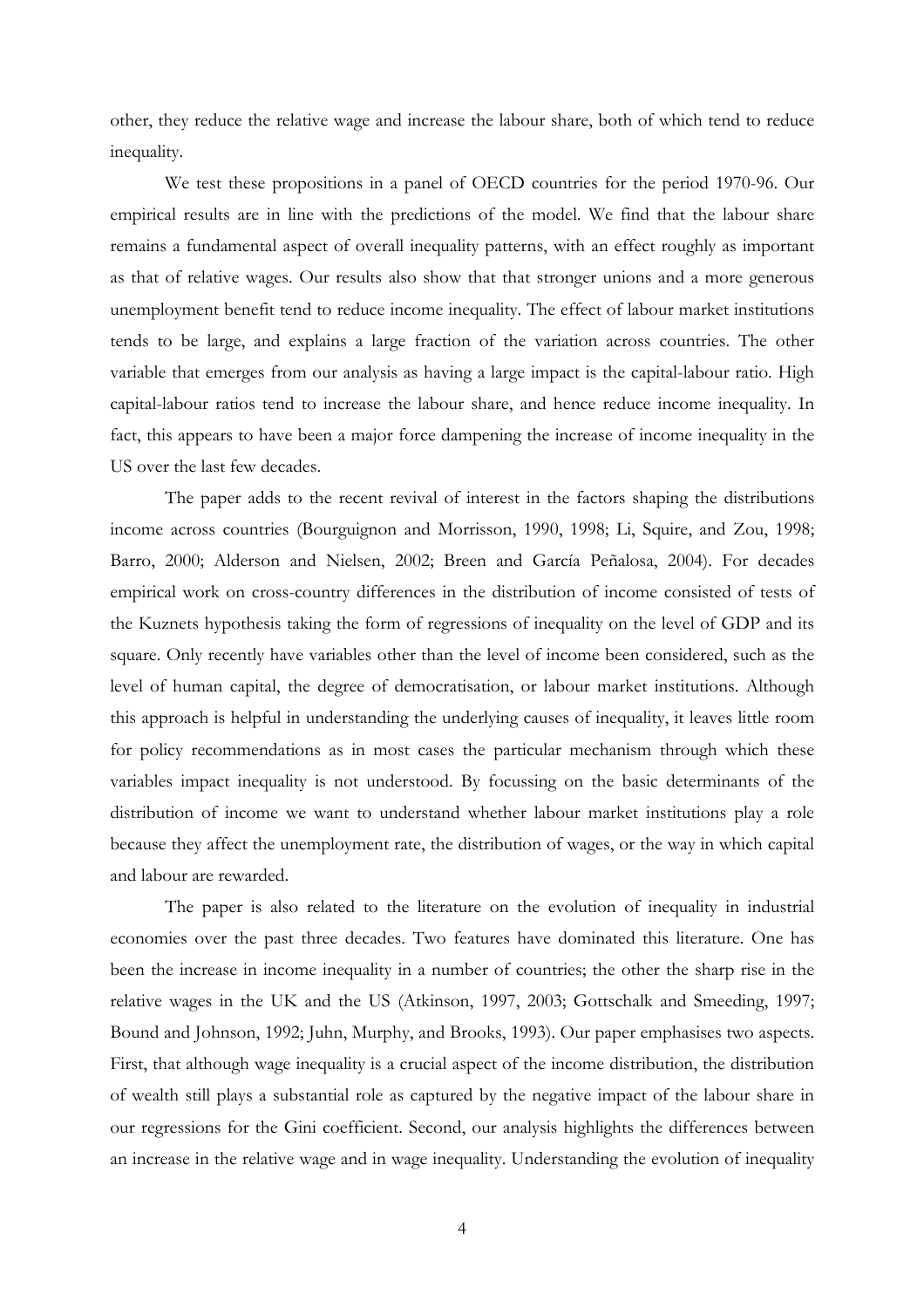requires knowing the proportions of agents receiving each salary and not only the relative salaries, and looking at the labour share is a (crude) way of capturing both.

 A number of recent papers have been concerned with the labour share. The focus of these works has been to understand the determinants of either the evolution of the labour share over time in OECD, or cross-country differences (Blanchard, Nordhaus, and Phelps, 1997; Rodrik, 1999; de Serres, Scarpetta and de la Maisonneuve, 2002; Bentolila and Saint-Paul, 2003). We present a different perspective, trying to understand not the determinants but the effects of differences in the rewards to capital and labour across countries and over time.

The paper is organised as follows. Section 2 presents our theoretical model. Section 3 presents the data and our results. We then perform a number of simulation exercises. Section 4 concludes.

#### **2. Theoretical considerations**

#### **2.1. The determinants of the relative wage and the labour share**

#### *2.1.1. Technological determinants*

 $\overline{\phantom{a}}$ 

We consider an economy with three inputs, capital, denoted by  $K$ , skilled workers,  $H$ , and unskilled workers denoted by *L* . Output is produced according to a constant return to scale production function  $Y = F(K, L, H)$ . As is well known, a Cobb-Douglas production function implies constant labour and capital shares. In order to explain observed variations in labour shares, a more general production function, such as a CES, is needed. We assume that output is produced using capital and a "labour aggregate". Production is a CES function of *K* and the labour aggregate, while the latter is assumed to be a Cobb-Douglas function of skilled and unskilled labour. That is, output is produced according to

$$
Y = \left[\alpha K^{-\sigma} + (1 - \alpha)\left(H^{\beta}L^{1-\beta}\right)^{-\sigma}\right]^{1/\sigma} \quad \text{with } -1 \le \sigma < \infty, \ 0 < \alpha < 1, 0 < \beta < 1 \tag{1}
$$

This production function allows for different degrees of substitutability across factors. The elasticity of substitution between skilled and unskilled labour is 1, while that between capital and the labour aggregate is  $1/(1+\sigma)$ . For  $\sigma = 0$  the production function would be Cobb-Douglas in the three inputs, as in  $(1)$ . In line with existing evidence,<sup>2</sup> we assume that the elasticity of substitution between capital and the labour aggregate is less than one, which requires  $\sigma > 0$ .

Differentiating the production function we can obtain factor demand functions,

<sup>2</sup> This is consistent with the evidence reported in Hamermesh (1993), Rowthorn (1999), Krusell, Ohanian, Rios-Rull, and Violante (2000), and Antras (2004).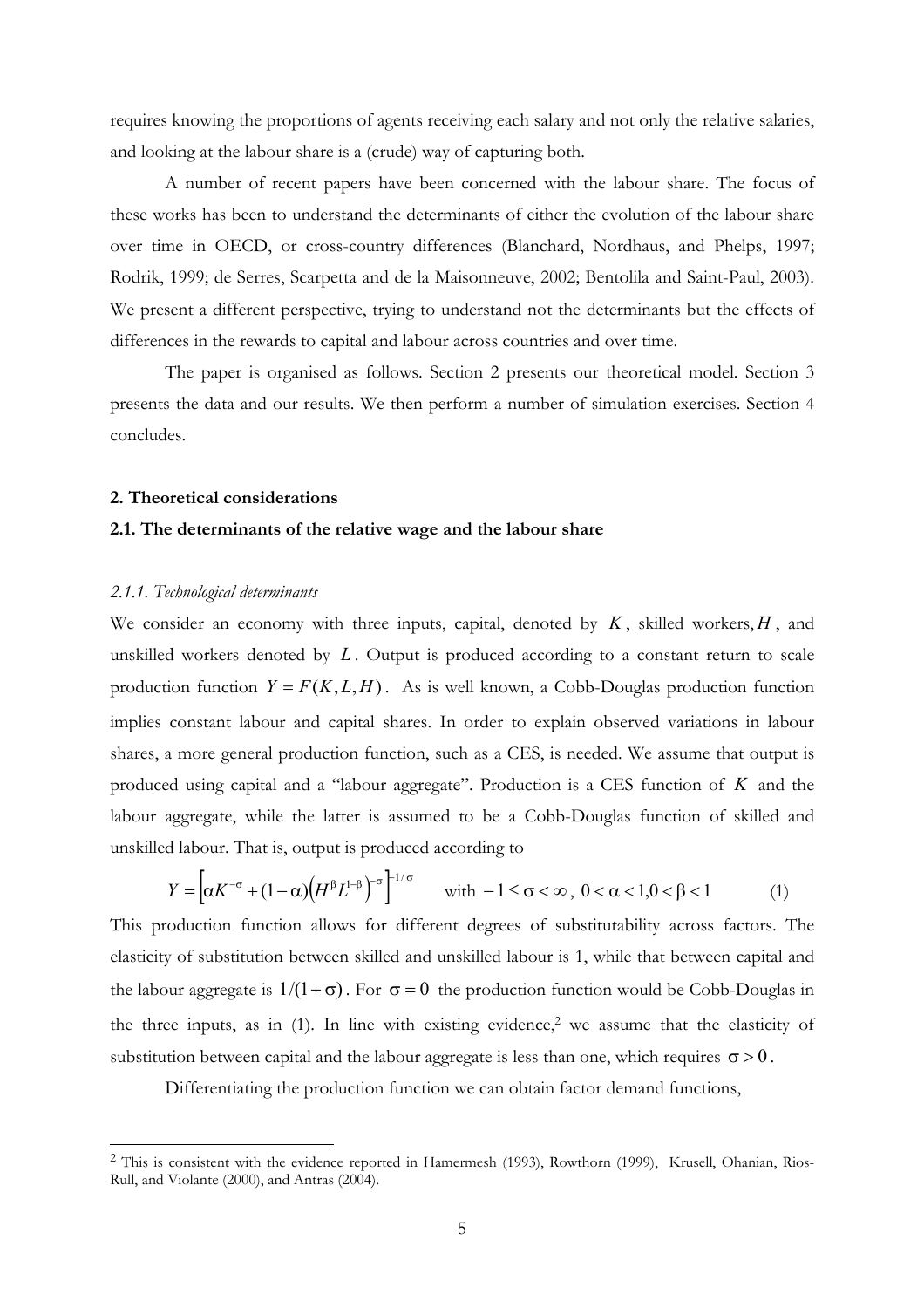$$
r = \alpha \left( \alpha + (1 - \alpha)x^{-\sigma} \right)^{-(1 + \sigma)/\sigma} \tag{2a}
$$

$$
w_u = (1 - \beta)(1 - \alpha)\left(\alpha + (1 - \alpha)x^{\sigma}\right)^{-(1 + \sigma)/\sigma} x^{\sigma} \frac{K}{L}
$$
 (2b)

$$
w_s = \beta (1 - \alpha) \left( \alpha + (1 - \alpha) x^{\sigma} \right)^{-(1 + \sigma)/\sigma} x^{\sigma} \frac{K}{H}
$$
 (2c)

where *r* is the interest rate, and  $w<sub>s</sub>$  and  $w<sub>u</sub>$  are respectively the (gross) skilled and unskilled wages. We have defined  $x = K / H^{\beta} L^{1-\beta}$ , and it is hence a measure of the capital-labour ratio.

The labour share, denoted  $\theta$ , is defined as the ratio of total employee compensation to value added. With two types of workers this is simply

$$
\theta \equiv \frac{w_s H + w_u L}{Y} \tag{3}
$$

Defining the relative wage as  $\omega = w_s / w_u$ , and using equations (2) we obtain the inverse relative demand for labour and the labour share as

$$
\omega = \frac{\beta}{1 - \beta} \frac{L}{H} = \frac{1}{1 - \beta} \cdot \frac{1}{h}
$$
 (4)

$$
\theta = \frac{(1 - \alpha)}{1 - \alpha + \alpha x^{-\sigma}}
$$
(5)

 Together with (2), these equations imply that the labour share and the relative demand for labour depend on the capital-labour ratio and the relative employment ratio, that is,  $\omega = \omega(h)$ and  $\theta = \theta(k, h)$ . The comparative statics are straight forward, with

$$
\frac{\partial \omega}{\partial h} < 0,
$$
\n
$$
sign\left[\frac{\partial \theta}{\partial x}\right] = sign[\sigma], \quad sign\left[\frac{\partial \theta}{\partial h}\right] = -sign[\sigma(\omega - 1)], \quad sign\left[\frac{\partial \theta}{\partial K}\right] = sign[\sigma].
$$

A higher relative employment ratio reduces the relative wage, while the impact of the capitallabour ratio and relative employment on the labour share depends on the elasticity of substitution. For  $\sigma = 0$ , the labour share is simply  $\theta = 1 - \alpha$ , and neither *K* nor *h* will affect it. Our assumption of  $\sigma > 0$  and supposing, reasonably, that  $\omega > 1$ , we have  $\frac{\partial \theta}{\partial x} > 0$  and ∂θ/ ∂*h* < 0 . That is, a higher capital-labour ratio will increase the labour share, while greater relative skilled employment will reduce both the labour share and the relative wage.3

 $\overline{\phantom{a}}$ 

<sup>&</sup>lt;sup>3</sup> The case where  $\sigma$  < 0 is discussed in Appendix I.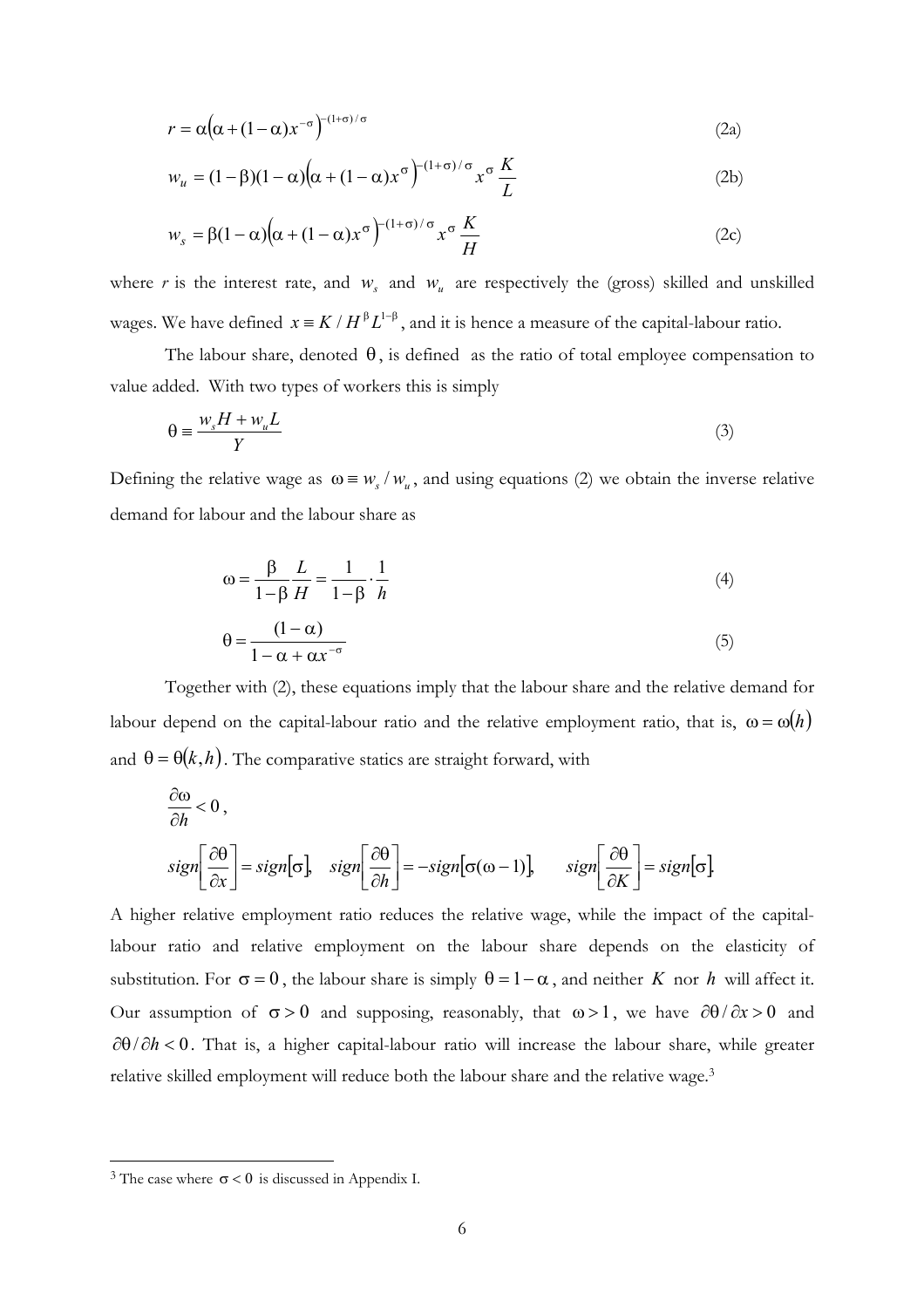#### *2.1.2. Institutional determinants*

If labour markets were competitive, (4) and (5) would imply that a country's capital-labour ratio and its relative supply of skilled would be the sole determinants of the labour share and the relative wage. However, labour markets are not competitive. Employment levels hence differ from factor supplies, and anything that affects employment would in turn affect θ and ω. In order to understand which are the potential determinants of these variables we examine wage and employment determination with two types of labour.

 We assume that wages for the two types of workers are determined in different ways. For skilled workers, we suppose that imperfect information on the part of the firm about whether or not employees are shirking forces the former to pay wages above the market clearing level, which in turn leads to unemployment, as in the efficiency wage model of Shapiro and Stiglitz (1985). For unskilled workers, we model the wage and employment determination process as the outcome of wage bargaining between a single union and a single firm in a right-to-manage framework. The union bargains over unskilled wages with the firm, and then the latter sets employment.

#### *Efficiency wages for skilled workers*

 $\overline{\phantom{a}}$ 

Consider a simple, one-period efficiency wage model. Suppose skilled agents receive a net wage  $\widetilde{w}_s = (1 - \tau) w_s$ , where a fraction  $\tau$  corresponds to the tax wedge, which is paid to the government as employer and employee contributions. Workers are assumed to be risk-averse with utility  $U(w_i) = w_i^{\rho}$ , with  $0 < \rho \le 1$ . Then, the utility of shirking is simply  $U^S = (1-p)(1-\tau)w_s^{\gamma} + pB^{\rho}$  and that of not-shirking  $U^N = ((1-\tau)w_s - e)^{\rho}$ , where *p* is the probability of being caught if shirking, *B* the unemployment benefit (or the monetary equivalent of leisure if the latter is unavailable), and *e* is the monetary cost of effort.4 The resulting efficiency wage,  $\overline{w}_s$ , is given by the solution to

$$
((1-\tau)\overline{w}_s - e)^{\rho} = (1-p)((1-\tau)\overline{w}_s)^{\rho} + pB^{\rho}
$$
\n(6)

Simple differentiation shows that  $\overline{w}_s$  is increasing in *B* and *e*, and decreasing in *p*. Given  $\overline{w}_s$ and the level of unskilled employment, the inverse demand for skilled labour, equation (2c), determines skilled employment, *H* .

<sup>4</sup> It would be straightforward to allow for the dynamic flows into and out of employment. For simplicity, we assume here that labour markets are separated by skills, such that an unemployed skilled worker cannot work as unskilled. Notice that *B* goes untaxed, as in most institutional set-ups.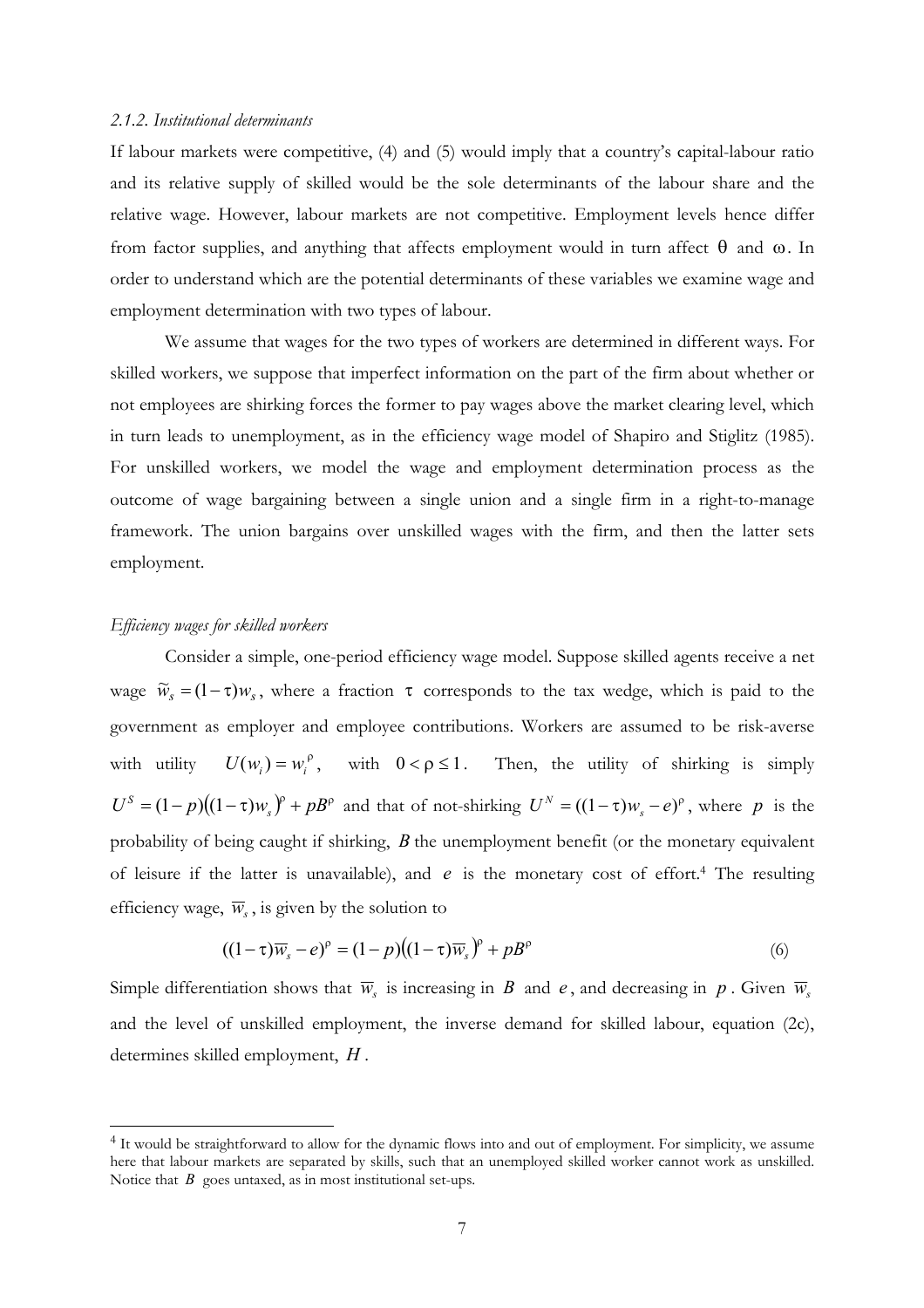#### *Union bargaining and the unskilled wage*

Consider now the determination of the unskilled wage and employment level. We assume that the union represents only the unskilled, and that it has a utilitarian utility function of the form

$$
V = \frac{L}{\overline{L}}U(\widetilde{w}_u) + \frac{\overline{L} - L}{\overline{L}}U(B)
$$
\n(7)

where  $\overline{L}$  is the unskilled labour force,  $U(.)$  is the workers' utility function,  $U(\widetilde{w}_i) = \widetilde{w}_i^{\rho}$ , and the net wage is given by  $\widetilde{w}_u = (1 - \tau) w_u$ . The bargaining process is then governed by

$$
\max_{w_u} \left( \frac{L}{\overline{L}} \left[ ((1-\tau)w_u)^p - B^p \right] \right)^{\gamma} \left( Y - w_u L - w_s H \right)^{1-\gamma}
$$
\n(8)

The bargaining solution is obtained by maximising this expression with respect to  $w_{\nu}$ , taking into account the fact that, for a given skilled wage, changing the unskilled wage affects both skilled and unskilled employment. The resulting first-order conditions can be expressed as a function of *L* (see Appendix I),

$$
\rho(1-\tau)^{\rho} = \left(\frac{1-\gamma}{\gamma}(1-\beta)\frac{\theta}{1-\theta} + \varepsilon_L\right) \left((1-\tau)^{\rho} - \left(\frac{B}{w_u}\right)^{\rho}\right) \tag{9}
$$

where  $\varepsilon_L$  is the elasticity of the demand for unskilled labour. Since  $\varepsilon_L$ ,  $w_u$ , and  $\theta$  are functions of *H* and *L* , equation (9) determines unskilled employment , for a given *H* .

#### *Equilibrium and comparative statics*

The equilibrium of the model is then given by equation (9) together with (2b), (2c) and (6) that is, by

$$
\rho \left(1 - \tau\right)^p = \left(\frac{1 - \gamma}{\gamma} \left(1 - \beta\right) \frac{\theta}{1 - \theta} + \varepsilon_L \right) \left(\left(1 - \tau\right)^p - \left(\frac{B}{w_u}\right)^p\right) \tag{9}
$$

$$
w_u = (1 - \beta)(1 - \alpha)\left(\alpha + (1 - \alpha)x^{\sigma}\right)^{-(1 + \sigma)/\sigma} x^{\sigma} \frac{K}{L}
$$
\n(10)

$$
\overline{w}_s = \beta (1 - \alpha) \left( \alpha + (1 - \alpha) x^{\sigma} \right)^{-(1 + \sigma)/\sigma} x^{\sigma} \frac{K}{H}
$$
\n(11)

$$
\overline{w}_s = \varphi(B, e, p) \tag{12}
$$

where  $\varphi(B, e, p)$  is implicitly defined by (6). Together these four equations determine the equilibrium levels of skilled and unskilled employment, *H* and *L* , and the two wages as a function of model parameters: the unemployment benefit, *B* , the bargaining power of the union,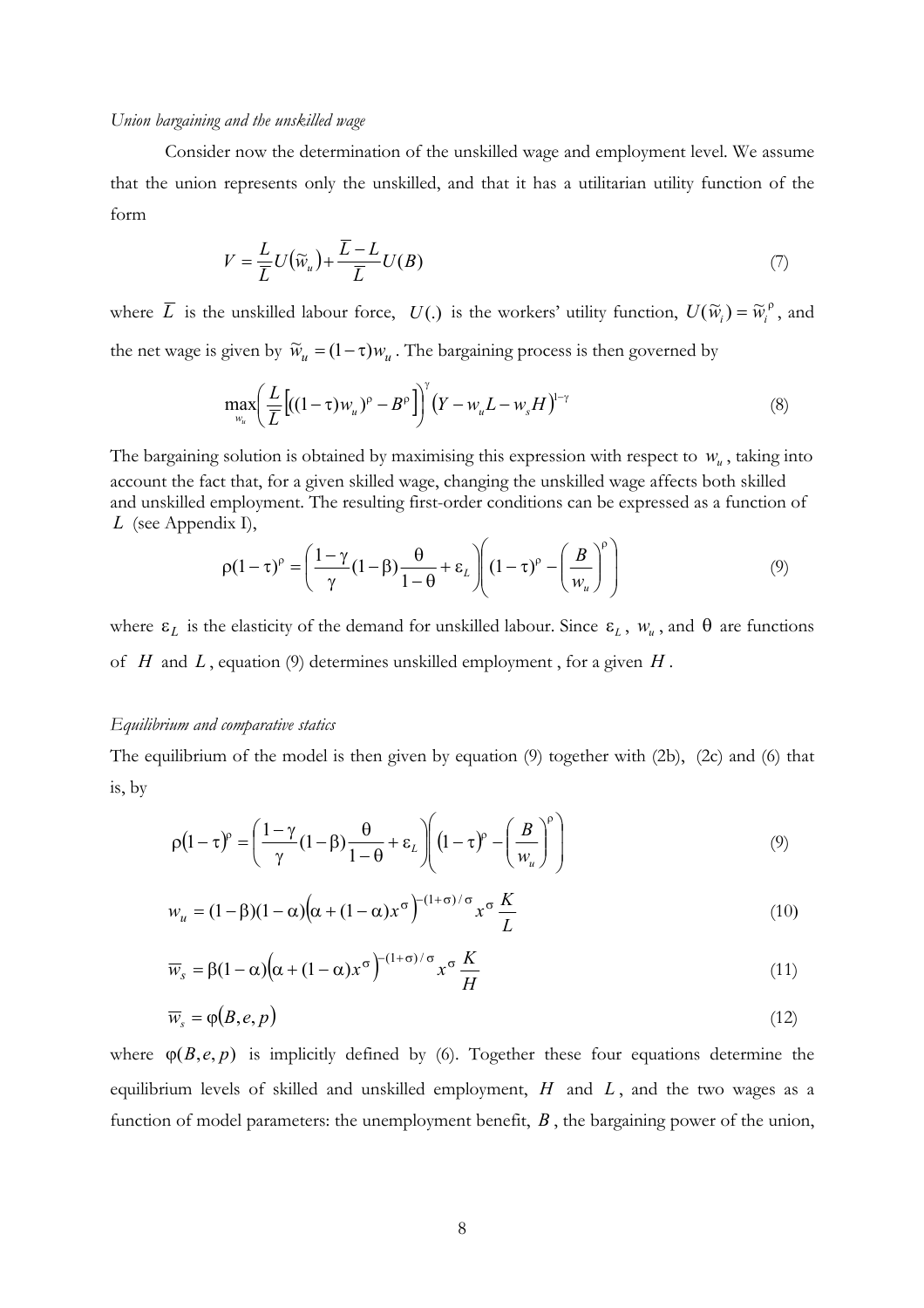γ, the capital stock,  $K$ , as well as the preference parameters,  $ρ$  and  $e$ , and the technological parameters, α,β,σ, and *p* .

Once *H* and *L* are determined, we can obtain our three main variables of interest, the labour share, the relative wage, and the unemployment rate, which we can express as functions of the stock of capital and labour market institutions (as well as of the preference and technology parameters).

$$
\Theta = \Theta(K, B, \gamma),\tag{13}
$$

$$
\omega = \omega(K, B, \gamma) \tag{14}
$$

$$
u = u(K, B, \gamma). \tag{15}
$$

 We are interested in the comparative statics with respect to union power, the unemployment benefit and the stock of capital. All comparative statics are derived in Appendix I. Consider first the effect of union power. It is possible to show that

$$
\frac{dL}{d\gamma}<0,\quad\frac{dH}{d\gamma}<0,\quad\frac{du}{d\gamma}>0,\quad\frac{d\theta}{d\gamma}>0,\quad\frac{dh}{d\gamma}>0,\quad\frac{d\omega}{d\gamma}<0.
$$

As in the standard wage bargaining model, the direct effect of greater union bargaining power is to reduce unskilled employment. This reduces the marginal product of skilled labour, and skilled employment falls in order to maintain the skilled wage at  $\overline{w}_s$ . Let  $u = 1 - (L + H)/(\overline{L} + \overline{H})$  be the overall unemployment rate, with  $\overline{H}$  being the skilled labour force. Since both types of employment are reduced, *u* increases. Furthermore, under the assumption that  $\sigma > 0$ , the labour share also increases, the reason being that lower levels of employment result in a higher capital-labour ratio. The effect of an increase in γ on unskilled employment can be shown to be stronger than that on  $H$ , implying an increase in relative employment, and hence a reduction in the relative wage.

Concerning an increase in the stock of capital, we have

$$
\frac{dL}{dK} > 0, \quad \frac{dH}{dK} > 0, \quad \frac{du}{dK} < 0.
$$

A higher capital stock raises the marginal product of labour (both unskilled and skilled), leading to greater employment of both types of workers for a given wage. In the case of unskilled workers, unions react by demanding higher wages, which results in an increase in  $w<sub>u</sub>$ . In case of skilled worker, given a constant efficiency wage, the raise in capital is accompanied by an increase in skilled employment. Moreover, the indirect effects on *L* through the change in *H* and vice versa reinforce these direct impacts. Under reasonable conditions, we all can also show that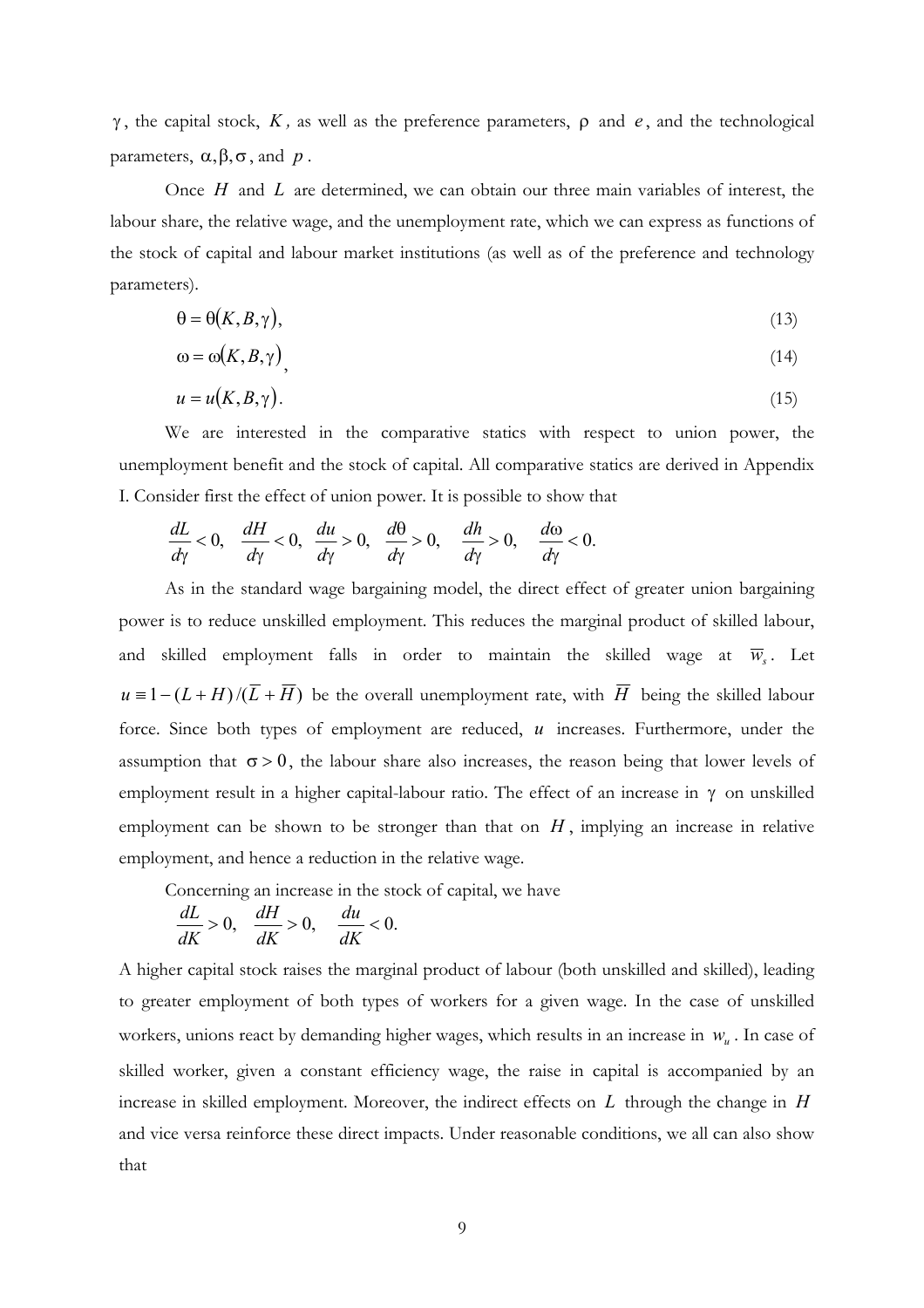$$
\frac{d\theta}{dK} > 0, \quad \frac{dh}{dK} > 0, \quad \frac{d\omega}{dK} < 0.
$$

A greater capital stock has a direct positive effect on  $\theta$ , as a higher *K* increases the marginal product of labour, and indirect negative impacts through the increase in both types of employment. The positive effect dominates, implying that a greater stock of capital increases the labour share, and that the relative wage falls.

 A higher unemployment benefit has two effects. On the one hand, it increases the outside option for unskilled workers, hence unions will bargain for a higher wage and accept a lower level of employment. At the same time, a higher *B* increases the efficiency wages that the firm must pay to skilled workers, which requires the firm to employ fewer skilled workers in order to increase their marginal product. The reduction in *H* tends to reduce the marginal product of the unskilled and hence partially offsets reduction in  $L$ , hence the overall effect is ambiguous. If the direct effect dominates, so that  $dL/dB < 0$ , it is then possible to show that

$$
\frac{dH}{dB} < 0, \quad \frac{du}{dB} > 0, \quad \frac{d\theta}{dB} > 0.
$$

That is, a higher unemployment benefit reduces both skilled and unskilled employment, increasing the rate of unemployment and raising the labour share. The effect on the relative wage is ambiguous, as both the skilled and the unskilled wage increase.

#### **2.2. The Gini coefficient in a model economy**

 $\overline{\phantom{a}}$ 

Having established that labour market institutions affect labour shares, the relative wage, and the unemployment rate, we turn to their impact on the distribution of personal incomes. Our empirical measure of income inequality will be the Gini coefficient. We hence decompose this measure of inequality into its various components for a model economy with four types of agents.

The labour force (or population) is normalised to one, that is,  $\overline{L} + \overline{H} = 1$ . Following our set-up in the previous section, workers can be either employed and receive the skilled or unskilled wage,  $\widetilde{w}_s = (1 - \tau) w_s$  and  $\widetilde{w}_u = (1 - \tau) w_u$ , or unemployed, in which case they receive the unemployment benefit *B* . 5 Some individuals also own capital and receive profits. We assume that the owners of capital are always skilled workers (who are employed). Furthermore, we assume that the entirety of employer/employee contributions,  $\tau$ , are used to finance the

<sup>5</sup> *B* can also be interpreted as a subsistence wage earned in the informal sector, if an unemployment benefit does not exists.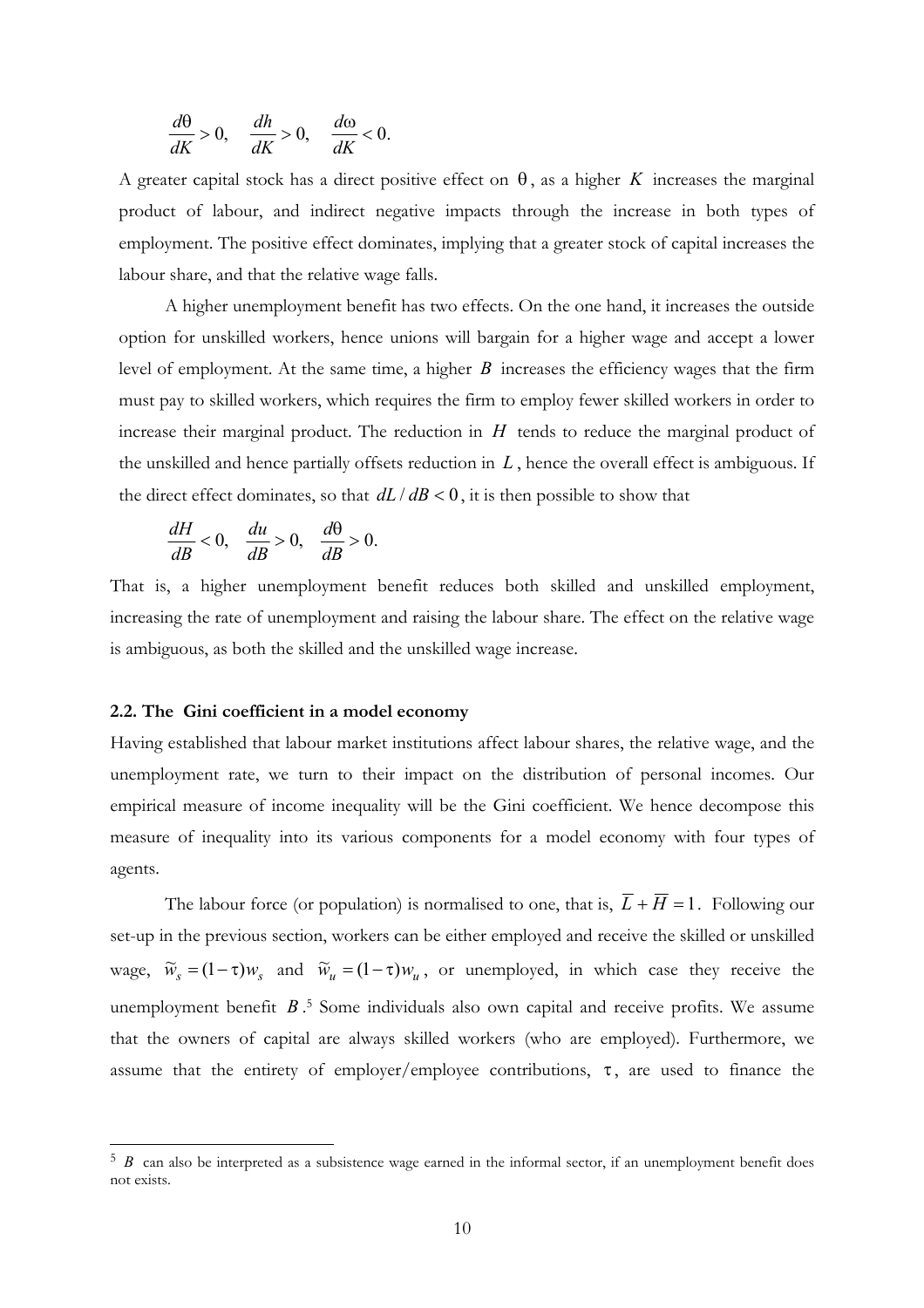unemployment benefit, so that  $B = \tau \theta y / u$ .<sup>6</sup> This implies that the payment of net wages, capital income, and unemployment benefit exhaust output, and average income is equal to output per capita, *y .*

We then have four types of agents characterised as follows:

- (i) A fraction *u* of the labour force are unemployed, and receive the unemployment benefit *B* ;
- (ii) A fraction *l* of the labour force are unskilled workers earning a net wage  $\widetilde{w}_u$ ;
- (iii) A fraction *s* of the labour force is made of skilled workers. Of those *s* − κ own no capital and have an income equal to the net skilled wage  $\widetilde{w}_s$ ;
- (iv) There are  $\kappa$  worker-capitalists, each of whom earns profits  $\pi$  and a wage  $\widetilde{w}_s$ .

Our assumptions imply that  $s + l + u = 1$ . We further suppose that  $\widetilde{w}_s > \widetilde{w}_u > B$ , while from our definition of the labour share we can express the profits of each worker-capitalist are given by  $\pi = (1 - \theta)y / \kappa$ . We further suppose that those who own capital are never unemployed.

The degree of income inequality is measured by the Gini concentration index computed across subgroups of population. When there are *N* subgroups, the definition of the Gini concentration index is:

$$
Gini = \frac{1}{2y} \sum_{i=1}^{N} \sum_{j=1}^{N} |y_i - y_j| \cdot n_i \cdot n_j
$$
 (16)

where  $y_i$  is the income in subgroup *i*, which has relative weight  $n_i$ , and *y* is the average income. Given our assumptions about the population and their incomes, the Gini coefficient can be expressed as

$$
Gini = (1 - \kappa)(1 - \theta) + ls \frac{\widetilde{w}_s - \widetilde{w}_u}{y} + u(1 - u) \frac{\widetilde{w} - B}{y}
$$
\n
$$
\tag{17}
$$

where  $\tilde{w}$  is the average net wage.<sup>7</sup> The Gini coefficient is thus a function of population proportions  $(u, l, s)$ , the number of capital owners  $\kappa$ , the labour share, the wage differential, and the unemployment subsidy. A higher labour share will reduce inequality by lowering profits and thus reducing the income of the richest individuals. A greater wage differential between the skilled and the unskilled will raise the Gini coefficient as it increases inequality between groups of employed individuals, while a larger unemployment benefit will reduce the Gini coefficient. The

 $\overline{\phantom{a}}$ 

<sup>&</sup>lt;sup>6</sup> We are implicitly assuming that profits go untaxed. While this is an extreme assumption, it simplifies the algebra, leaving the tax rate τ out of the definition of the Gini index reported in equation (17). However, we tried to introduce it in the regression, but it is highly collinear with the unemployment benefit and the unemployment rate, and therefore we have decided to stick to our assumption.

<sup>7</sup> In deriving equation (17) we have implicitly assumed that capitalists cannot be unemployed.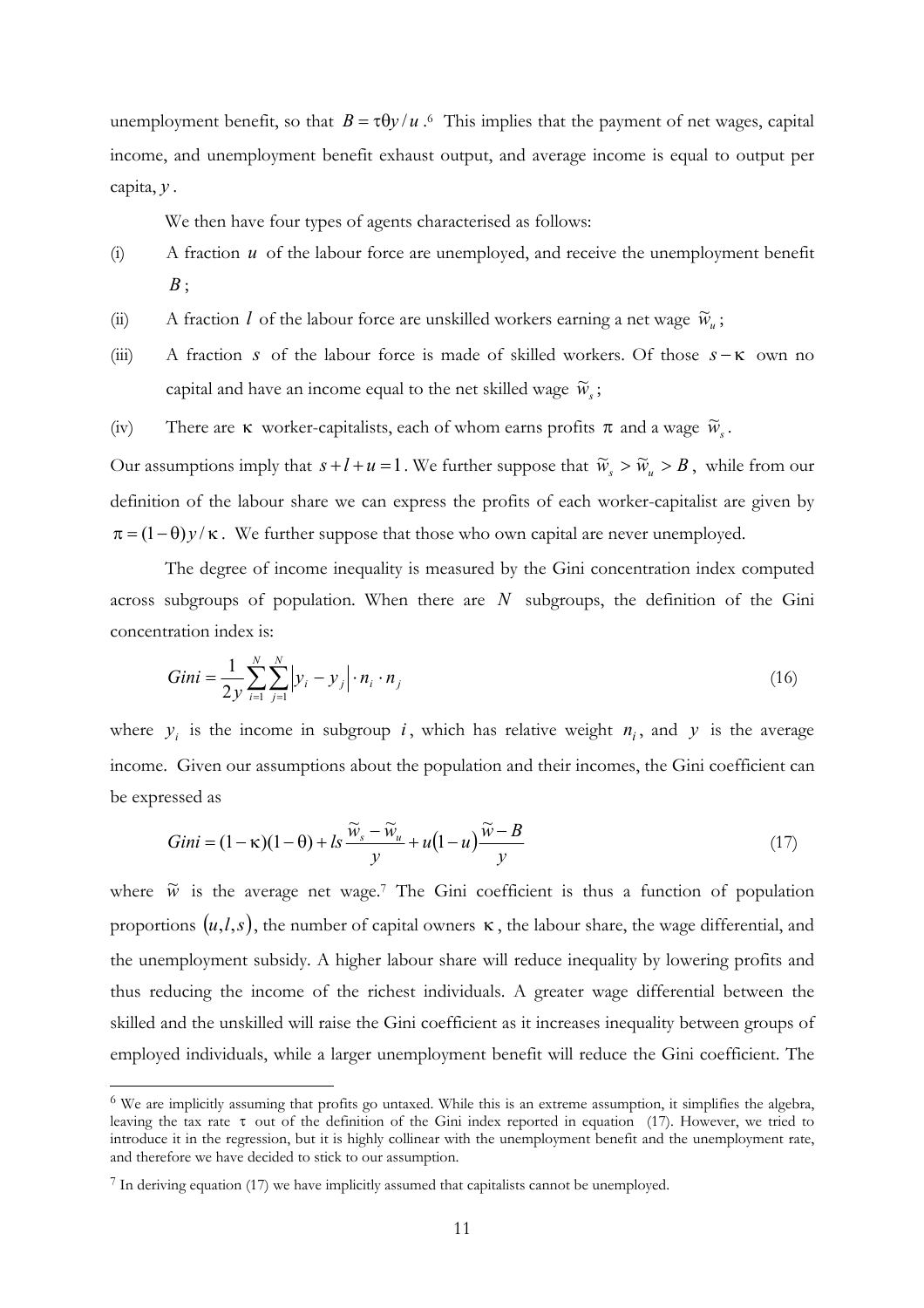effect of the unemployment rate is ambiguous. This is a standard effect when there is inequality within and between groups. The unemployed have a low income but are all equal, while the employed have a higher income but there is inequality within this group. More unemployment, by increasing the number of individuals in the less unequal category, may increase or reduce overall inequality.

 Our framework of analysis makes a number of simplifications, which are worth mentioning. First, both the distributions of wealth and of wages have been compressed, since we only have two types of workers (skilled/unskilled) and one type of wealth-owner. Second, two sources of income are missing. One are the rents on assets such as land or intellectual property rights and patents, which we ignore as they are a very minor fraction of the total. The other is pensions. Note, however, that pensions can come from three sources: they can be provided by pension funds, in which case they are capital income; they can be private pensions paid by a company to its former employees, in which case they are (most often) counted as labour payments in the company's balance sheet; and they can be public pensions. It is only the third component that we have not included. This could in principle be an important source of income differences;<sup>8</sup> however the data are rarely available. Third, we do not distinguish between personal income distribution and household income distribution, since we are implicitly assuming the two as coincident.9 Lastly, note that we have focussed on gross income inequality, with the only tax we have considered being the unemployment insurance contribution. We also model the tax rate in a naïve way, considering immediate readjustments after a change in unemployment, thanks to the balanced budget constraint; available alternatives not considered here are the lowering of the replacement rate and or a reduction in coverage (Atkinson and Brandolini 2003).

#### **3. Empirical Analysis**

 $\overline{\phantom{a}}$ 

#### **3.1. Empirical specification**

We saw in equation (17) that the Gini coefficient of personal incomes could be expressed as a function of the labour share, the wage premium to skill, the replacement rate, and population shares. Our theoretical model obtained in section 2 allows the identification of the determinants of employment and wages for both skilled and unskilled workers, and through them of the wage differential, the labour share, and the unemployment rate. We start by estimating these relationships. Once we have identified which labour market institutions are relevant for the

<sup>8</sup> Indeed Bourguignon et al. (2002) show that a major source of differences in distribution between the US and Mexico is the level of public pensions in those two countries.

<sup>9</sup> Kenworthy 2003 and Esping Andersen 2004 claim that most of the rising trend in household income inequality is attributable to changing patterns of income distribution within the family, associated with increased labour market participation of women and young people.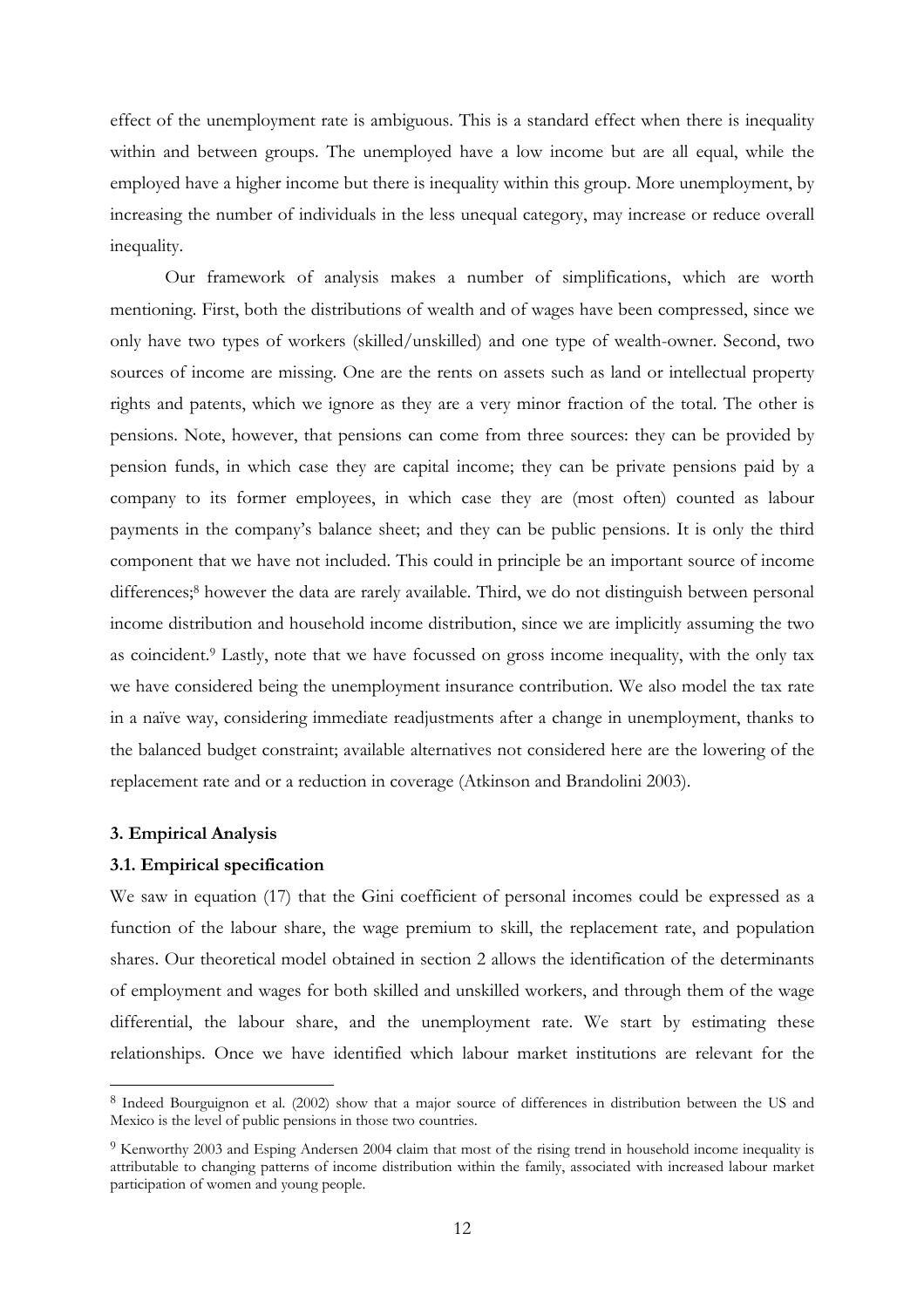labour market outcomes, we proceed to the analysis of their impact onto the personal distribution of income. Here we will tackle the problem of endogeneity of labour market outcomes with alternative strategies, either using instrumental variable estimation (where labour market institutions work as potential instruments for labour market outcomes) or estimating a system of four simultaneous equations. Finally, when applying the model to counterfactual exercises, we simulate the four-equation system using alternative set of exogenous variables. In all cases, we control for country fixed effects, with and without year dummies effects. In addition, as robustness checks, in the Appendix III we report corresponding tables for a subset of six countries (US, UK, Germany, Sweden Italy and Canada) for which we there are a sufficient number of observations.

Denoting by  $\theta_{it}$  the labour share, by  $\omega_{it}$  the relative wage, and by  $u_{it}$  the unemployment rate for country *i* in year *t* , our strategy will consist of estimating the following relationships

$$
\Theta_{it} = a_0 + a_1 \cdot \chi_{it} + a_2 \cdot b_{it} + a_3 \cdot \gamma_{it} + a_4 \cdot \mu_{it} + \delta_i + \lambda_t + \varepsilon_{it}
$$
\n(18)

$$
\omega_{it} = c_0 + c_1 \cdot \chi_{it} + c_2 \cdot b_{it} + c_3 \cdot \gamma_{it} + c_4 \cdot \mu_{it} + \delta_i + \lambda_t + \varepsilon_{it}
$$
\n(19)

$$
u_{it} = d_0 + d_1 \cdot \chi_{it} + d_2 \cdot b_{it} + d_3 \cdot \gamma_{it} + d_4 \cdot \mu_{it} + \delta_i + \lambda_t + \varepsilon_{it}
$$
\n
$$
\tag{20}
$$

where  $\chi_{it} = \log \left| \frac{K_{it}}{H + I} \right|$ J  $\backslash$  $\overline{\phantom{a}}$  $\setminus$ ſ +  $\chi_{it} =$  $i$ <sub>*it*</sub>  $+$   $L$ <sub>*it*</sub>  $\log \left( \frac{R_{it}}{H_{it} + L} \right)$  $\log \left( \frac{K_{it}}{K_{it}} \right)$  denotes the log of capital per worker, *it*  $v_{it} = \frac{B_{it}}{\overline{W}_{it}}$  $b_{it} = \frac{B_{it}}{I}$  is the unemployment

benefit replacement rate, γ<sub>*it*</sub> captures wage-push factors, and will be proxied by union membership rates in the labour force and by the so-called Kaitz index (namely, the ratio between the minimum wage and the median wage), and  $\mu_{it}$  captures additional country specific factors (like oil price, educational attainment, tax wedge) that have been included in previous analyses of either of these three variables. The signs reported below the coefficients to be estimated indicate our theoretical expectations.

 When we move to our variable of interest, the personal distribution of income, we cannot proceed by direct estimation of equation (17). In facts, the above expression for the Gini coefficient, although an identity, captures the main components of the distribution of income. Given the distribution of agents in the economy, inequality depends on three factors, namely, the way in which total output is divided between profits and wages, the distribution of wages within the labour force, and welfare provision as captured by the unemployment benefit. If we had information on all the right-hand-side variables we could simply decompose the Gini coefficient into its various components, and examine how much wage inequality or the distribution of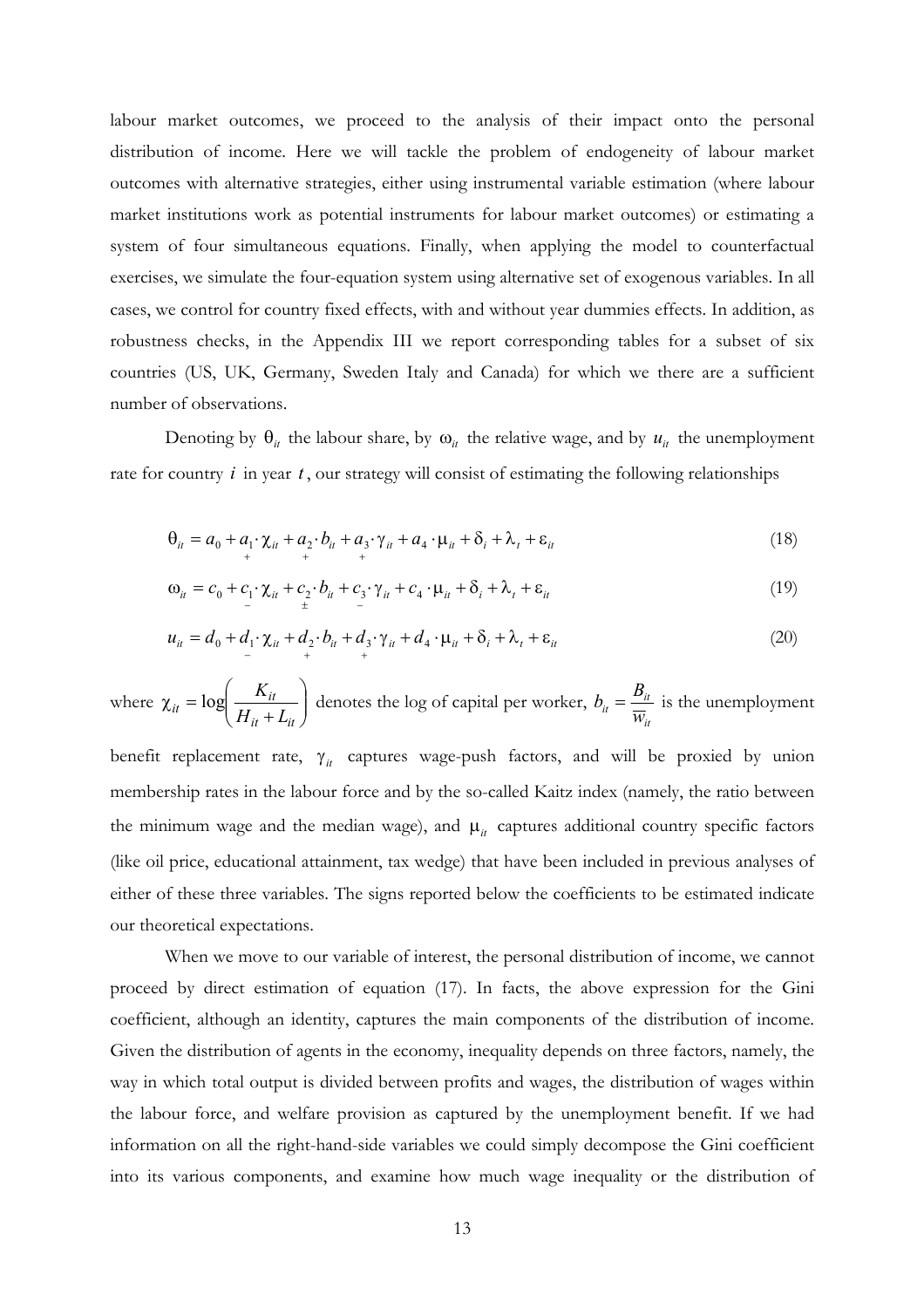wealth contribute to overall income inequality. However, there are problems in doing so, since some of the data required, such as the distribution of wealth or the number of employed individuals at each level of education, are not available. Therefore we consider the estimation of the following relationship

$$
Gini_{it} = g_0 + g_1 \cdot \theta_{it} + g_2 \cdot \omega_{it} + g_3 \cdot u_{it} + g_4 \cdot b_{it} + g_5 \cdot u_{it} \cdot b_{it} + \delta_i + \lambda_t + def_{it} + \epsilon_{it}
$$
 (21)

where the signs underlying the coefficient are in accordance with equation (17). In order to go closer to that specification, we have taken into account the possibility of interaction between replacement rate and unemployment rate; we also control for different definitions used to compute the Gini index (concerning the nature of the recipient unit and the type of income taken into account) with the variable  $def_{it}$ . The estimated coefficient  $g_1$  captures the relative contribution of factor income distribution to personal income inequality as measured by the Gini index; in the highly simplified framework of our model, it could be interpreted as a measure of the between-group inequality (where groups are to be defined in accordance to their position in the production process). Vice versa, the estimated coefficient  $g_2$  measures the contribution of the wage differential, and in conjunction with the coefficients  $g_3$ ,  $g_4$  and  $g_5$  can be interpreted as the contribution of within-group inequality, since in our simplified model all capitalists earn the same income (and therefore inequality among them is nil), whereas we observe inequality among the workers (who can earn either the skilled wage, the unskilled wage or the unemployment benefit).

 Equation (21) cannot be directly estimated, since some variables are potentially endogenous and could be correlated with unobservable and/or unmeasured variables (such as the degree of risk-aversion or the level of skilled and unskilled employment) that may also affect personal income inequality through other channels. If we are interested in obtaining an unbiased estimate of the impact of the functional distribution of income onto the personal distribution (coefficient  $g_1$ ), as well as assessing the contribution of the within-group components (coefficients  $g_2$  and  $g_3$ ), we have two strategies available. One is to resort to instrumental variable estimation, where the potentially endogenous variables are projected onto some variables that should possess the property of being correlated with the endogenous variable but not with our left hand side variable, the Gini index on the personal distribution of incomes. Using the estimates obtained from equations (18), (19) and (20), we can re-estimate equation (21)  $a s^{10}$ 

 $\overline{\phantom{a}}$ 

<sup>&</sup>lt;sup>10</sup> Notice that the interaction term has been suppressed to avoid resorting to non-linear estimation.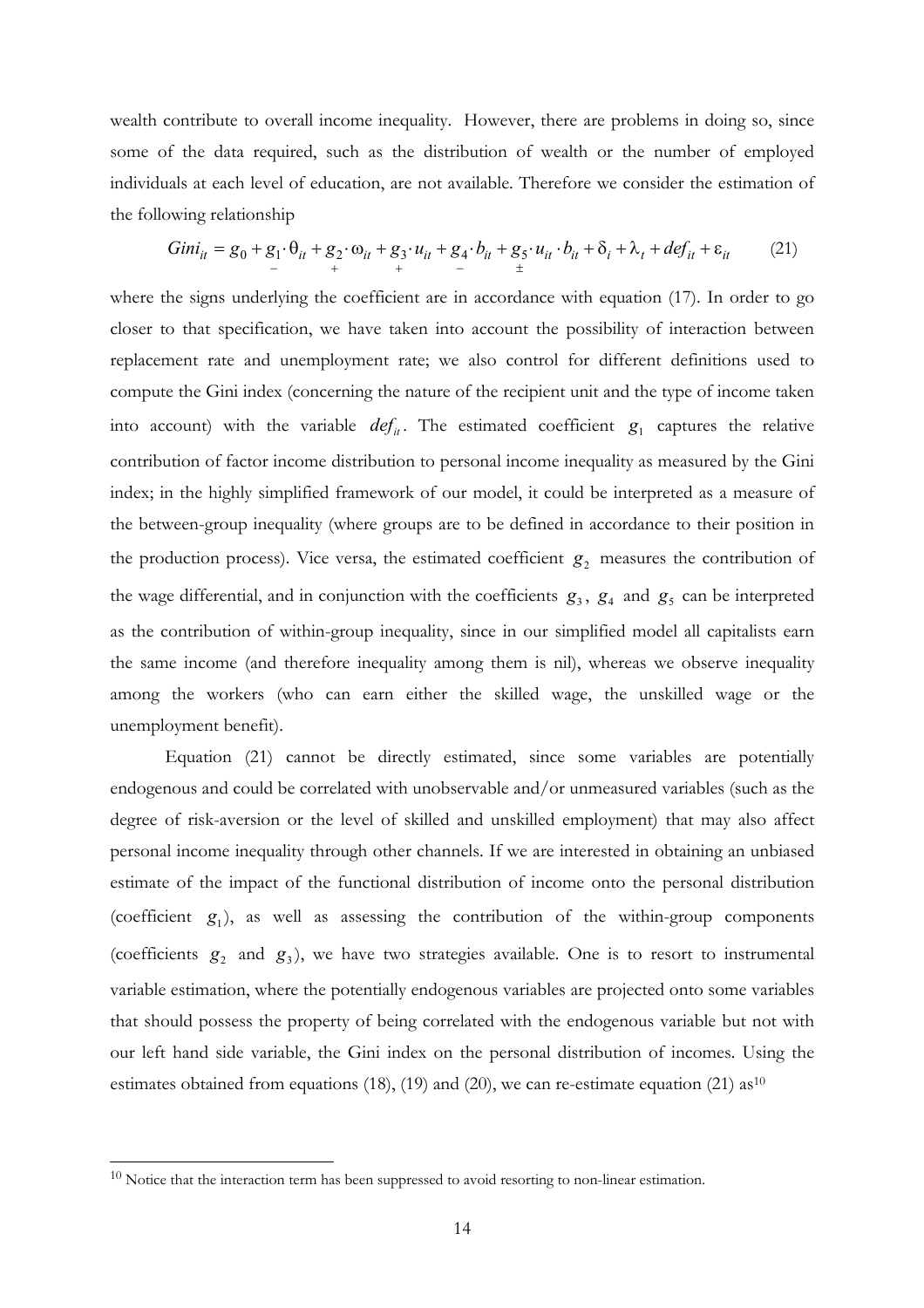$$
Gini_{it} = g_0 + g_1 \cdot \hat{\theta}(\chi_{it}, b_{it}, \gamma_{it}) + g_2 \cdot \hat{\omega}(\chi_{it}, b_{it}, \gamma_{it}) + g_3 \cdot \hat{u}(\chi_{it}, b_{it}, \gamma_{it}) + g_4 \cdot b_{it} + \delta_i + \lambda_t + def_{it} + \epsilon_{it} \quad (22)
$$

 The alternative strategy is the estimation of a simultaneous equation system given by equations (18), (19), (20) and (21), through three-stage least squares methods.

 Since we are also interested in assessing the overall impact of labour market institutions on income inequality, we will also estimate the reduced form equation obtainable when we replace (18)-(20) into equation (21), which yields

$$
Gini_{it} = h_0 + h_1 \cdot \chi_{it} + h_2 \cdot b_{it} + h_3 \cdot \gamma_{it} + \delta_i + \lambda_t + def_{it} + \varepsilon_{it}
$$
\n
$$
\tag{23}
$$

The reduced form equation shows that the overall effect of labour market institutions is ambiguous. For example, stronger unions tend to increase the labour share and compress the wage distribution, both of which reduce inequality. However, they also increase the unemployment rate, which raise the Gini coefficient. In the literature surveyed by Atkinson and Brandolini 2003 there are only a couple of papers reporting some effects of labour market institutions (namely union density) onto income inequality. Most of the existing literature use information related to cyclical factors (often proxied by output per capita and unemployment), globalisation (proxied by import penetration or financial developments), sectoral composition and demographics, educational attainment in the population and availability of natural resources. Our paper extends the list of potential determinants of personal income inequality, by adding further measures of labour market institutions (minimum wage, unemployment benefit, in addition to union density). Furthermore, we make explicit the channels through which union wage bargaining affect income inequality, by raising labour share and reducing wage differentials. We are not aware of any other paper explicitly considering factor shares as one potential determinant of personal income inequality.

#### **3.2. The data**

We collected data on 16 OECD countries over the period 1960-96. Detailed data sources are presented in Appendix II. As is well known, the data on income inequality are problematic and international comparisons difficult (see Atkinson and Brandolini, 2001). For this reason we use two different sources for our income inequality measure: one measure is obtained from Brandolini (2003), who collected comparable measure of income inequality for several OECD countries; the other measure is derived from Deininger and Squire (1996), which has become the standard dataset for empirical studies of income inequality. In the text we report the estimates for the former measure, whereas in Appendix III we replicates the estimates for the latter.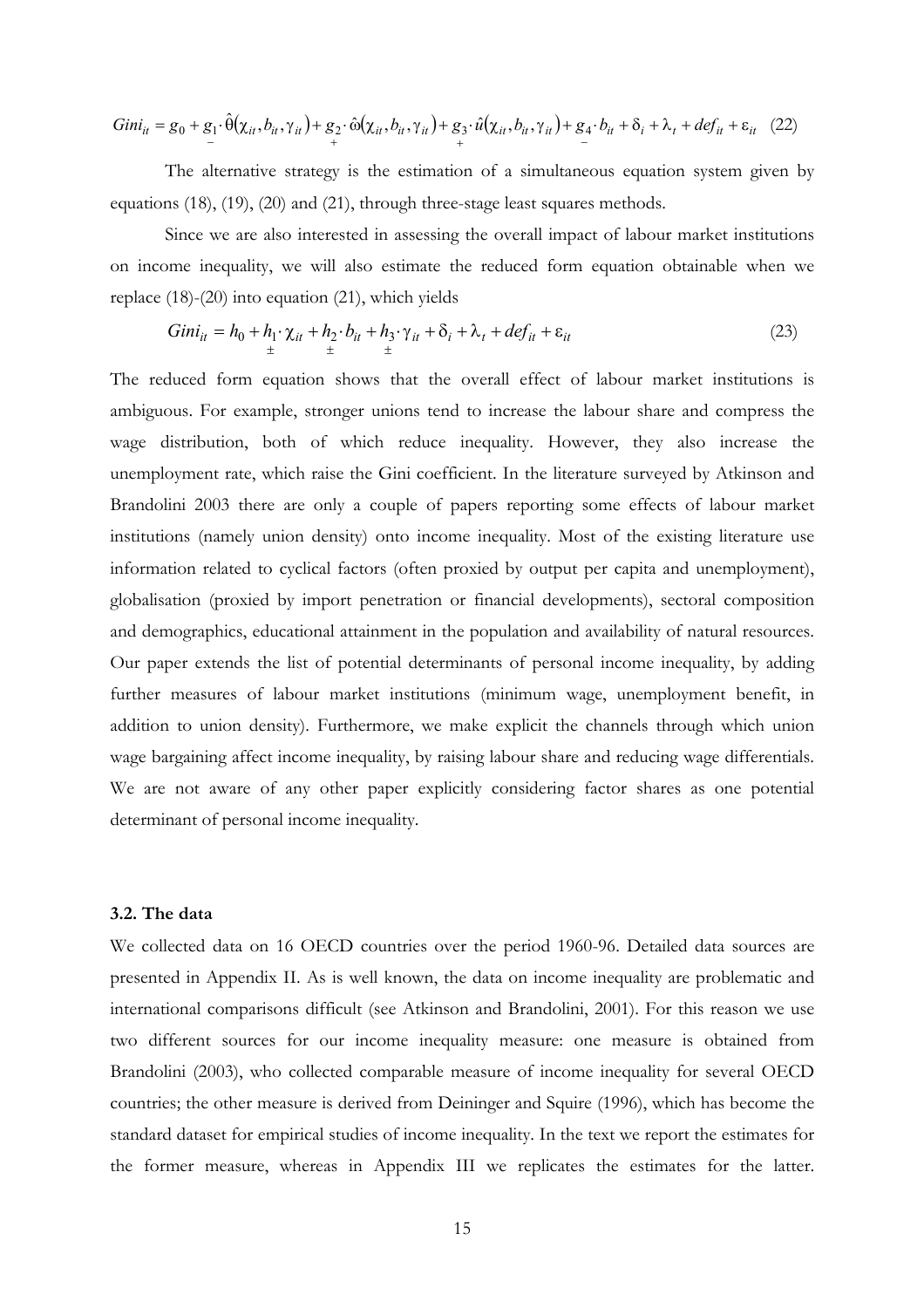Unfortunately these two datasets on income inequality overlap only partially, and therefore the results are not directly comparable (see figure A.1 in Appendix II). The data collected by Brandolini provides detailed information on the way in which data are collected, allowing us to build a series that is more comparable over time, and most of our analysis will be based on them. However, as a robustness check, we replicate our regression equations using the Deininger and Squire data. Data on labour shares are from OECD Stan Database (see figure A.2 in Appendix II). We use the standard definition of total compensation per employee over value added, avoiding any correction based on imputing incomes to self-employees. The wage differential is proxied by taking the ratio between  $1<sup>st</sup>$  and the  $9<sup>th</sup>$  decile in the earnings distributions (from OECD specific database).<sup>11</sup>

We combine different datasets in order to obtain information about earnings differentials, labour market institutions, educational attainments and capital endowment (see Appendix II for details). Table 1 reports some descriptive statistics of the main variables in our regressions. While the potential sample size is 592 observations (16 countries  $\times$  37 years), many observations are missing, thus reducing the available sample to 233 observations (among which US, UK, Germany, Sweden Italy and Canada are the most represented countries – see Table A.1 in Appendix III). Table 2 reports the descriptive statistics of our entire dataset, whereas Table A. in Appendix III shows the correlation matrix among the same variables). It is interesting to notice that income inequality exhibits (unconditional) correlation with labour market outcomes (labour share, wage differential, unemployment rate) and with only few labour market institutions (namely unemployment benefit and minimum wage).

#### **3.3. Determinants of labour market outcomes**

 $\overline{\phantom{a}}$ 

Table 3 examines the determinants of the labour share. The stronger impact on labour share is exerted by the capital/labour ratio (as implied by our model), independently from the specification adopted. In column 1 we find that the labour share is increasing in union density rates (a proxy for union bargaining power), and this effect persists when country fixed effects are taken into account (column 2); however this effect disappears when cyclical factors are properly accounted for using year fixed effects (column 3 with country and year fixed effects). We have also taken into account the fact that when minimum wage legislation applies, employment of unskilled workers declines, followed by the employment of skilled workers, with a positive global

<sup>&</sup>lt;sup>11</sup> We experimented with both the relative difference and the more conventional measure based on percentile ratio, using the latter alternative for better econometric performance.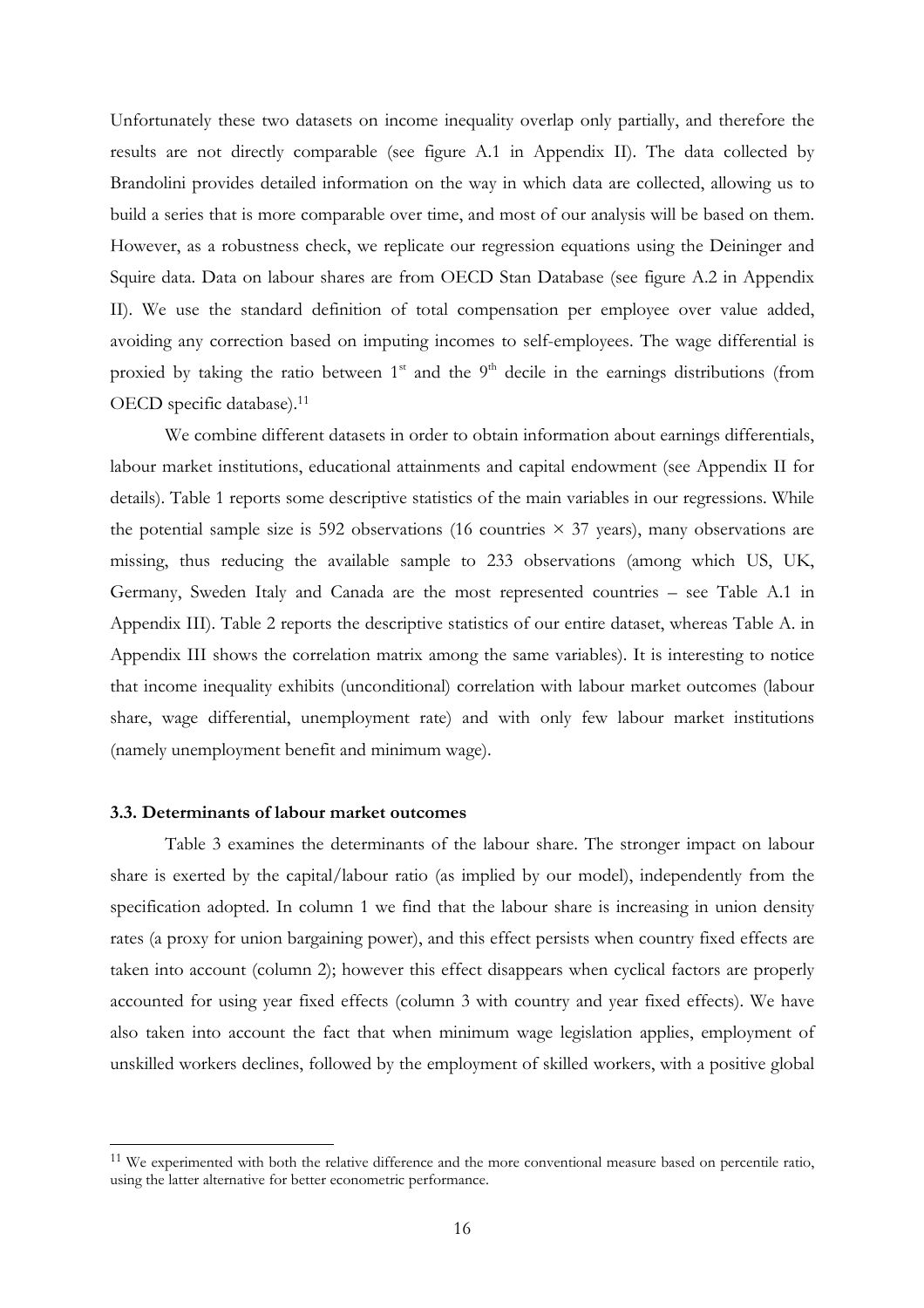effect on wage share.12 Similar effect is played by the unemployment benefit, which also has a positive (but weakly significant) impact on labour share. We included the price of oil in national currency in order to capture exogenous shocks to raw materials (this variables also captures the effect of competitive devaluations, and the J-effect on internal inflation).13 Lastly, we have considered the potential role of the supply of skills. Time series of labour force composition by skills are not available over a long time span; therefore we relied on potential proxies derived from educational attainment, which are often used as measures of human capital. The one reported in the text is the average years of education in the adult population. Once country differences are controlled for, it displays a negative correlation with the labour share, suggesting that as the number of skill individual increases, the unemployment rate of the skilled rises, reducing the incentives to shirk and hence allowing firms to pay a lower skilled wage. When we compare our results with Bentolila and Saint Paul (2003), who consider sectoral data for 12 countries over a shorter time span, they find significant correlation of labour share (corrected for self-employment) with capital/output ratio, strike activity, employment adjustment costs (proxied by previous changes in employment) and total factor productivity, whereas oil price is found statistically insignificant. While the correlation with capital/output ratio varies according to sectors (according to the existing substitutability-complementarity relationship between factors), they find a weakly significant negative sign for labour conflict, that they interpret as lagged response to wage push. If we refer to Blanchard (1997), he found that labour share movements were mostly affected by supply shocks, with significant reaction lags. We can therefore summarise our findings by saying that *we find support to the traditional view that factor share responds to relative factor endowment* (here proxied by capital per worker) but *there is evidence that wage push factors*  (union density, minimum wage and unemployment benefit) *have some impact onto the shares*.

In table 4 we report the analysis of the potential determinants of the wage differential. We include union bargaining power (which tends to compress the wage distribution), the minimum wage (compressing the wage distribution from below), the unemployment benefit (which on theoretical ground has an ambiguous effect on the relative wage, leading to an increase of both skilled and unskilled wages) and capital/labour ratio (leading to a reduction in the wage differential). A greater relative supply of skilled labour (proxied by our human capital variable) tends to reduce the wage premium, while the time trend exhibits a positive and significant

 $\overline{\phantom{a}}$ 

<sup>&</sup>lt;sup>12</sup> Using the minimum wage as an explanatory variable is problematic, it is missing for several countries (Denmark, Finland, Germany, Italy, Norway, Sweden and UK for most of the sample period). In order not to loose degrees of freedom, we have replaced the missing observation with a unitary value, which is cleared away with the country fixed effect.

<sup>&</sup>lt;sup>13</sup> Unfortunately this variable alternates sign depending on whether or not time fixed effects are included. For this reason, we will discard it as potential instrument.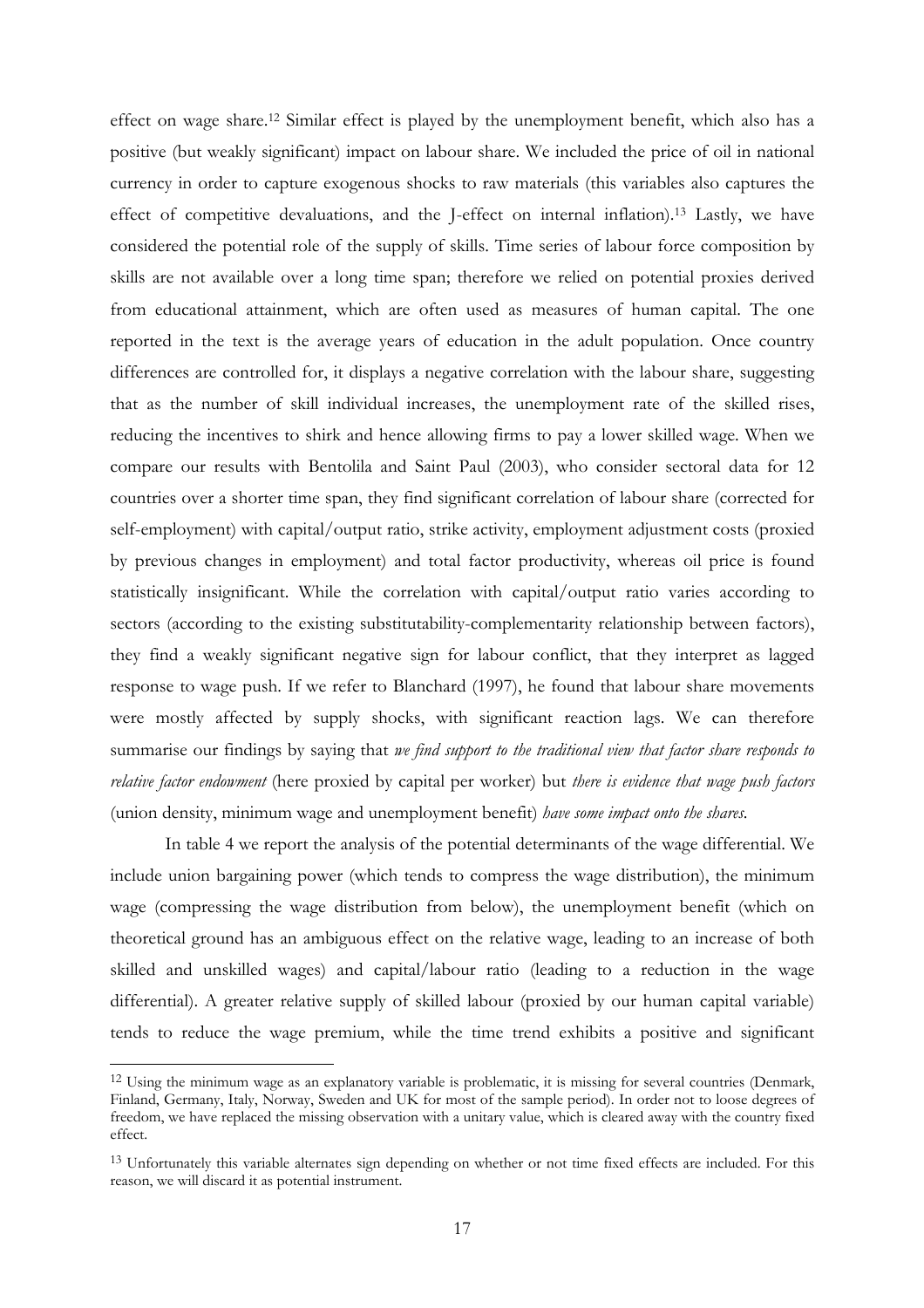coefficient, capturing the upwards trend in earnings inequality, potentially associated to skillbiased technical change. The most significant correlations are found with factor endowments: an increase in the capital/labour ratio reduces the wage ratio, because unskilled workers exploit relatively better the improved employment situation; on the other side, an increase in skill availability in the labour force tend to depress their relative price. Once again we find some impact of labour market institutions: not surprisingly, the minimum wage help to reduce the wage differentials, but a similar negative correlation is found with the unemployment benefit. Eventually, some negative impact can also be found for union density, even if this may capture some cyclical component, because this effect disappear when year fixed effects are controlled for. Koeninger et alt. (2005) study wage inequality in a framework similar to ours. When estimating the determinants of the  $p90/p10$  ratio for 11 countries over a similar time interval, they find a negative impact of unemployment benefits (both in terms of coverage and duration), minimum wage, union density and positive correlation with the fraction of population with college education. All these results but the final one survive even when first differences are considered. Overall our results are consistent with their analysis, since both papers find that *union bargaining*  compresses wage differentials.<sup>14</sup> Differently from us, Koeninger at al. (2005) consider import penetration and R&D intensity, to account for possible existence of skill biased technological change, without finding coherent effects.15 We limit ourselves to a linear time trend, which is identical across countries and attracts a positive sign.

 Lastly, table 5 replicates well-known results on the institutional determinants of unemployment, which is positively correlated with union density and minimum wage. Unemployment declines with fixed capital accumulation, thanks to the increase in workers' productivity and rising labour demand. Contrary to our theoretical expectation, the coefficient on the unemployment benefit is not significant in this equation, while tax wedge has a negative impact.16 Note that both coefficients are coherent with theoretical expectations and are significant when we do not include country dummies, consistently with previous work (see for example Nickell 1997). More recently, Nickell et al. (2005) have studied the determinants of the unemployment rate for 20 countries over the period 1961-92, including a list of shocks (labour

 $\overline{\phantom{a}}$ 

<sup>14</sup> This is also consistent with micro-data analysis: see DiNardo et al. 1996 and more recently Card et alt. 2003.

<sup>&</sup>lt;sup>15</sup> A further difference with their analysis is that they consider employment protection. While in their theoretical model they assume that skilled and unskilled workers should face different firing cost, due to the lack of data in the empirical analysis they resort to the unique series available, produced by OECD. However this series exhibit little variation across years, as witnessed by its statistical insignificance when first differences are considered. For this reason we have decided not to take EPL into our regressions.

<sup>&</sup>lt;sup>16</sup> While the standard expectation is of a positive sign (because a higher tax wedge under wage bargaining leads to net wage resistance, and therefore increases labour costs and decreases employment), general equilibrium consideration may lead to the opposite expectation (see Corneo 1995).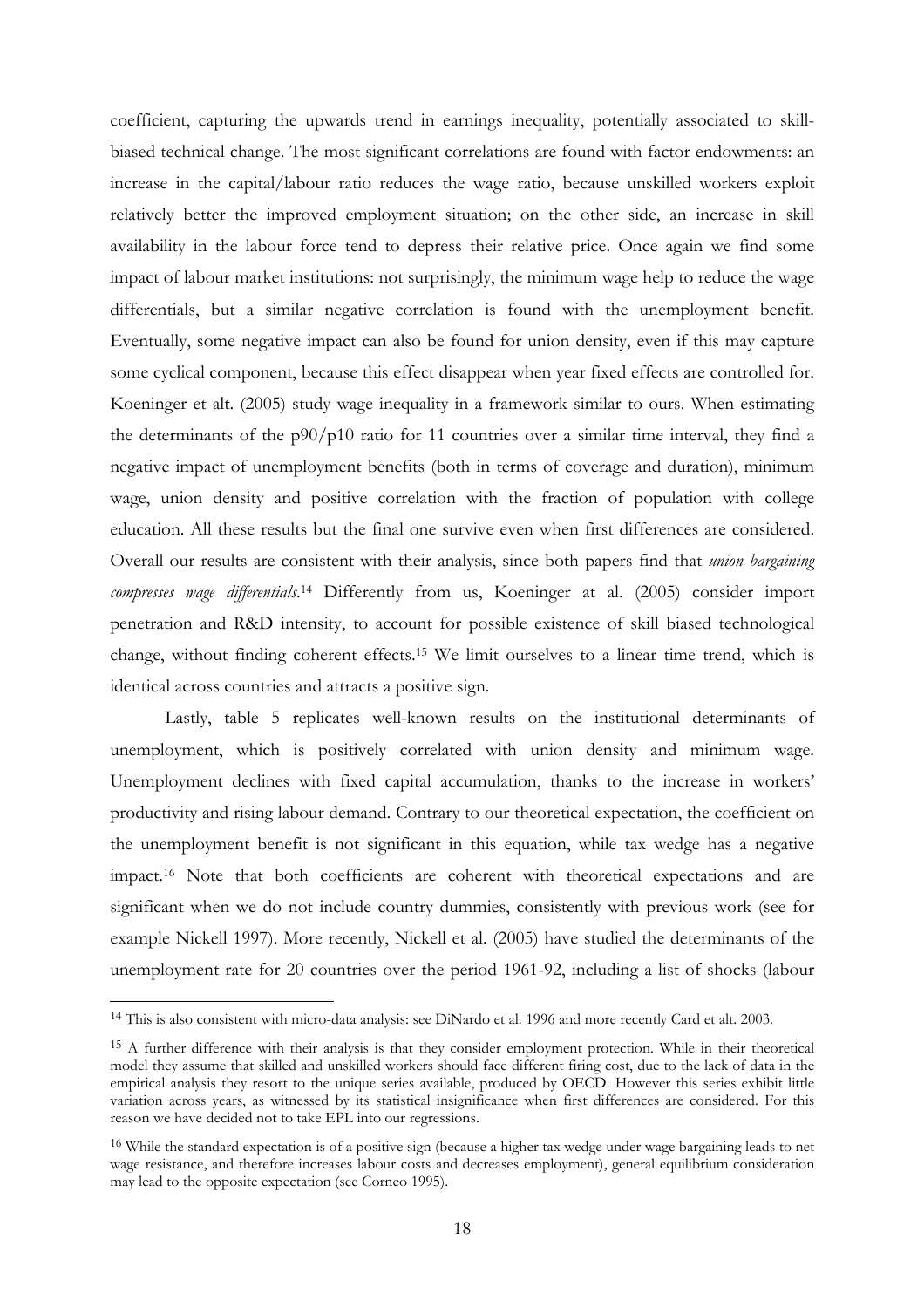demand, total factor productivity, real import, money supply and real interest rates) and the lagged dependent variable. They find positive and significant correlation with the unemployment benefit (especially the replacement rate) and the rate of change of union density, a weaker effect for the tax wedge and absence of statistical significance for the employment protection.

 By jointly considering these group of estimates, we may summarised the evidence by stating that *labour market institutions matters in affecting labour market outcomes: union bargaining (here captures by union density and unemployment benefit) mostly affect wage differentials and unemployment rates; statutory minimum wages also affect factor shares. Capital accumulation, in terms of both equipment (fixed capital) and educational attainment (human capital) also affect our dependent variables.* 

#### **3.4. The determinants of personal income inequality**

 $\overline{\phantom{a}}$ 

In table 6 we report our estimate of equations (21) and (22) for the largest available sample.<sup>17</sup> In Appendix III we report the same model estimated using different data: in table A.5 we restrict the sample to six countries for which we have at least 20 yearly observations (US, UK, Germany, Sweden Italy and Canada); in table A.6 we replicate the same estimates while using a measure of income inequality from different source (Deininger and Squire 1996); lastly, in table A.7 we replace the original labour share variable with a corrected measure, that takes into account the self-employment and attributes to the self-employed the average earnings of employees. All results are comparable to those in table 6.

The  $1<sup>st</sup>$  column of table 6 abstract from country and year fixed effect, which are subsequently included in  $2<sup>nd</sup>$  and  $3<sup>rd</sup>$  columns; in addition a linear time trend and dummies controlling for changes in definitions<sup>18</sup> are also taken into account. We find that all variables have significant coefficients with the expected signs, with the exception of the unemployment rate. The labour share exhibits a negative correlation with the personal distribution of income, while

<sup>&</sup>lt;sup>17</sup> The sample size hinges crucially on the availability of data on wage differentials. If we concentrate on personal income inequality only, the available sample is made of 233 observations. When we consider the overlapping with information on wage differentials, the sample is further reduced to 142 observations. In order not to loose too many observations, we have replaced the missing observation for the P9010 variable with its country-specific sample mean. As can be noticed from table A.3, where we report the OLS estimate of equation (21), the sample reduction due to the availability of data on wage differentials (2<sup>nd</sup> and 5<sup>th</sup> columns) does not affect sign and significance of the other regressors. When we expand the sample by replacing missing values with sample means for wage differentials (3rd and 6<sup>th</sup> columns), signs and significance are almost unaffected. However this fictitious enlargement of the sample allows us to retain relevant information that otherwise would be excluded due to missing observations on earnings differentials. Fort his reason, in the sequel we will consider this extended sample.

<sup>&</sup>lt;sup>18</sup> The controls for definition include whether the income is gross or net, and whether the recipient is household equivalent or person equivalent. We also experimented with errors clustered by countries, without significant changes (available from the authors).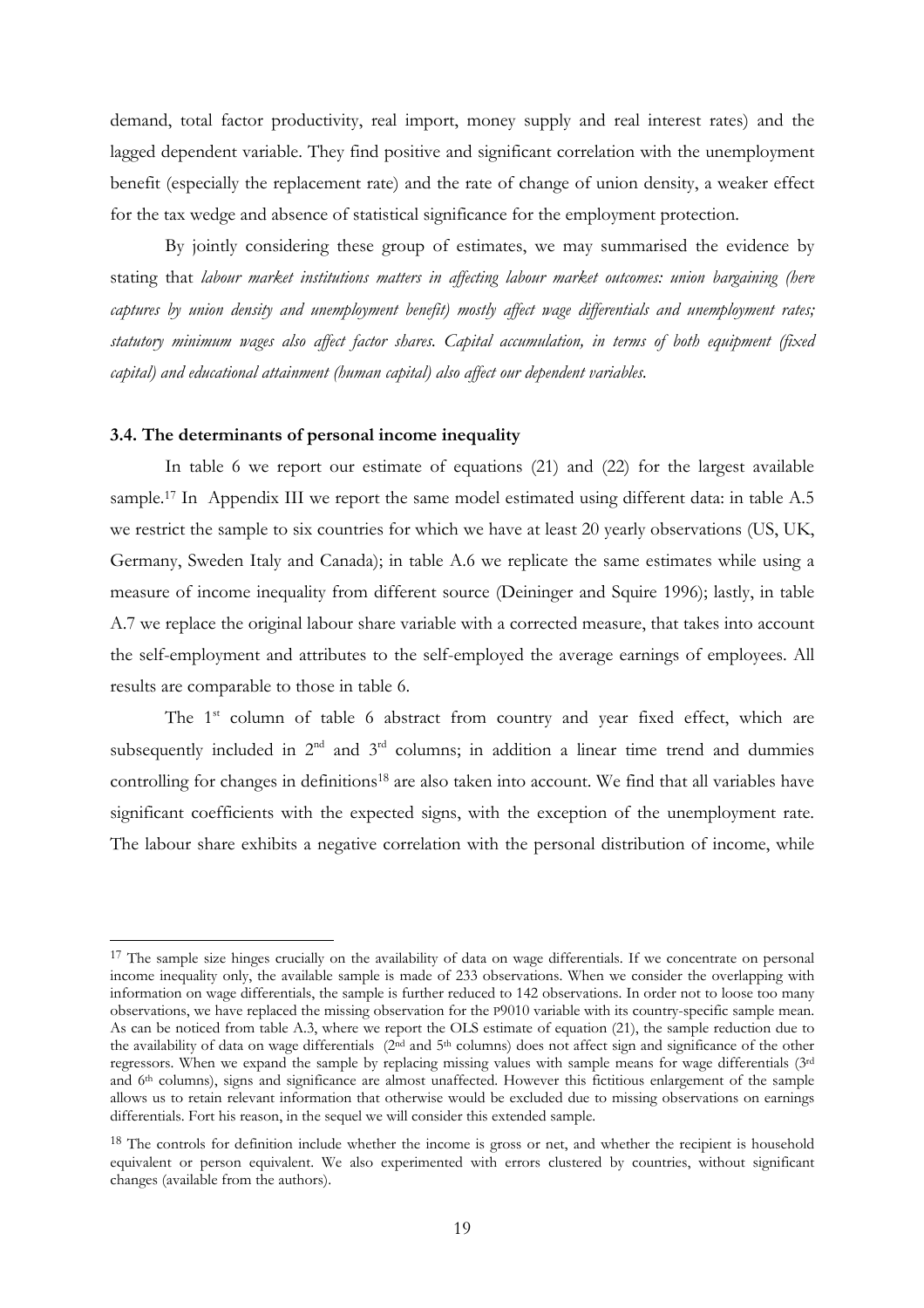the wage differential has a positive correlation.19 The unemployment benefit appears negatively related to income inequality, whereas the unemployment rate has an insignificant coefficient. However, the unemployment rate has a positive and significant sign when we move to instrumental variable estimation. Note that we have also included a linear time trend, which bears a negative and significant sign, indicating a declining inequality over the sample period.

The comparison between the OLS results obtained in  $3<sup>rd</sup>$  and  $4<sup>th</sup>$  column and IV estimates reported in  $5<sup>th</sup>$  and  $6<sup>th</sup>$  columns indicates that OLS-estimation provides downward-biased estimates of the actual effect of the labour share and wage inequality on income inequality, and an upward bias for the effect of the unemployment benefit.20 This bias could be merely due to measurement errors, but it could also indicate that some unobservable variable, which correlates with both income inequality and labour market institutions – such as the political orientation of the government or the attitude of the population towards redistribution – has been omitted. It is interesting to note that, while the impact of passive labour market policies remains significant and negative, the unemployment rate and the time trend gain statistical significance under IV estimation. As a robustness check, in column 7 and 8 we also report the same model estimated in first differences, with and without country fixed effects: the labour share retains sign and significance, even if the effect is attenuated, whereas the wage differential is close to nonsignificance, while the variables related to unemployment are both non significant.

 Our preferred specification, in terms of sign, significance and size of the effects, is reported in the  $5<sup>th</sup>$  column of table 6. Evaluated at sample means, the estimated elasticity for labour share is equal to –0.61, which implies that reducing the labour share by one standard deviation would raise the Gini coefficient by 2.47 points. The estimated elasticity of the wage differential is greater, reaching the value 1.63: increasing the decile ratio of one standard deviation would raise the Gini coefficient by approximately 1.27 points. Much smaller is the impact of unemployment benefit, whose elasticity measures 0.12; similar value is also attained by the unemployment rate elasticity, equal to 0.14. These values seem too high to be considered long run elasticities; for this reason we computed quinquennial averages of the data, and we have reestimated the same model (see table A.4 in Appendix III). In this case we find that the mediumlong run impact of the labour share is in the order of  $-1/3$ , while the impact of the wage differential fluctuates between 5 and 15. Similar large range of variation is observed for the

 $\overline{\phantom{a}}$ 

<sup>&</sup>lt;sup>19</sup> Kenworthy 2003 uses household income inequality and personal earnings inequality (proxied by  $p90/p10$  ratio) computed from LIS (Luxemburg Income Study), with one observation for 14 countries. By regressing the former onto the latter, he finds a coefficient comprised between 0.61 and 0.68, depending on various specifications, which is much lower than our figures. But sample size and countries are not comparable.

 $^{20}$  The instrument have been selected from the regressors used in tables 3, 4 and 5 with an eye to the results of the Sargan test for overidentifying restrictions.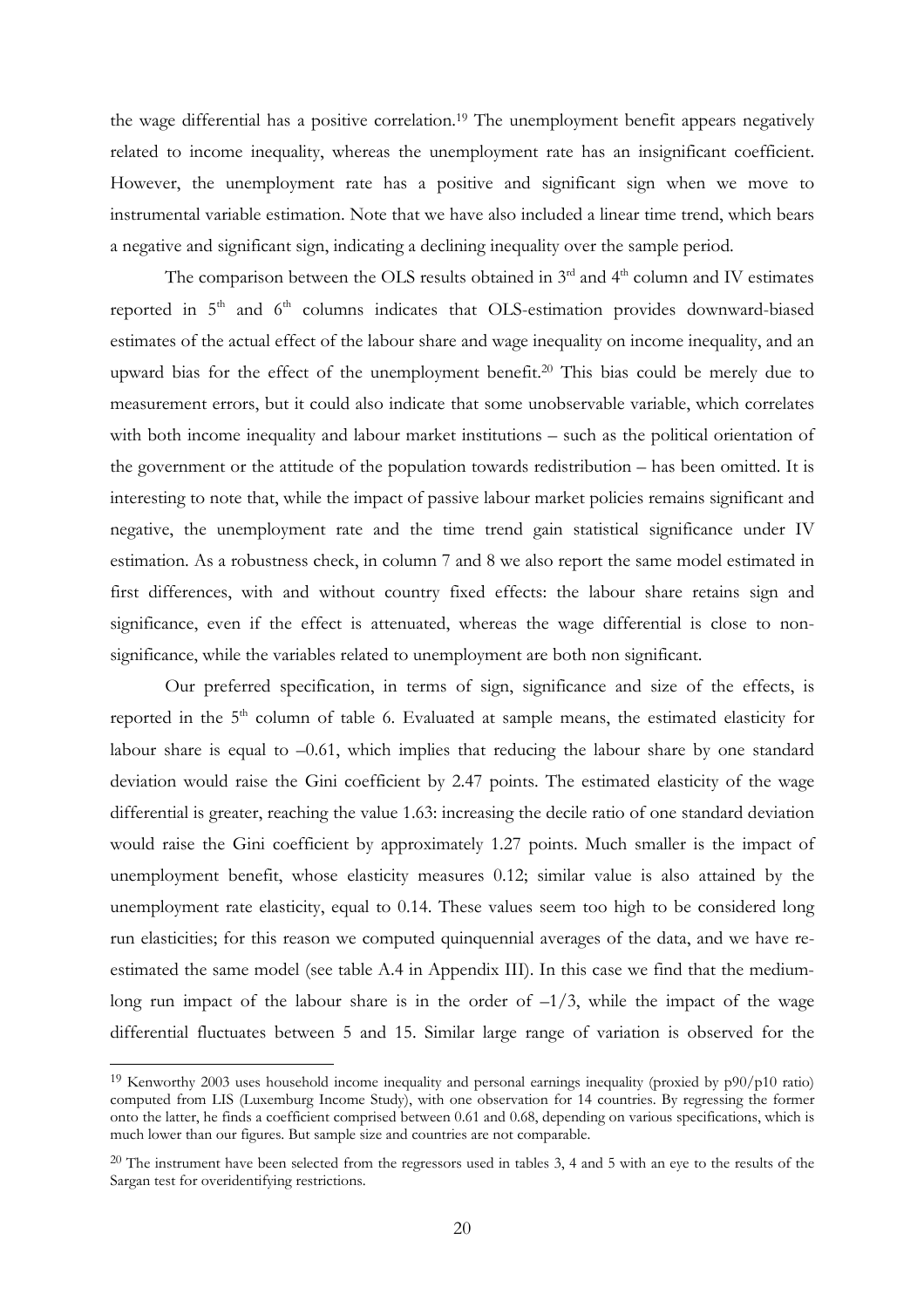unemployment benefit coefficient (comprised between –20 and –15), while the unemployment rate coefficient is estimated around 0.4.

Results are basically unchanged when we restrict the sample to fewer countries (table A.5 in Appendix III) and when we use the corrected labour share measure (table A.7 in Appendix III), although the unemployment rate loses some significance. On the contrary, when we use the alternative series for income inequality (which now includes Korea and Japan in the sample – see table A.6 in Appendix III), the labour share is less significant, with a coefficient, which is half in size. On the contrary the wage differential and the unemployment subsidy are still highly significant, with coefficients of similar sizes, while the unemployment rate is totally insignificant.

We now consider the alternative strategy of estimating a simultaneous equation system made by equations (18), (19), (20) and (21), through three-stage least squares methods. The estimated coefficients are reported in table 7.21 The results obtained so far are confirmed: our three endogenous variables (labour share, wage differential and unemployment rate) are correlated with income inequality, whereas the unemployment benefit exerts its impact only indirectly, through the labour share. The equation for the determination of the labour share is coherent with what we have already found in least square estimation (table 3), including country and year fixed effects. Similarly for the wage differential the pressure for wage compression deriving from union presence and/or from minimum wage legislation is consistent with least square estimates reported in table 4, even if capital accumulation and unemployment benefit loose significance. What is less satisfying is the unemployment equation, where the tax wedge continues having a negative impact, accompanied by a positive correlation with capital/labour ratio.22 The predictive ability of the model is good, as can be seen from figures 2 and 3 that compare the actual and the predicted dynamics of Gini index of income inequality and labour shares respectively. This is rather impressive if one considers the block recursive nature of the model, such that in addition to its own prediction error, the prediction for the Gini index cumulates the prediction errors for the other three endogenous variables. In particular our model capture the trend reversal of income inequality in most European countries at the end of the 1970s (notably the Netherlands, France and United Kingdom), partially explained by the contemporaneous decline in labour share occurred in the same period.

#### **Figures 2 and 3 approximately here**

 $\overline{a}$ 

<sup>&</sup>lt;sup>21</sup> Notice that sample size declines from 210 to 135 observations, because we cannot use the extended series for the wage differential.

<sup>&</sup>lt;sup>22</sup> The former sign reverts to positive when the sample is restricted to 6 countries for which we have more consistent observations (89 observations), while the latter becomes insignificant if year fixed effects are neglected.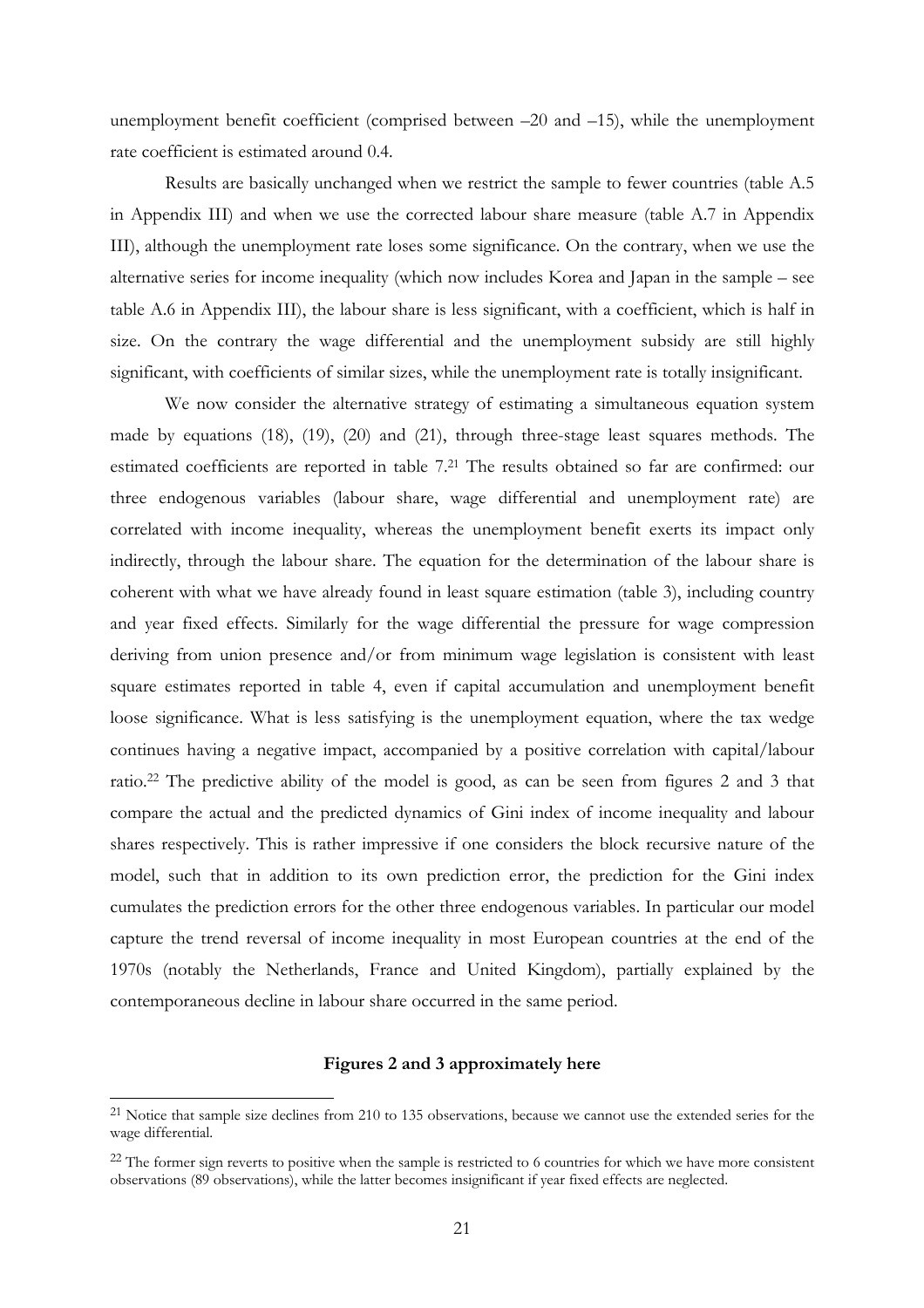#### **3.5. Counterfactual exercises**

Through simulations, we have performed a number of counterfactual exercises. To give an intuitive idea, let's go into the details of figure 4. By making use of the estimated coefficients obtained in table 7, we have obtained the predicted values for labour share, wage differential and unemployment rate for all the country/year observations available in the sample (and even outside the estimation sample, as witnessed by the predicted Japanese inequality index reported in figure 2). We have the predicted the Gini inequality index by means of these predicted values. In the case of figure 4, in addition to the standard prediction (continuous line) we have also produced two additional ones, by replacing the predicted US labour share (long-dashed line) and US wage differential (short-dashed line) with the corresponding values for France. We notice that inequality in US would have been 10 Gini points lower if US earnings differentials would have been comparable to French ones. However, the higher labour share experienced by US economy helps to contain income inequality, which would be even higher if labour share would have declined as it occurred in continental Europe.

The reverse situation occurs when we make use of US labour share and wage differentials in European countries, as we do for example in figure 5 with UK and Norway. The first country is characterised by a relatively high stable labour share and therefore the replacement of US labour share does not affect income inequality, as on the contrary occurs to the second country. Both countries are however badly hit in their income inequality if they should change to US type wage differentials.

#### **Figures 4 and 5 approximately here**

But using the movements of endogenous variables to detect the relative contribution to income inequality may be misleading, because the impact of labour share could be attenuated (or even reversed) by unemployment variations. For this reason, in order to obtain more reliable policy indications, we performed counterfactual simulations by replacing the dynamics of exogenous variables, including labour market institutions (union density and unemployment benefit) and capital accumulation (capital per worker and educational attainment). In figure 6 we replace US union density and US unemployment benefit in the prediction of income inequality for Sweden and France, while in figure 7 we do the same for Canada and UK. We notice that generally speaking income inequality would be higher if European countries should have experienced US-type labour market institutions, but this has country specific variations. In the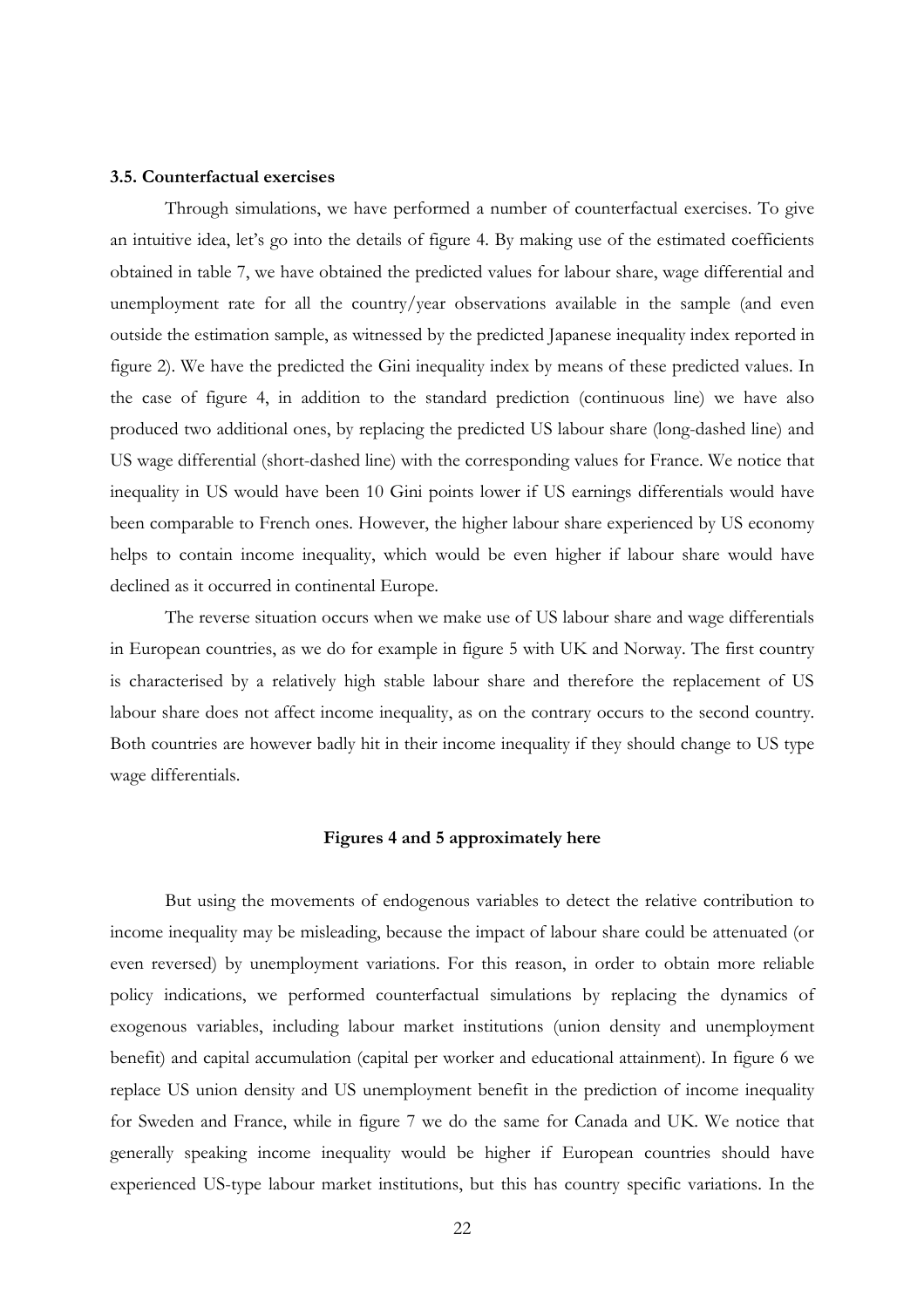case of Sweden, a country characterised by high density rates (due to the so called "Ghent system", where unions run unemployment benefit schemes on behalf of the state), a decline of density rates at US level would have induced a 6 Gini points increase in inequality, while a similar move would have left unaffected France, where union coverage is high but membership is even lower than US.23 The impact of unemployment benefit changes is more limited, because the US-Europe gap is lower.24 All European countries considered in this exercise would have experienced an increase in income inequality, and the impact seems stronger in Canada, which is typically considered a US-type economy with stronger workers protection in the market.

#### **Figures 6 and 7 approximately here**

Eventually we also considered the role of capital accumulation, in both versions of fixed capital and human capital. As it can be seen in figure 8, according to the estimated model this may have very significant impact on income inequality. Looking at the left panel, where Italian inequality has been recalculated using US values for capital per worker and average years of education in the population, we notice that inequality would be much higher if we were to consider the highly educated US labour force instead of the low educated Italian population. According to the estimated model in table 7, the educational attainment has two countervailing effects: on one side, the increased supply of human capital reduces the wage differential, but on the other, by making skilled labour cheaper, it also induces substitution between skilled and unskilled, thus depressing the labour share. The overall effect is therefore ambiguous, and can only by judged case by case. The same effect practically does not exist when we consider the German population, with higher educational attainment.

#### **Figure 8 approximately here**

In order to provide some information about the order of magnitude of these impacts, in table 8 we have estimated the reduced form for income inequality corresponding to equation (23). The table reports the OLS standardised beta coefficients, that are to be read as the change, in terms of a fraction of a standard deviation in the dependent variable, induced by a standard deviation change in the exogenous variable. The first two columns consider the entire sample,

 $\overline{a}$ 

<sup>&</sup>lt;sup>23</sup> For a comparison of different models of unionisation see Checchi and Lucifora 2002.

<sup>&</sup>lt;sup>24</sup> Looking at table 1, the sample-average replacement rate in US is 0.12, to be compared with 0.19 of Sweden, 0.22 of UK, 0.26 of Canada and 0.30 of France.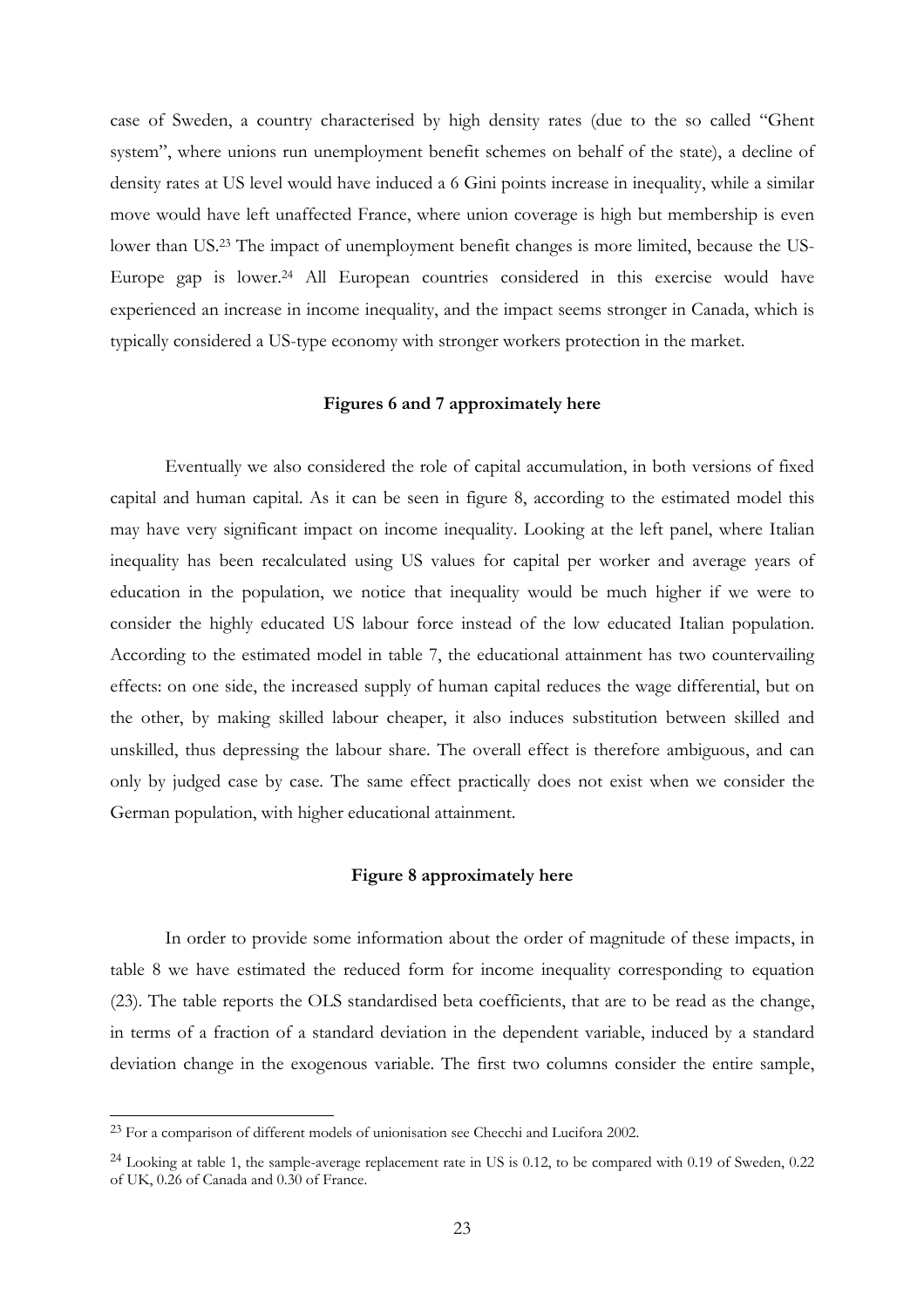controlling for country and year effects, while  $3<sup>rd</sup>$  and  $4<sup>th</sup>$  column restrict the sample to 6 countries for which w have longer series of income inequality (US, UK, Germany, Sweden Italy and Canada). Commenting on the second column, we find that capital accumulation exhibits the strongest correlation with income inequality, with the overall impact being negative for capital equipment and positive for human capital.25 Two labour market institutions, union density and unemployment benefit, negatively affect income inequality with comparable magnitude impact: while a third institution, minimum wage, is marginally significant, but still with negative sign with respect to income inequality. Finally, the tax wedge, which probably works as a proxy of the welfare state size, also exhibits a strong and negative correlation with income inequality.<sup>26</sup>

#### **4. Conclusions**

 $\overline{\phantom{a}}$ 

Our analysis has important policy implications. The first one concerns the role of redistribution. The view that a widening wage dispersion has been the major cause of the recent increase in income inequality leaves little role for policy. The increase in wage dispersion has been, it is argued, caused by trade and innovation. Since both increased openness and technological change are seen as desirable, greater inequality has been perceived as an unavoidable by-product of the growth process. Income redistribution can then be used to reduce net-income inequalities, but would not affect the distribution of market incomes. In contrast, the negative impact of the labour share on the Gini coefficient indicates that the distribution of wealth across agents is still a major source of inequality, and hence leaves room for policy to affect inequality in the long-run. Income redistribution will have the effect of reducing differences in the accumulation of wealth across agents and hence affect gross-income inequalities in the future.

The second aspect concerns the role of labour market institutions as a source of equalisation. We have found that labour market institutions significantly affect income inequality through several channels: stronger unions obtain larger wage share and compress wage differentials; also higher minimum wages reduce wage differentials. Despite the associated increase in the unemployment, as long as the unemployed receive a wage subsidy, this represent an additional source of inequality reduction. We could view greater unionisation as a mechanism

<sup>25</sup> Barro 2000 finds an inverted U-shaped relationship with GDP per capita; by considering that all countries in our sample are developed country (and therefore lies on the downward sloping of the Kuznets' curve), his finding is consistent with our finding of a negative correlation with fixed capital endowment. He also finds a negative correlation with secondary school enrolment and a positive correlation with tertiary enrolment; these findings are more difficult to compare with ours, since we have a stock measure, combining three levels of educational attainment.

<sup>&</sup>lt;sup>26</sup> The same effects can be found even when we change the source of income inequality measure, except the effects of union density and tax wedge, now becoming statistically insignificant: see Table A.8 in Appendix III.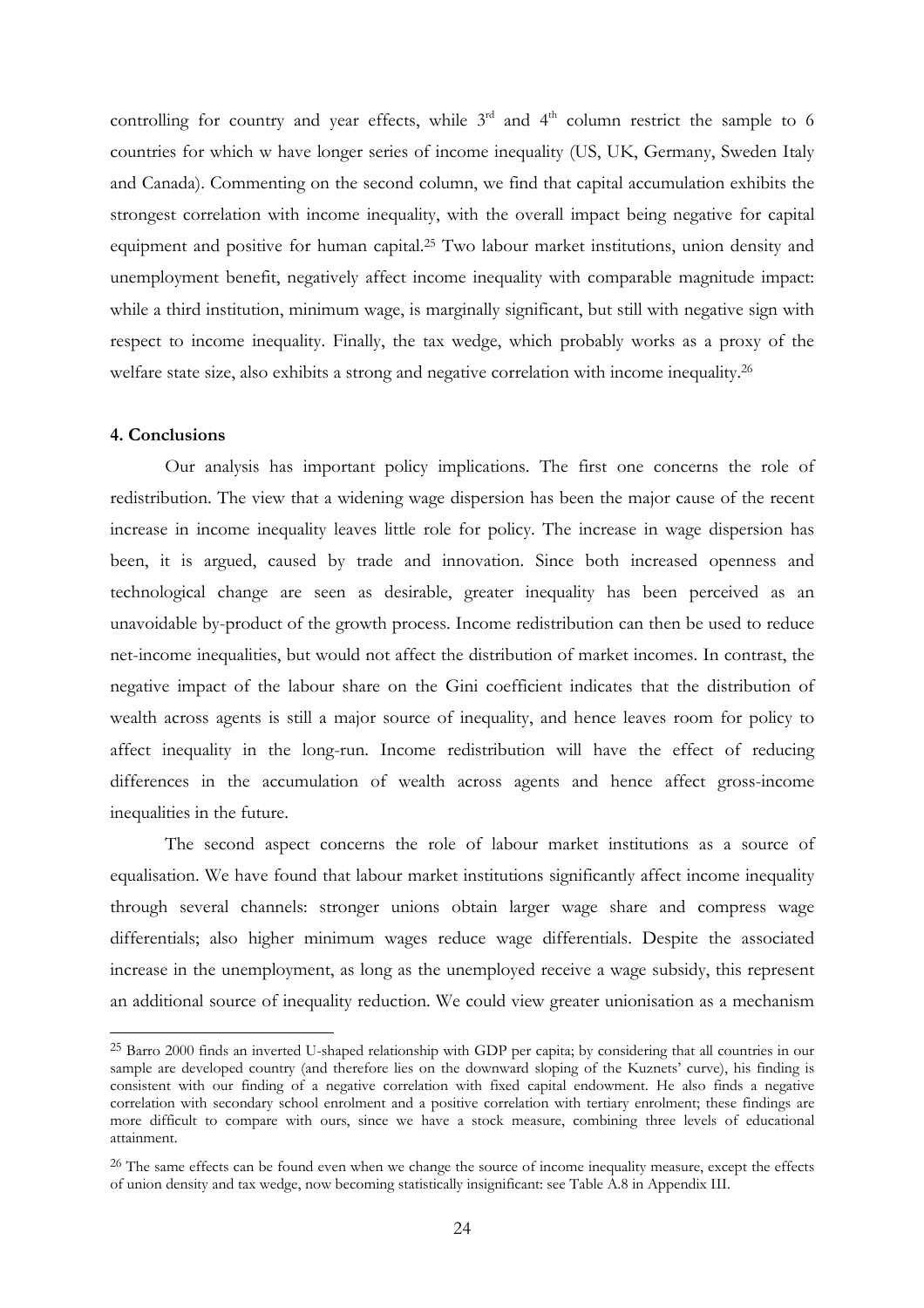that reduces the rewards to capital and hence partly offsets the effect of an unequal distribution of wealth on inequality. A caveat is, however, in order. Our empirical results imply that greater unionisation tends to increase the labour share and reduce inequality, in line with our theoretical framework. Our analysis is, however, static and takes the stock of capital as given. This implies that we are ignoring the impact of labour market institutions on investment, which would in turn affect the capital labour ratio, the labour share, and hence the distribution of income. The only indication we are able to extract from our model is that fixed capital accumulation has a negative correlation with income inequality, but this is attenuated by a positive association with proxies for human capital accumulation.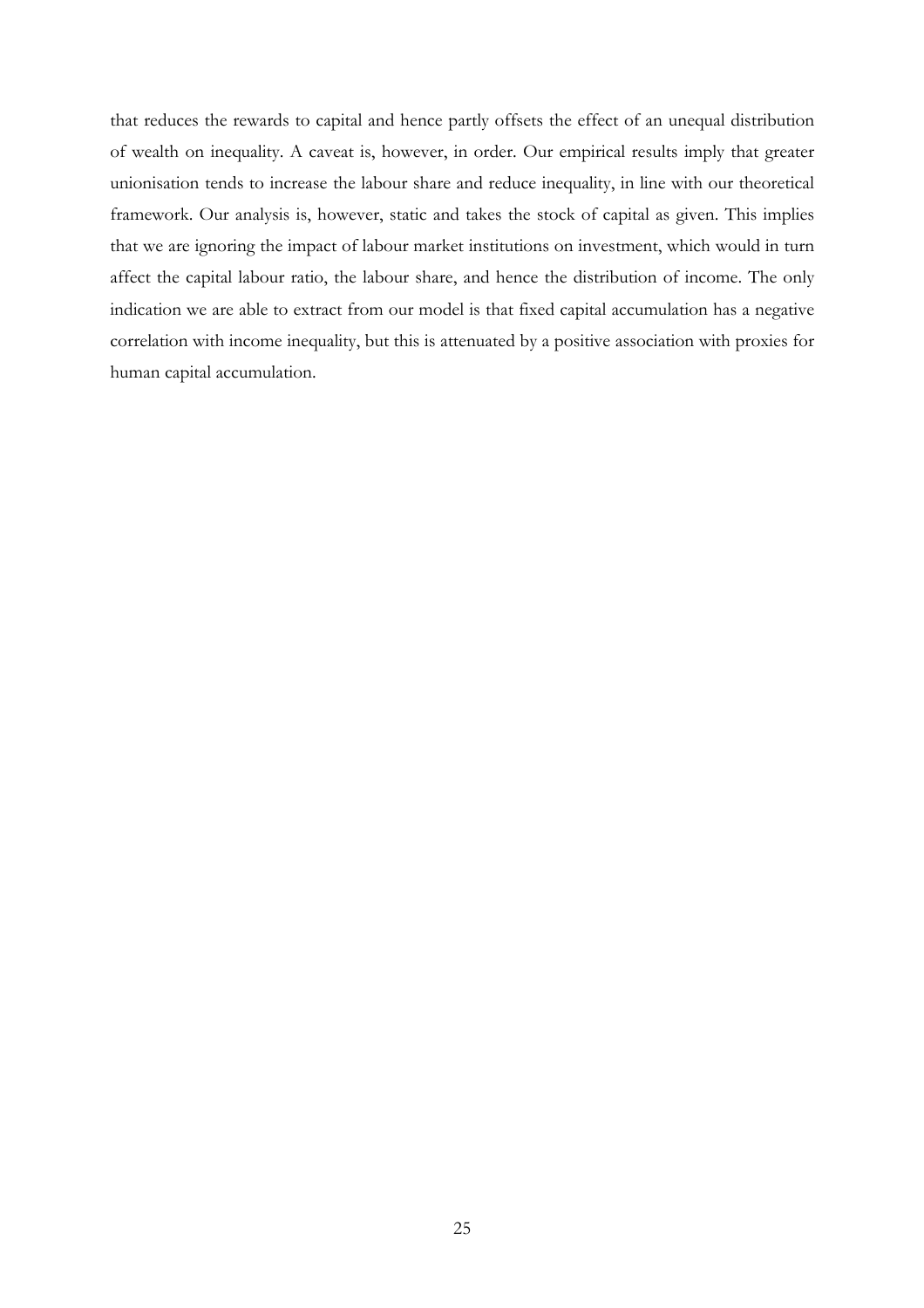#### **References**

- Acemoglu, Daron (2003). "Labour- and Capital-Augmenting Technical Change," *Journal of the European Economic Association,* 1(1), pp. 1–37.
- Aghion, P., Caroli, E. and García-Peñalosa, C. 1999. "Inequality and Economic Growth: The Perspective from the New Growth Theories", *Journal of Economic Literature*, 37(4): 1615-60.
- Alderson, A. and F.Nielsen. 2002. Globalisation and the great U-turn: income inequality trends in 16 OECD countries. *American Journal of Sociology* 107: 1244-1299.
- Anand, S and Kanbur, S.M.R. 1993. "Inequality and Development: A Critique", *Journal of Development Economics* 41(1): 19-43.
- Antras, Pol (2004). "Is the U.S. Aggregate Production Function Cobb–Douglas? New Estimates of the Elasticity of Substitution," *Contributions to Macroeconomics*, 4 (1).
- Atkinson, A. and A.Brandolini. 2003. The Panel-of-Countries approach to explaining income inequality: an interdisciplinary agenda. mimeo
- Atkinson, A.B. 1997. "Bringing the Income Distribution in from the Cold", *Economic Journal,* 107(441): 297-321.
- Atkinson, A.B. and A. Brandolini. 2001. "Promise and Pitfalls in the Use of "Secondary" Data-Sets: Income Inequality in OECD Countries as a Case Study", *Journal of Economic Literature*, 39(3): 771-99.
- Atkinson, Anthony. 1970. "On the Measurement of Inequality," *Journal of Economic Theory* 2, pp. 244-263.
- Atkinson, Anthony. 1975. *The Economics of Inequality*. Second edition (1983). Oxford: Clarendon Press.
- Barro, R.J. 2000. "Inequality and Growth in a Panel of Countries", *Journal of Economic Growth,* 5: 5-32.
- Barro, R.J. and Lee, J.-W. 1993. "International Comparisons of Educational Attainment", *Journal of Monetary Economics,* 32 (3): 363-94.
- Bentolila S. and G. Saint-Paul, 2003. "Explaining Movements in the Labor Share", *Contributions to Macroeconomics* 3(1), article 9.

http://www.bepress.com/bejm/contributions/vol3/iss1/art9

- Blanchard, O. 1997. The Medium Run. *Brookings Papers on Economic Activity,* 2: 89–158.
- Bourguignon, F. and Morrisson, C. 1990. "Income distribution, development and foreign trade: a cross-section analysis", *European Economic Review*, 34 (): 1113-32.
- Bourguignon, F. and Morrisson, C. 1998. "Inequality and development and: the role of dualism", *Journal of Development Economics*, 57 (): 233-57.
- Bourguignon, F., F.H.G. Ferreira and P.G. Leite, 2002. " Beyond Oaxaca-Blinder : Accounting for Differences in Household Income Distributions Across Countries", document de travail DELTA working paper 2002-04.
- Brandolini, A. 2003. A bird-eye view of long-run changes in income inequality. Bank of Italy, mimeo.
- Breen, R. and García-Peñalosa, C. "Income Inequality and Macroeconomic Volatility: An Empirical Investigation", forthcoming *Review of Development Economics*.
- Card, D., T.Lemieux and W.Craig Riddel. 2003. Unionization and wage inequality: a comparative study of the U.S., the U.K., and Canada. NBER working paper n.9473
- Champernowne, D.G. 1973. *The Distribution of Income between Persons.* Cambridge: Cambridge University Press.
- Checchi, D. 2004. "Does educational achievement help to explain income inequality ?" chapter 4 in A. Cornia (ed), *Inequality, Growth and Poverty in an Era of Liberalization and Globalization*. Oxford University Press 2004
- Checchi, D. and C.Lucifora. 2002. Unions and labour market institutions in Europe. *Economic Policy* 17(2): 362-401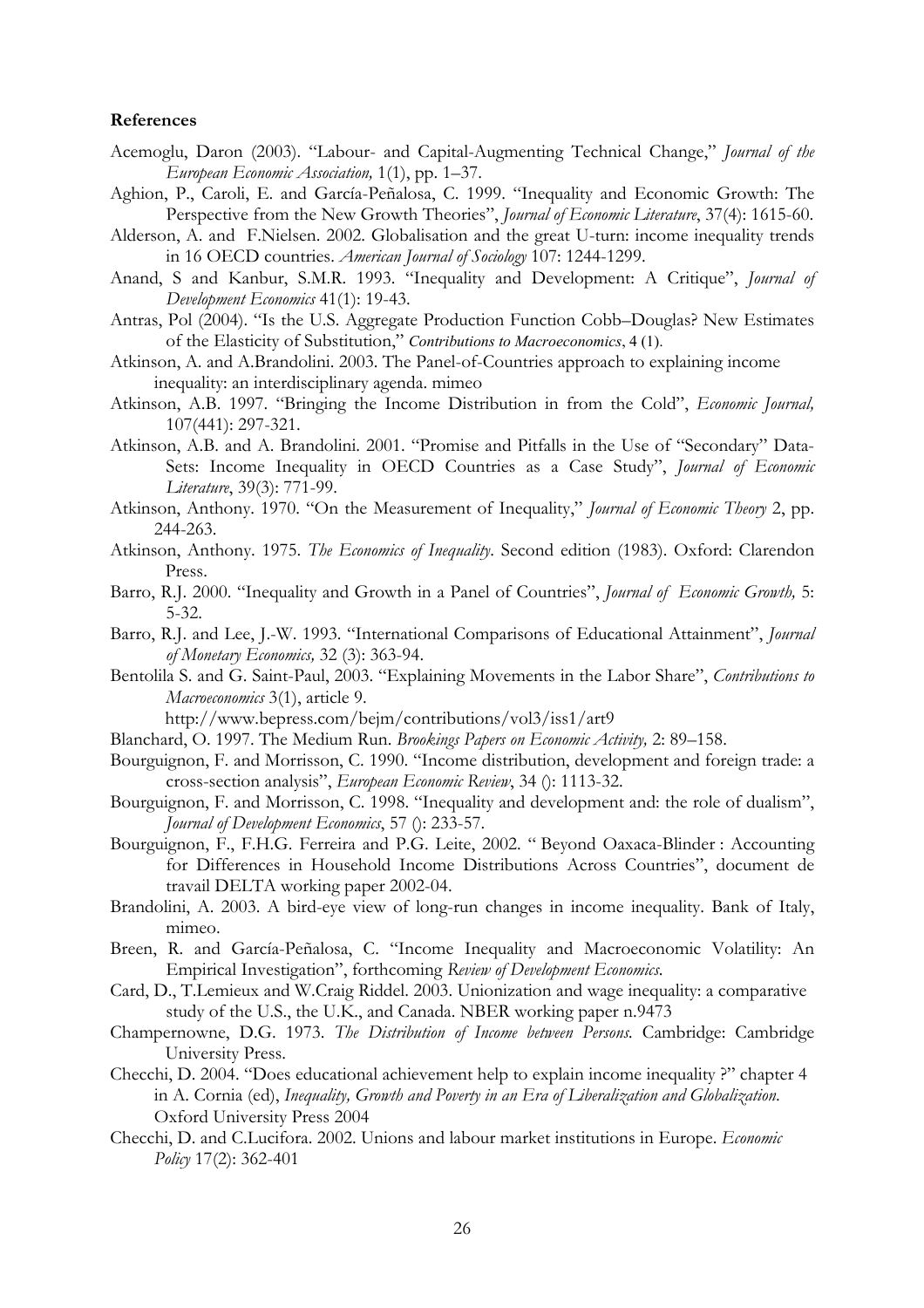Cohen, D. and M. Soto. 2001. Growth and human capital: good data, good results. OECD Development Centre Technical paper n.179

Corneo, G. 1995. National wage bargaining in an internationally integrated product market, *European Journal of Political Economy* 11 (1995), 107-116

Daudey, E. 2004. "The Sharing of Value-Added: Data Sources", mimeo, GREQAM.

- De Serres, A., S.Scarpetta and C.De la Maisonneuve. 2002. Sectoral shifts in Europe and the United States: how they affect aggregate labour shares and the properties of wage equations. OECD Economic Department wp.326.
- Deininger, K. and Squire, L. 1996. "Measuring income inequality: a new data base", *The World Bank Economic Review* 10 (3): 565-591.
- DiNardo, John, Nicole M. Fortin and Thomas Lemieux. 1996. Labor Market Institutions and the Distribution of Wages, 1973-1992: A Semi-Parametric Approach. *Econometrica* 64 (5): 1001-1044.
- Esping-Andersen, G. 2004. Income distribution and life chance opportunities. to appear in A.Giddens (ed). *The new egalitarianism: opportunity and prosperity in modern society*.
- Förster, M. 2000. Trends and driving factors in income distribution and poverty in the OECD area. Labour Market And Social Policy- Occasional Papers No. 42
- Gastil, R. *Freedom in the World*, Westport: Greenwood.
- Gottschalk, P. and Smeeding, T.M. 1997. "Cross-National Comparisons of Earnings and Income Inequality", *Journal of Economic Literature*, 35: 633-687.
- Hamermesh, David S. (1993). *Labor Demand.* Princeton, NJ: Princeton University Press.
- Kenworthy, L. 2003. Explaining comparative trends in income inequality in the 1980s and 1990s. mimeo (appeared as chapter 3 in *Egalitarian Capitalism.* Russel Sage Foundation 2004)
- Koeninger, W., M.Leonardi and L.Nunziata. 2005. Labour market institutions and wage inequality. mimeo
- Krusell, Per, Ohanian, Lee, Rios-Rull, Victor, and Violante, Giovanni (2000). "Capital Skill Complementary and Inequality." LXIIX, *Econometrica,* pp. 1029–1053.
- Li, H., Squire, L. and Zou, H.-F. 1998. "Explaining International and Intertemporal Variations in Income Inequality", *Economic Journal* 108: 26-43.
- Nickell, S. 1997, "Employment and labor market rigidities: Europe versus North America", *Journal of Economic Perspectives,* 11/3: 55-74.
- Nickell, S. and L.Nunziata. 2001. Labour market institutions database
- Nickell, S., L.Nunziata and W.Ochel. 2005. Unemployment in the OECD since the 1960s. What do we know? *Economic Journal* 115: 1-27.
- OECD 2002. *Benefits and wages OECD indicators*. Paris
- Ricardo, David. 1821. *Principles of Political Economy and Taxatio*n. 3 rd ed, in *The Works and Correspondence of David Ricard*o, ed. Piero Sraffa, Vol 1. Cambridge: Cambridge University Press.
- Rowthorn, R. 1999. Unemployment, wage-bargaining and capital-labour substitution. *Cambridge Journal of Economics* 23, 413-425.
- Sen, Amartya. 1973*. On Economic Inequality*. Oxford: Oxford University Press, edition 1997.
- Stiglitz, J.E. 1969. "The Distribution of Income and Wealth among Individuals", *Econometrica* 37: 382-397.
- Summers,R. and Heston, A. 1991. "The Penn World Table(Mark 5):An expanded set of international comparisons,1950–1988," *Quarterly Journal of Economics* 106(2): 327–368.

Tinbergen, J. 1975. *Income Distribution.* Amsterdam: North Holland. .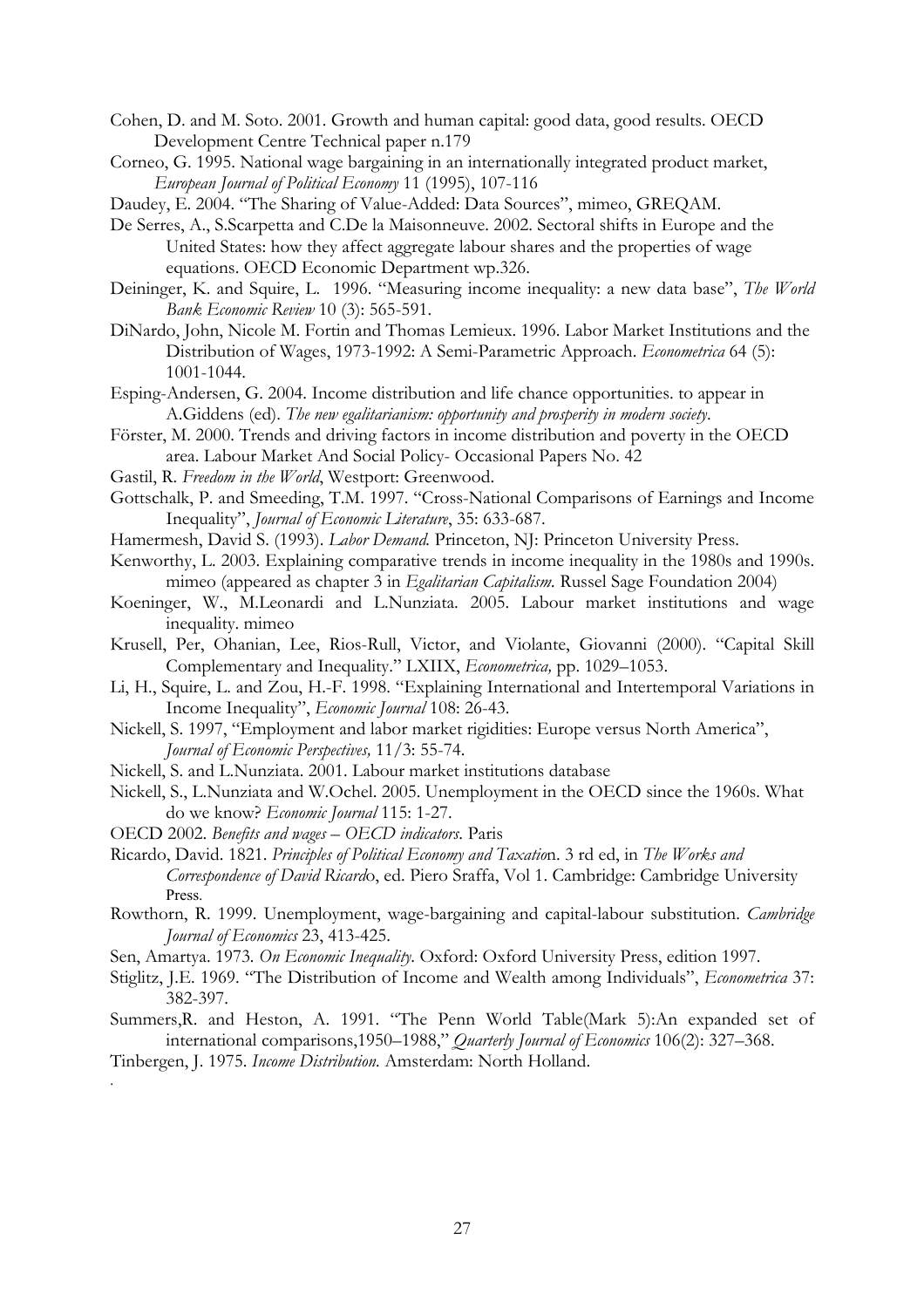### **Tables and figures**



Figure 1 – Compensation of employees over GDP – 1960-2003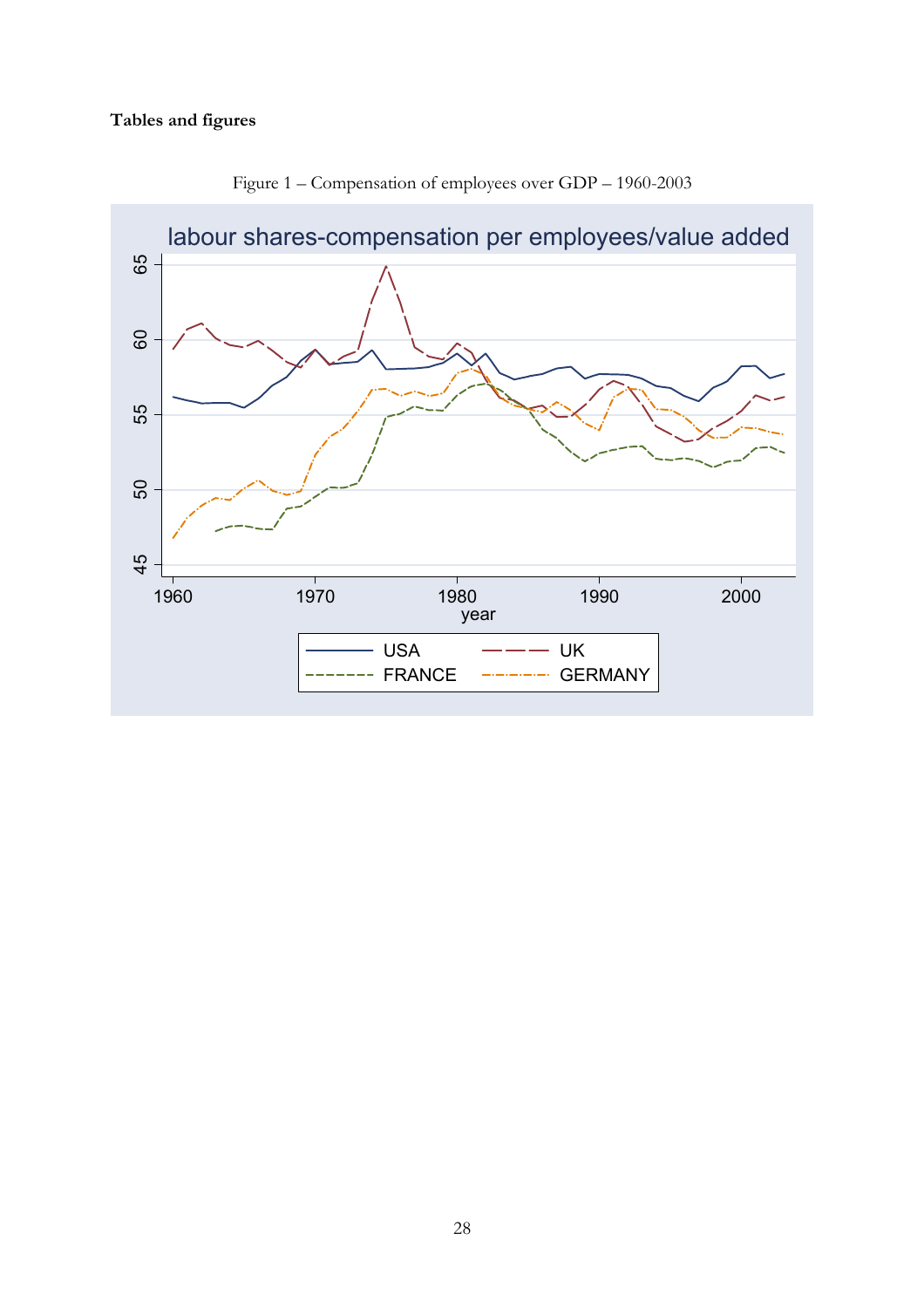

Figure 2 – Predictive ability of the model estimated in table 7 – Gini index on income inequality

Figure 3 – Predictive ability of the model estimated in table 7 – Labour share

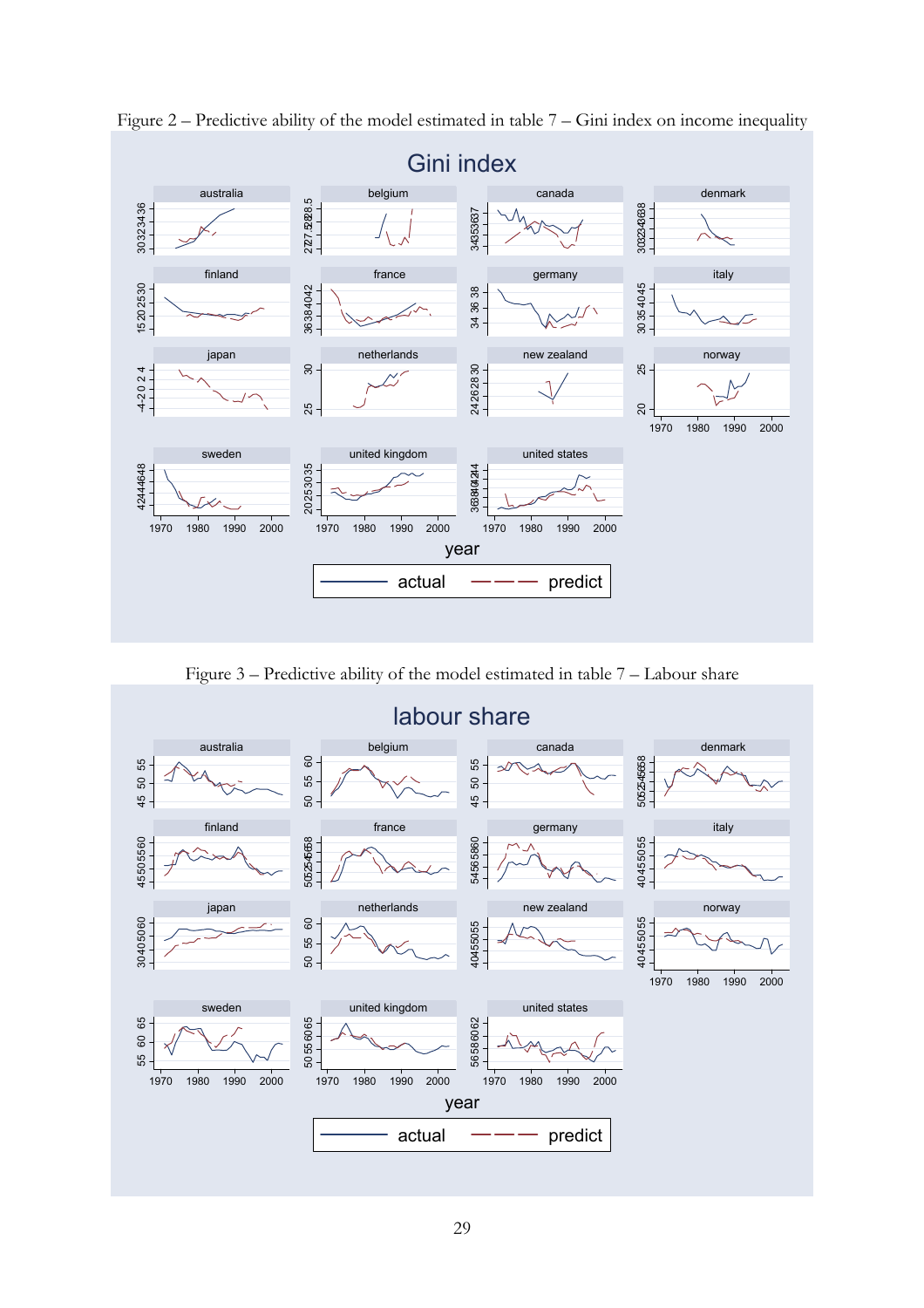

Figure 4 – Counterfactual 1: US inequality with French labour market outcomes



Figure 5 – Counterfactual 2: UK and Norway inequalities with US labour market outcomes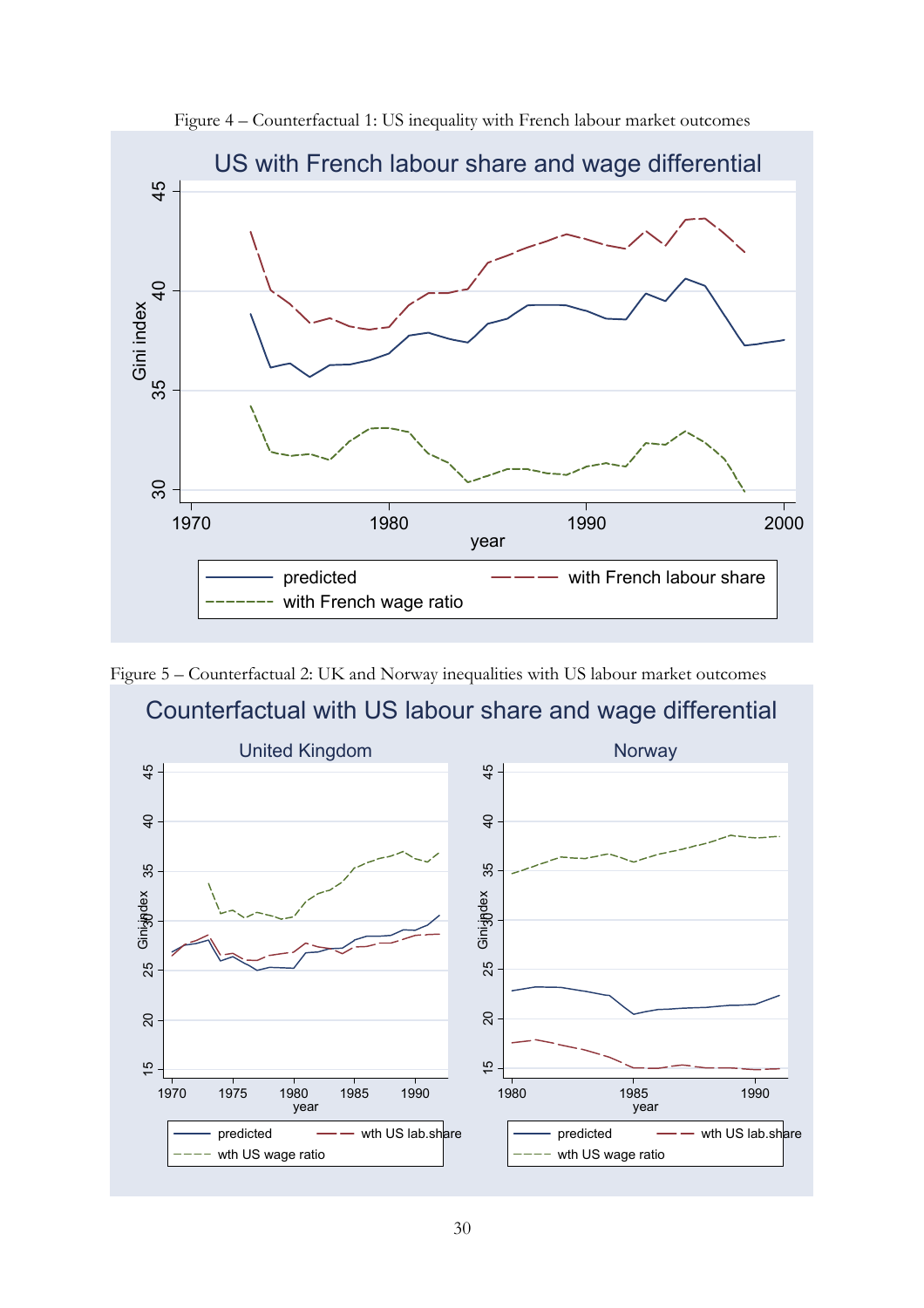

Figure 6 – Counterfactual 3: Sweden and France inequalities with US labour market institutions

# Counterfactual with US institutions: union density

Figure 7 – Counterfactual 4: UK and Canada inequalities with US labour market institutions

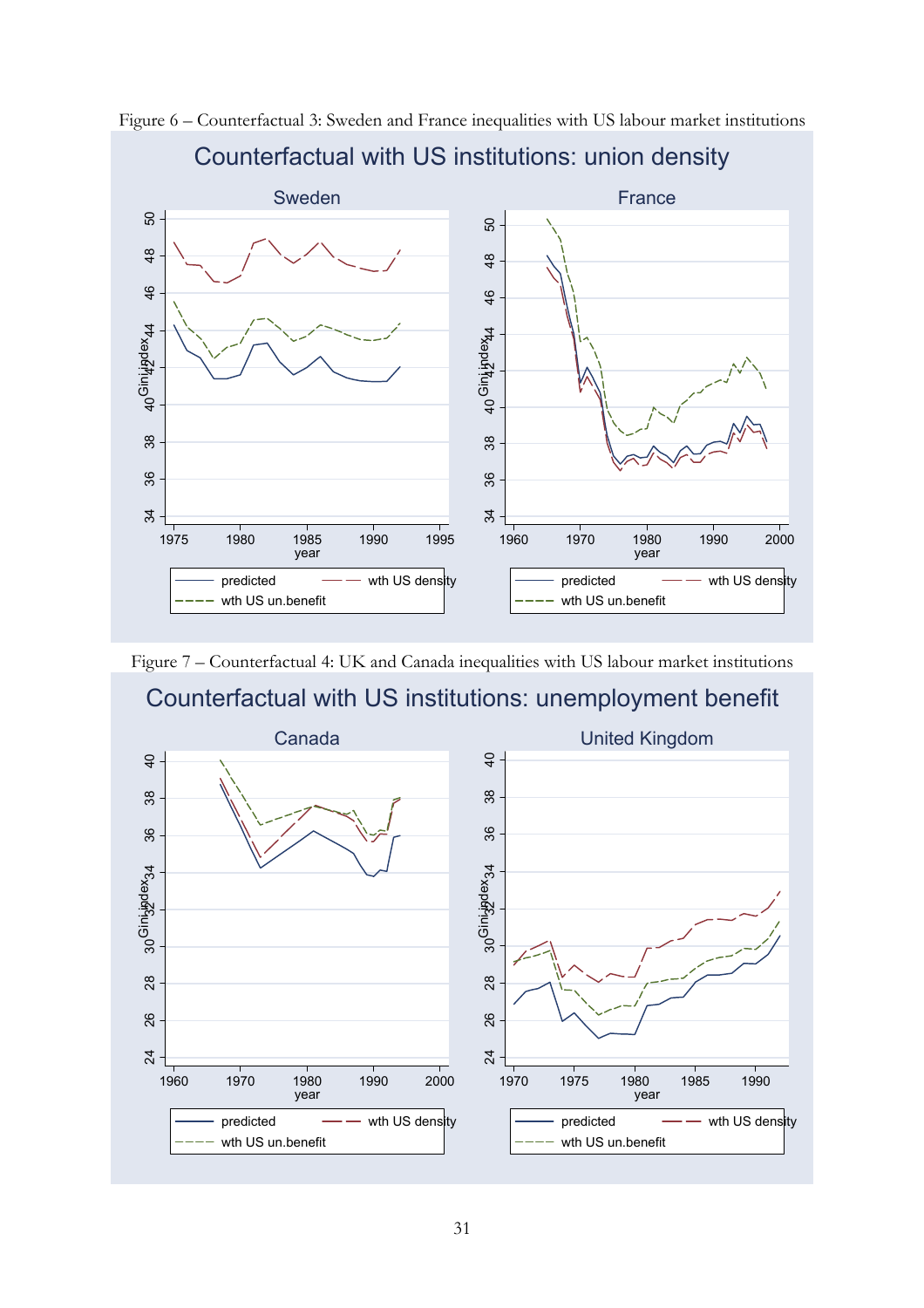

Figure 8 – Counterfactual 5: Italy and Germany inequalities with US human and physical capital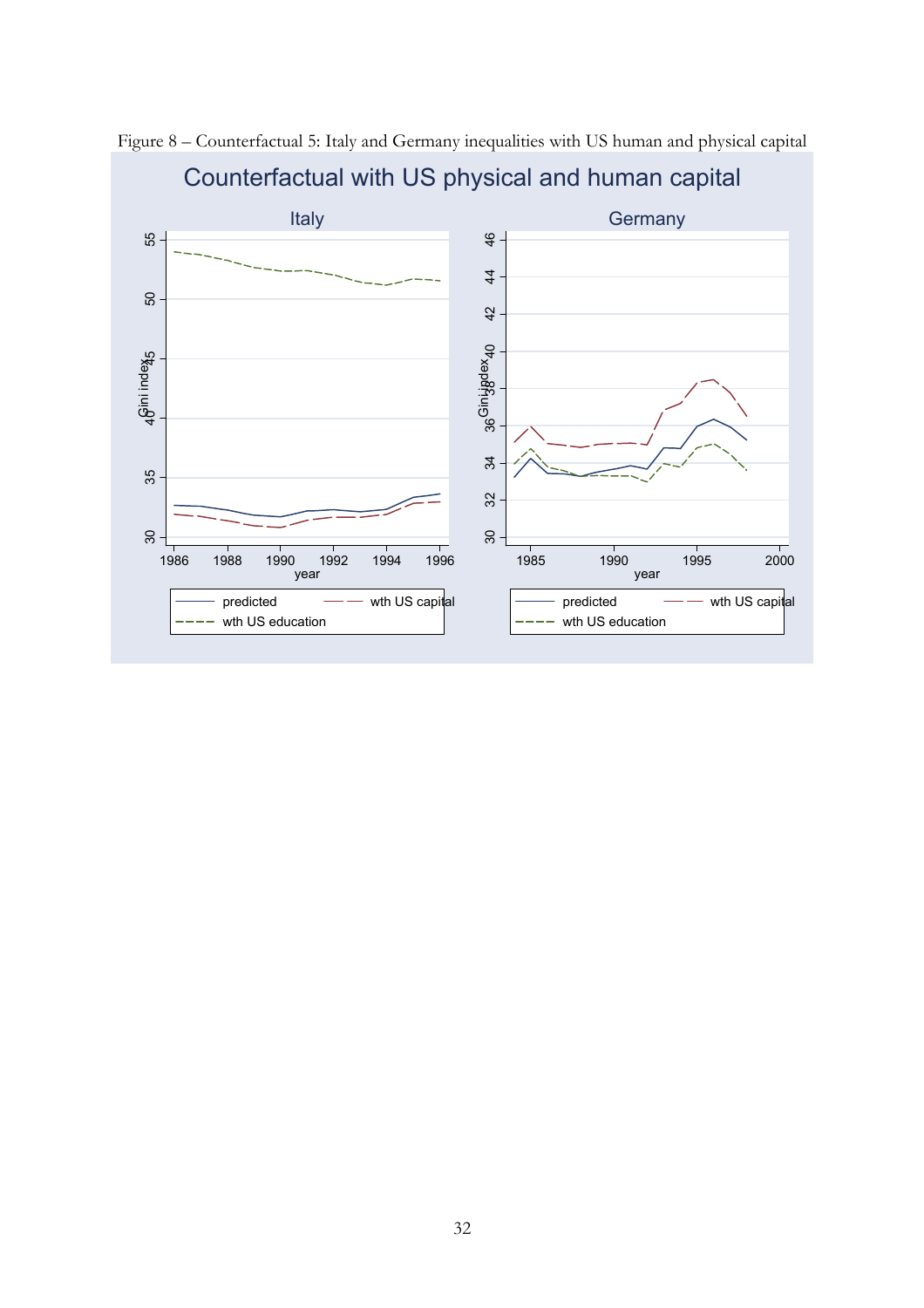| country        | gini1 | gini2 | p9010 | $\lg 1$ | ur   | ben  |
|----------------|-------|-------|-------|---------|------|------|
| Australia      | 32.83 | 38.08 | 2.83  | 0.49    | 5.32 | 0.22 |
| Belgium        | 27.75 | 26.81 | 2.34  | 0.52    | 6.64 | 0.41 |
| Canada         | 36.03 | 31.32 | 4.24  | 0.53    | 7.42 | 0.26 |
| Denmark        | 32.86 | 32.08 | 2.17  | 0.55    | 5.01 | 0.44 |
| Finland        | 21.76 | 29.77 | 2.45  | 0.51    | 5.68 | 0.25 |
| France         | 38.33 | 42.13 | 3.44  | 0.52    | 6.52 | 0.30 |
| Germany        | 36.22 | 31.23 | 2.84  | 0.54    | 3.85 | 0.29 |
| Italy          | 34.71 | 34.67 | 2.33  | 0.46    | 6.07 | 0.05 |
| Japan          | na    | 34.86 | 3.06  | 0.51    | 2.20 | 0.11 |
| Korea          | na    | 34.18 | 3.97  | 0.41    | na   | na   |
| Netherlands    | 28.55 | 28.54 | 2.61  | 0.55    | 5.11 | 0.45 |
| New Zealand    | 27.23 | 34.06 | 3.03  | 0.48    | 2.91 | 0.31 |
| Norway         | 22.64 | 34.75 | 2.08  | 0.48    | 2.73 | 0.23 |
| Sweden         | 47.12 | 31.69 | 2.10  | 0.58    | 3.17 | 0.19 |
| United kingdom | 27.52 | 25.98 | 3.27  | 0.58    | 6.31 | 0.22 |
| United states  | 37.58 | 35.49 | 4.16  | 0.58    | 5.86 | 0.12 |
| Total          | 33.98 | 32.56 | 3.03  | 0.52    | 5.00 | 0.26 |

Table 1 – Descriptive statistics for main countries – sample means by countries

Legend:

| gini1    | $=$ Gini index on personal income distribution, from Brandolini 2003                                   |
|----------|--------------------------------------------------------------------------------------------------------|
| $\sin 2$ | $=$ Gini index on personal income distribution, from Deininger and Squire 1996                         |
| p9010    | $=$ ratio between 90 <sup>th</sup> and 10 <sup>th</sup> percentile in earnings distribution, from OECD |
| $\lg 1$  | = labour share on value added at market price, from OECD-Stan database                                 |
| ur       | $=$ unemployment rate, from Nickell-Nunziata 2001                                                      |
| ben      | $=$ unemployment benefit from OECD 2001                                                                |

Table 2 – Descriptive statistics for variables in the dataset – sample means

| Variable      | Obs | Mean   | Std.Dev. | Min      | Max    |
|---------------|-----|--------|----------|----------|--------|
| gini1         | 236 | 33.981 | 7.295    | 19.900   | 54.300 |
| p9010         | 315 | 3.028  | 0.690    | 1.953    | 4.640  |
| $\lg 1$       | 651 | 52.060 | 5.419    | 32.268   | 64.909 |
| ur            | 593 | 4.999  | 3.324    | 0.000    | 16.800 |
| ben           | 600 | 0.257  | 0.142    | 0.003    | 0.670  |
| udnet         | 585 | 0.427  | 0.181    | 0.099    | 0.911  |
| fminim        | 704 | 0.667  | 0.275    | 0.241    | 1.000  |
| ty25          | 656 | 9.603  | 1.799    | 3.457    | 12.876 |
| lkapw         | 528 | 10.187 | 0.512    | 7.646    | 11.173 |
| tw            | 566 | 0.492  | 0.125    | 0.237    | 0.831  |
| $\text{loil}$ | 689 | 4.436  | 2.498    | $-0.333$ | 10.991 |

Legend:

gini1 = Gini index on personal income distribution, from Brandolini 2003

- $p9010$  = ratio between  $90$ <sup>th</sup> and  $10$ <sup>th</sup> percentile in earnings distribution, from OECD stan database = labour share on value added at market price, from OECD-Stan database
- $=$  labour share on value added at market price, from OECD-Stan database
- ur = unemployment rate, from Nickell-Nunziata 2001
- ben = unemployment benefit, from OECD 2001
- udnet = union density, from Nickell-Nunziata  $2001$
- fminim  $=$  ratio of minimum wage to median wage, from OECD ty 25  $=$  average years of schooling of population 25 and over,
- = average years of schooling of population 25 and over, whether studying or not, from Cohen and Soto 2001

lkapw = (log of) capital per worker, from Summer and Heston 1991, updated with mark 5.6 of the Penn tables

tw = tax wedge, from Nickell-Nunziata 2001<br>loil =  $(\log \text{ of})$  oil price in national currency, from

 $l =$  (log of) oil price in national currency, from IMF Financial Statistics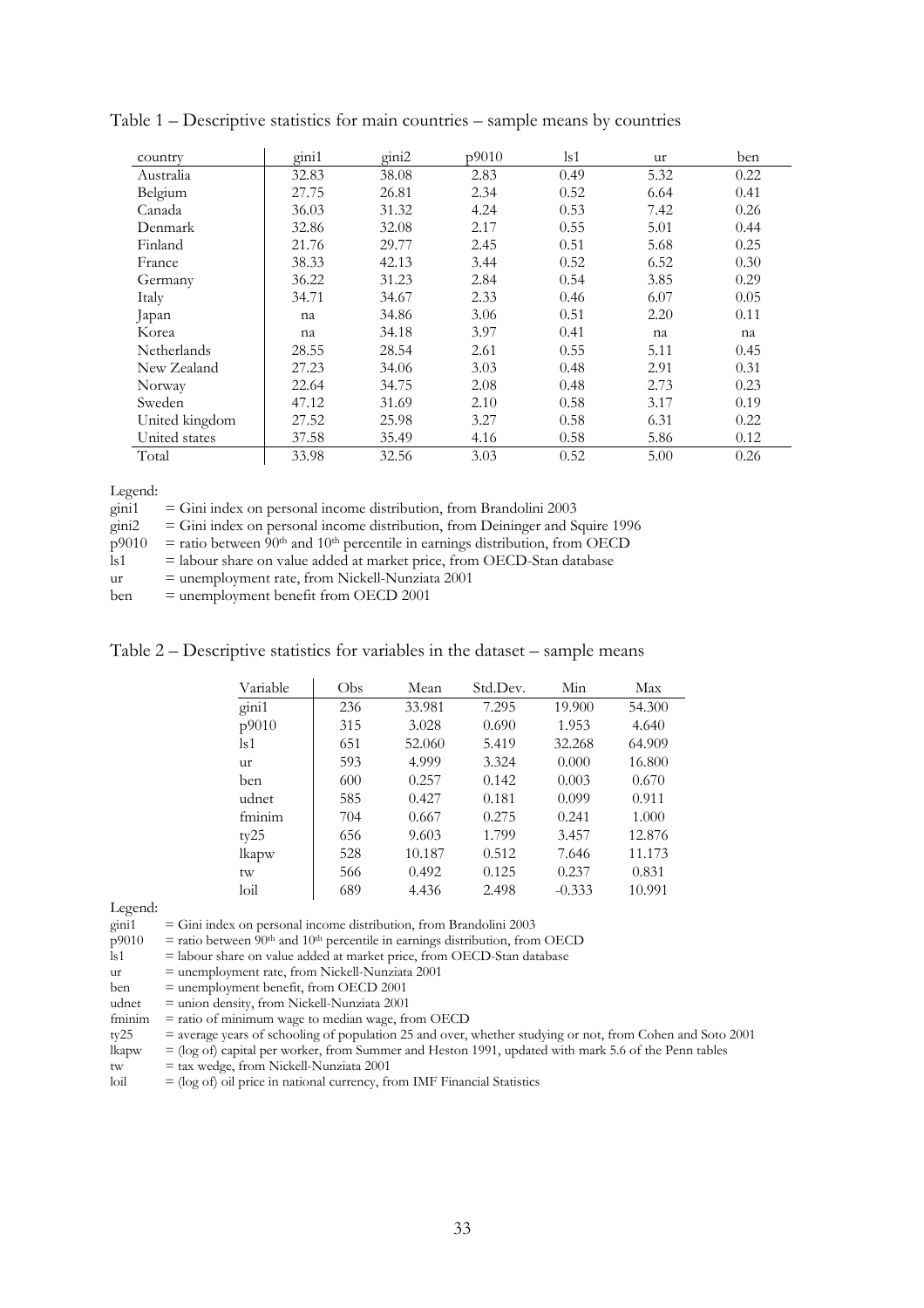### Table 3 – Determinants of labour share – OLS regressions

robust standard errors - t-statistics in parentheses - \* significant at 10%; \*\* significant at 5%; \*\*\* significant at 1%

|                                    | 1            | 2             | 3             |
|------------------------------------|--------------|---------------|---------------|
| log capital per worker             | $-0.036$     | 10.98         | 8.56          |
|                                    | [0.04]       | $[16.19]$ *** | $[12.49]$ *** |
| unemployment benefit               | 1.236        | 1.583         | 3.094         |
|                                    | [1.03]       | $[0.72]$      | $[1.73]$ *    |
| union density rates                | 5.529        | 11.714        | $-1.054$      |
|                                    | $[4.59]$ *** | $[5.94]$ ***  | [0.65]        |
| ratio minimum/median wage          | $-2.37$      | 9.298         | 3.768         |
|                                    | $[2.99]$ *** | $[3.28]$ ***  | [1.42]        |
| log oil price in national currency | $-0.425$     | 0.957         | $-0.91$       |
|                                    | $[3.94]$ *** | $[7.30]$ ***  | $[3.63]$ ***  |
| average years of education         | 0.537        | $-4.143$      | $-1.221$      |
|                                    | $[3.03]$ *** | $[13.35]$ *** | $[1.78]$ *    |
| Constant                           | yes          | yes           | yes           |
| Country fixed effects              |              | yes           | yes           |
| Country+Year fixed effects         |              |               | yes           |
| Observations                       | 455          | 455           | 455           |
| R <sup>2</sup>                     | 0.19         | 0.80          | 0.88          |

Table 4 – Determinants of p90/p10 decile ratio – OLS regressions

robust standard errors - t-statistics in parentheses - \* significant at 10%; \*\* significant at 5%; \*\*\* significant at 1%

|                            |               | 2             | 3             |
|----------------------------|---------------|---------------|---------------|
| log capital per worker     | $-0.137$      | $-0.58$       | $-0.369$      |
|                            | [0.94]        | $[4.73]***$   | $[4.11]$ ***  |
| unemployment benefit       | $-0.683$      | $-0.726$      | $-0.765$      |
|                            | $[3.19]$ ***  | $[2.50]^{**}$ | $[2.36]^{**}$ |
| union density rates        | $-1.385$      | $-0.419$      | $-0.147$      |
|                            | $[9.92]$ ***  | [1.49]        | [0.48]        |
| ratio minimum/median wage  | $-0.853$      | $-2.405$      | $-1.815$      |
|                            | $[5.18]$ ***  | $[4.65]$ ***  | $[4.02]$ ***  |
| average years of education | 0.11          | $-0.493$      | $-0.508$      |
|                            | $[6.39]$ ***  | $[5.73]$ ***  | $[4.08]$ ***  |
| time trend                 | $-0.01$       | 0.066         | 0.053         |
|                            | $[2.02]^{**}$ | $[6.37]$ ***  | $[4.81]$ ***  |
| Constant                   | yes           | yes           | yes           |
| Country fixed effects      |               | yes           | yes           |
| Country+Year fixed effects |               |               | yes           |
| Observations               | 260           | 260           | 260           |
| $R^2$                      | 0.65          | 0.97          | 0.98          |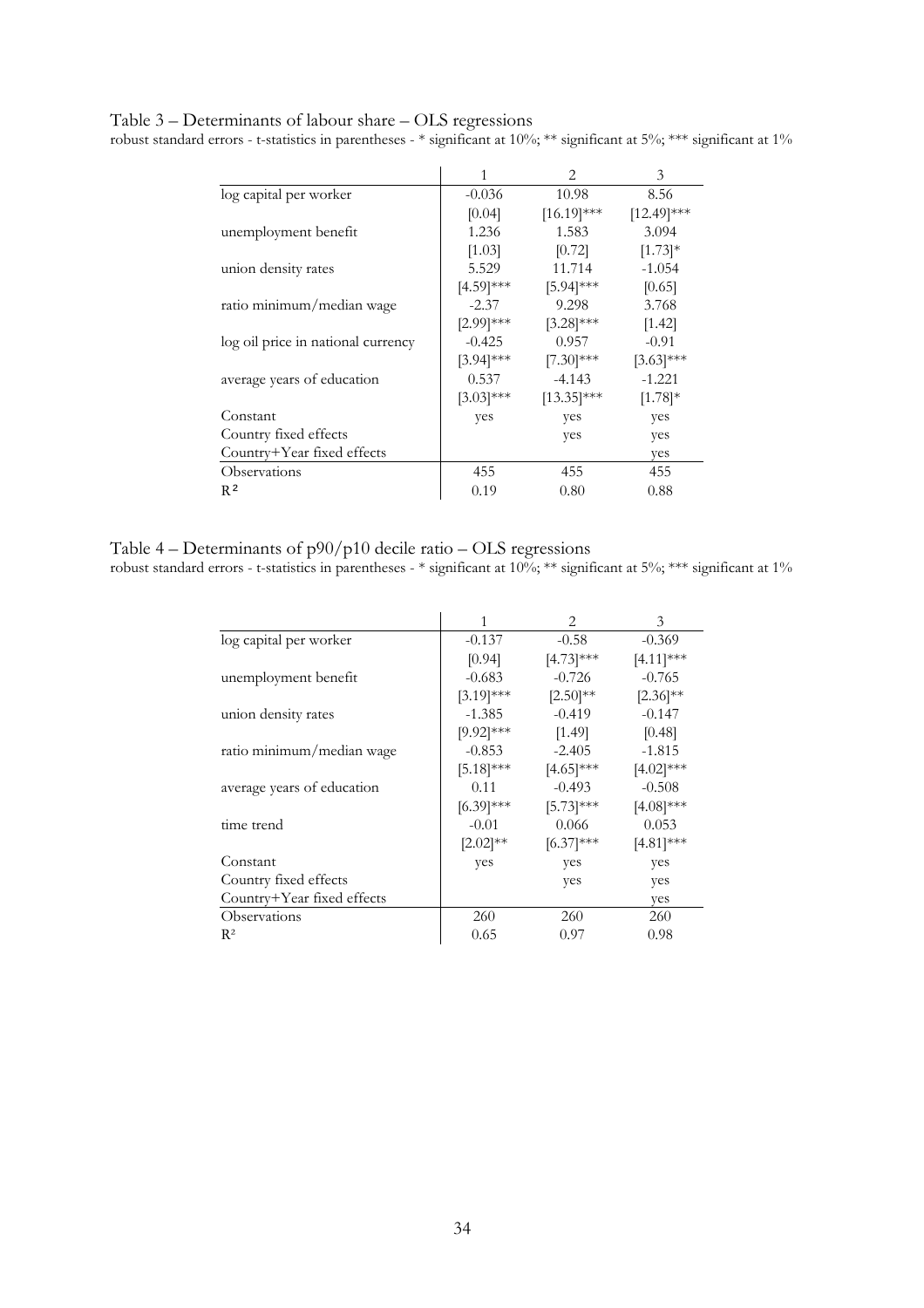Table 5 – Determinants of unemployment rate – OLS regressions

robust standard errors - t-statistics in parentheses - \* significant at 10%; \*\* significant at 5%; \*\*\* significant at 1%

|                            | 1             | $\mathfrak{D}_{\mathfrak{p}}$ | 3             |
|----------------------------|---------------|-------------------------------|---------------|
| log capital per worker     | $-0.976$      | $-2.333$                      | $-2.097$      |
|                            | $[2.28]^{**}$ | $[4.80]$ ***                  | $[3.32]$ ***  |
| unemployment benefit       | 4.438         | $-1.212$                      | $-0.078$      |
|                            | $[5.22]$ ***  | [0.73]                        | [0.05]        |
| union density rates        | $-1.383$      | 7.912                         | 4.581         |
|                            | [1.58]        | $[3.96]$ ***                  | $[1.98]^{**}$ |
| ratio minimum/median wage  | $-1.718$      | 13.484                        | 14.281        |
|                            | $[2.58]^{**}$ | $[4.49]$ ***                  | $[6.05]$ ***  |
| tax wedge                  | 4.634         | $-7.701$                      | $-10.215$     |
|                            | $[3.11]$ ***  | $[2.95]$ ***                  | $[4.01]$ ***  |
| time trend                 | 0.21          | 0.337                         | 0.247         |
|                            | $[11.30]$ *** | $[13.35]$ ***                 | $[4.38]$ ***  |
| Constant                   | yes           | yes                           | yes           |
| Country fixed effects      |               | yes                           | yes           |
| Country+Year fixed effects |               |                               | yes           |
| Observations               | 448           | 448                           | 448           |
| $R^2$                      | 0.45          | 0.71                          | 0.78          |

Table 6 – Determinants of personal income inequality – full sample – OLS and IV estimates robust standard errors - t-statistics in parentheses - \* significant at 10%; \*\* significant at 5%; \*\*\* significant at 1%

|                               |               | 2            | 3            | 4            | 5             | 6             |                 | 8                           |
|-------------------------------|---------------|--------------|--------------|--------------|---------------|---------------|-----------------|-----------------------------|
|                               |               |              |              |              |               |               | 1 <sup>st</sup> | 1 <sup>st</sup>             |
|                               | <b>OLS</b>    | <b>OLS</b>   | <b>OLS</b>   | IV           | IV            | IV            |                 | differen differen           |
| labour share at market price  | 0.229         | $-0.297$     | $-0.365$     | $-0.261$     | $-0.365$      | $-1.345$      | $-0.141$        | $-0.134$                    |
|                               | $[1.90]$ *    | $[4.19]$ *** | $[3.37]$ *** | [0.33]       | $[2.03]^{**}$ | $[3.58]$ ***  |                 | $[2.94]^{***} [2.81]^{***}$ |
| extended p90/p10 decile ratio | $-1.219$      | 4.212        | 5.145        | 0.973        | 17.942        | 26.848        | 0.745           | 0.697                       |
|                               | $[2.51]^{**}$ | $[3.99]$ *** | $[3.71]$ *** | [0.34]       | $[4.52]$ ***  | $[4.14]$ ***  | $[1.69]*$       | [1.58]                      |
| unemployment rate             | $-0.697$      | 0.021        | 0.033        | $-2.679$     | 0.784         | 1.138         | 0.029           | 0.025                       |
|                               | $[6.11]$ ***  | $[0.28]$     | [0.31]       | $[2.61]$ *** | $[2.42]^{**}$ | $[2.45]^{**}$ | [0.56]          | [0.48]                      |
| unemployment benefit          | $-8.52$       | $-21.6$      | $-23.398$    | 2.284        | $-17.328$     | $-11.079$     | 0.124           | 1.953                       |
|                               | $[3.45]$ ***  | $[5.47]$ *** | $[6.45]$ *** | [0.26]       | $[3.98]$ ***  | $[1.73]$ *    | [0.03]          | [0.42]                      |
| time trend                    |               | 0.038        | 0.091        | 0.636        | $-0.222$      | $-0.423$      |                 |                             |
|                               |               | [1.02]       | [1.39]       | $[3.67]$ *** | $[2.46]^{**}$ | $[2.62]$ ***  |                 |                             |
| Constant                      | yes           | yes          | yes          | yes          | yes           | yes           | yes             | yes                         |
| Country fixed effects         |               | yes          | yes          | yes          | yes           | yes           |                 | yes                         |
| Country+Year fixed effects    |               |              | yes          |              |               | yes           |                 |                             |
| Observations                  | 210           | 210          | 210          | 210          | 210           | 210           | 202             | 202                         |
| $R^2$                         | 0.51          | 0.93         | 0.94         | 0.12         | 0.87          | 0.79          | 0.05            | 0.15                        |
| Sargan test (p-value)         |               |              |              | 0.05         | 0.07          | 0.80          |                 |                             |

Endogenous: labour share, unemployment rate, p90/p10.

Instruments: (log)capital×worker, tax wedge, years of education, minimum wage, bargaining coordination.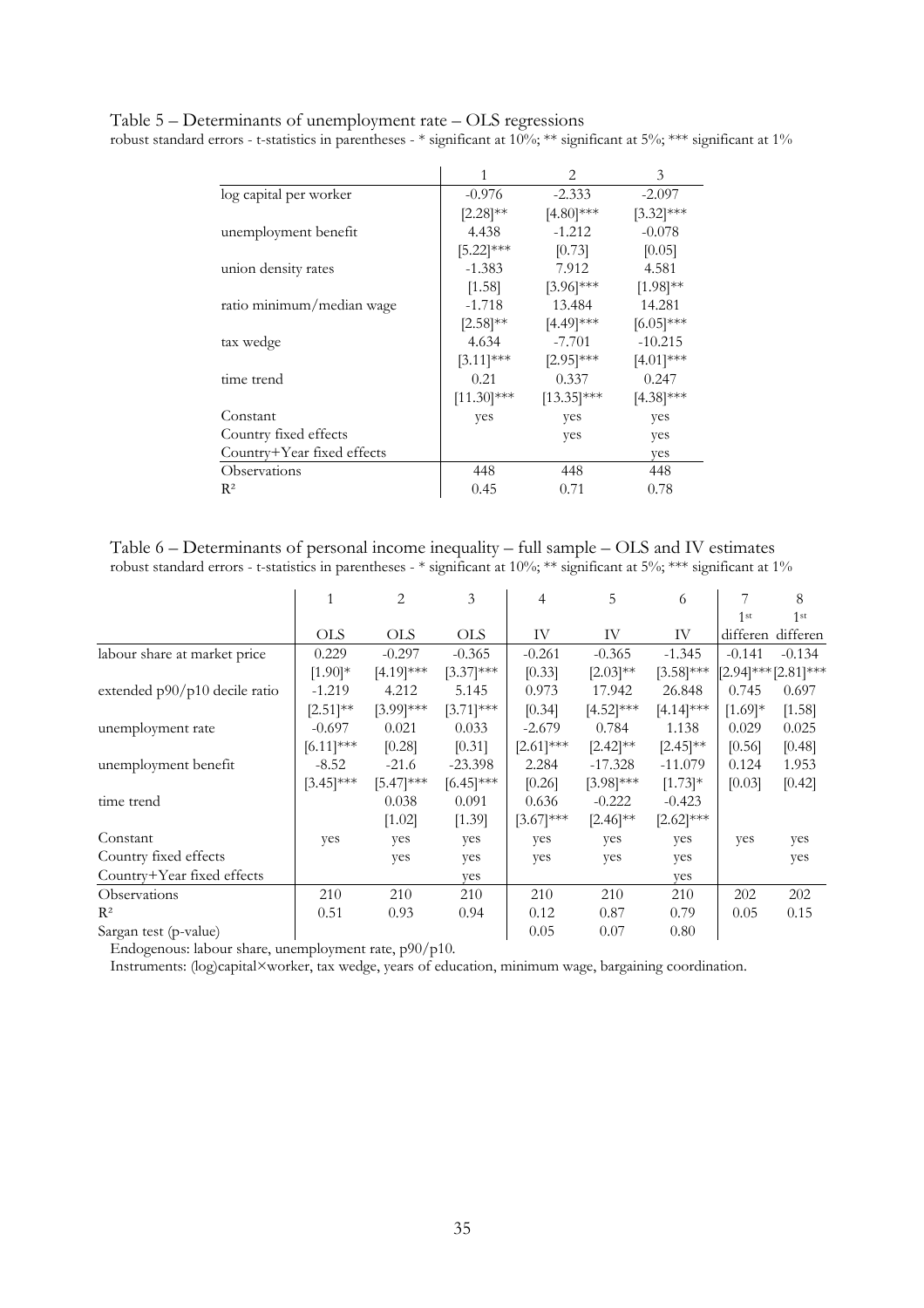| dependent variable:                | income<br>inequality<br>(Gini) | labour share   | p90/p10<br>decile<br>ratio | unemployment<br>rate |
|------------------------------------|--------------------------------|----------------|----------------------------|----------------------|
| labour share at market price       | $-0.723$                       |                |                            |                      |
|                                    | $[4.25]$ ***                   |                |                            |                      |
| p90/p10 decile ratio               | 7.389                          |                |                            |                      |
|                                    | $[3.50]$ ***                   |                |                            |                      |
| unemployment rate                  | 0.294                          |                |                            |                      |
|                                    | $[2.05]^{**}$                  |                |                            |                      |
| unemployment benefit               | $-5.593$                       | 7.864          | $-0.426$                   | 5.771                |
|                                    | [1.35]                         | $[2.20]^{**}$  | [1.47]                     | [1.34]               |
| union density rates                |                                | 1.862          | $-2.005$                   | 23.406               |
|                                    |                                | [0.45]         | $[6.05]$ ***               | $[4.59]$ ***         |
| ratio minimum/median wage          |                                | 3.437          | $-3.505$                   | 41.527               |
|                                    |                                | [0.58]         | $[7.38]$ ***               | $[6.50]$ ***         |
| log capital per worker             |                                | 22.136         | 0.289                      | 13.821               |
|                                    |                                | $[5.71]^{***}$ | [0.90]                     | $[3.12]$ ***         |
| average years of education         |                                | -7.783         | $-0.104$                   |                      |
|                                    |                                | $[5.06]$ ***   | [0.83]                     |                      |
| log oil price in national currency |                                | $-2.567$       |                            |                      |
|                                    |                                | $[2.88]$ ***   |                            |                      |
| tax wedge                          |                                |                |                            | $-36.702$            |
|                                    |                                |                |                            | $[5.94]$ ***         |
| time trend                         | 0.136                          |                | 0.058                      | $-2.687$             |
|                                    | [0.10]                         |                | [0.53]                     | $[1.67]*$            |
| Constant                           | yes                            | yes            | yes                        | yes                  |
| Country fixed effects              | yes                            | yes            | yes                        | yes                  |
| Country+Year fixed effects         | yes                            | yes            | yes                        | yes                  |
| Observations                       | 135                            | 135            | 135                        | 135                  |
| Root mean squared error            | 1.3                            | 1.06           | 0.08                       | 1.31                 |
| $R^2$                              | 0.96                           | 0.94           | 0.99                       | 0.81                 |

Table 7. – Determinants of personal income inequality – 3SLS regressions Absolute value of z statistics in brackets - \* significant at 10%; \*\* significant at 5%; \*\*\* significant at 1%

Controls for changes in definition included.

Table 8 – Determinants of personal income inequality – reduced form – OLS Robust normalized beta coefficients - \* significant at 10%; \*\* significant at 5%; \*\*\* significant at 1%

|                            |             | 2           | 3                 |                   |
|----------------------------|-------------|-------------|-------------------|-------------------|
|                            | full sample | full sample | reduced<br>sample | reduced<br>sample |
| union density rates        | $-0.328***$ | $-0.423***$ | $-0.053$          | 0.187             |
| ratio minimum/median wage  | $-0.055$    | $-0.315*$   | 0.405             | 0.313             |
| unemployment benefit       | $-0.216**$  | $-0.342***$ | $-0.191*$         | $-0.302***$       |
| tax wedge                  | $-0.341***$ | $-0.371***$ | $-0.422***$       | $-0.527***$       |
| log capital per worker     | $-0.422**$  | $-0.965***$ | $-0.831***$       | $-1.918***$       |
| average years of education | $-0.076$    | $1.393***$  | $-0.061$          | $2.200***$        |
| Constant                   | yes         | yes         | yes               | yes               |
| Time trend                 | yes         | yes         | yes               | yes               |
| Country fixed effects      | yes         | yes         | yes               | yes               |
| Country+Year fixed effects |             | yes         |                   | yes               |
| Observations               | 211         | 211         | 154               | 154               |
| $R^2$                      | 0.95        | 0.96        | 0.93              | 0.95              |

Controls for changes in definitions and oil price included.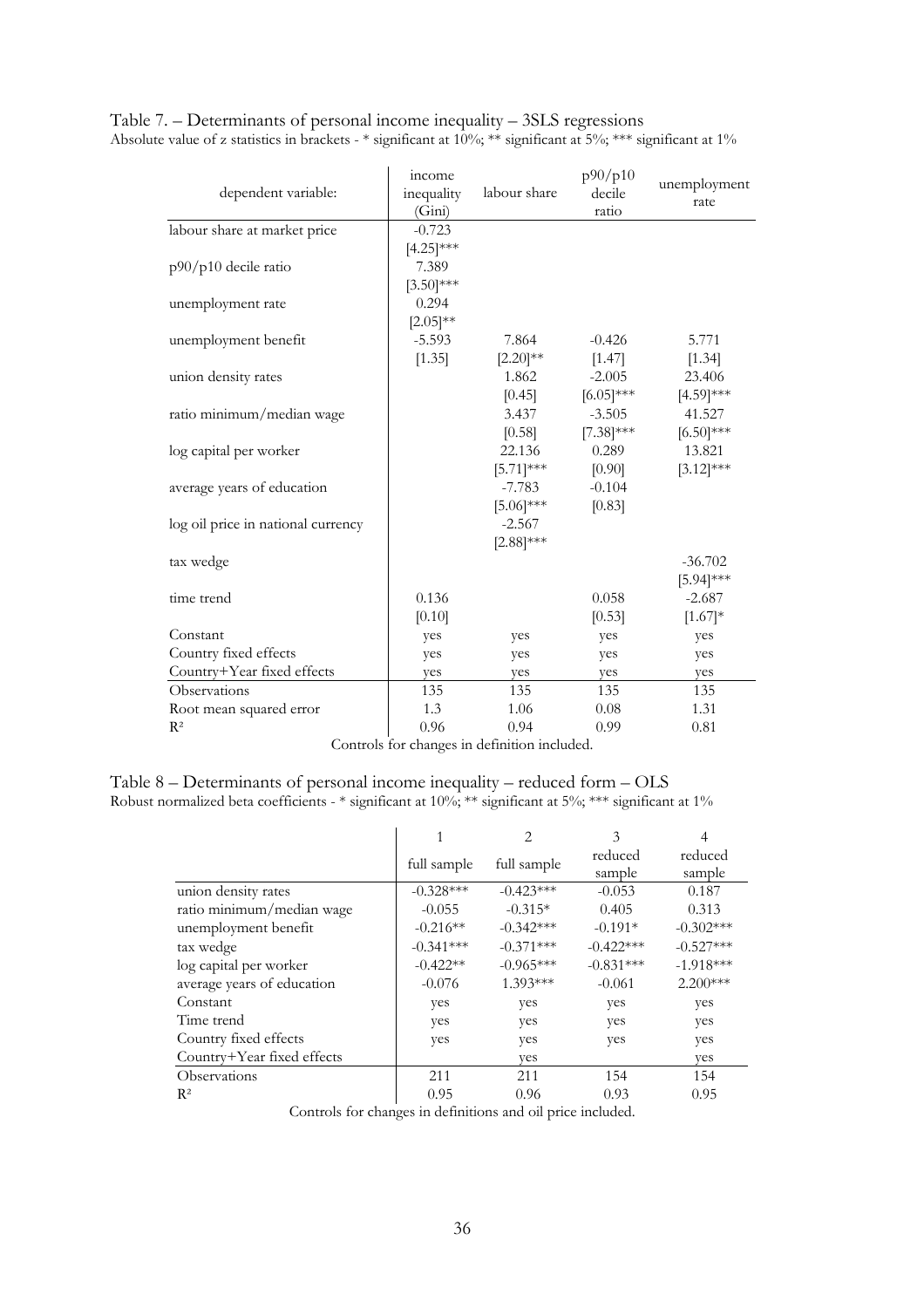#### **Appendix I: Wage and Employment Determination**

#### **Production**

Before deriving the equilibrium wages, we consider a number of comparative statics obtained from the production function. From equation (1b), we obtain the elasticities of demand for the two types of labour

$$
\varepsilon_L = -\frac{\partial L}{\partial w_u} \frac{w_u}{L} = \frac{1}{1 - (1 - \beta) [\theta (1 + \sigma) - \sigma]}
$$
(A.1)

$$
\varepsilon_H = -\frac{\partial H}{\partial w_s} \frac{w_s}{H} = \frac{1}{1 - \beta[\theta(1 + \sigma) - \sigma]}
$$
(A.2)

From equations (1) to (5) we have

$$
sign\left[\frac{\partial \theta}{\partial x}\right] = sign[\sigma],
$$
  
\n
$$
\frac{\partial x}{\partial L} < 0, \quad \frac{\partial x}{\partial H} < 0, \quad \frac{\partial x}{\partial K} > 0,
$$
  
\n
$$
\frac{\partial \omega}{\partial H} < 0, \quad \frac{\partial \omega}{\partial L} > 0, \quad \frac{\partial \omega}{\partial h} < 0,
$$
  
\n
$$
\frac{\partial w_u}{\partial H} > 0, \quad \frac{\partial w_u}{\partial K} > 0, \quad \frac{\partial w_s}{\partial L} > 0, \quad \frac{\partial w_s}{\partial K} > 0,
$$
  
\n
$$
\frac{\partial \varepsilon_L}{\partial \theta} > 0, \quad \frac{\partial \varepsilon_H}{\partial \theta} > 0.
$$
\n(A.3)

Also, from (2c), we have  $\partial w_s / \partial H < 0$ ,  $\partial w_s / \partial L > 0$ , and  $\partial w_s / \partial K > 0$ , which can be shown to imply

$$
\frac{\partial H}{\partial L} = -\frac{\partial w_s}{\partial w_s / \partial L} = \frac{H}{L} (1 - \beta) [\theta (1 + \sigma) - \sigma] \varepsilon_H > 0
$$
\n(A.4)

$$
\frac{\partial H}{\partial K} = -\frac{\partial w_s / \partial K}{\partial w_s / \partial K} = \frac{H}{K} (1 + \sigma)(1 - \theta) \varepsilon_H > 0
$$
\n(A.5)

$$
\frac{dh}{dL} = \frac{1}{L}\frac{\partial H}{\partial L} - \frac{H}{L_2} = -\frac{H}{L^2}(1+\sigma)(1-\theta)\varepsilon_H < 0
$$
\n(A.6)

#### **The Bargaining Model**

The bargaining problem is given by

$$
\max_{w_u} \left( \frac{L}{\overline{L}} \left[ ((1 - \tau) w_u)^{\rho} - (B)^{\rho} \right] \right)^{\gamma} \left( Y - w_u L - w_s L \right)^{1 - \gamma} \tag{A.7}
$$

The union takes into account the fact that, given the skilled wage  $\overline{w}_s$ , the reduction in L due to an increase in  $w_u$  will reduce skilled employment. The resulting first-order condition is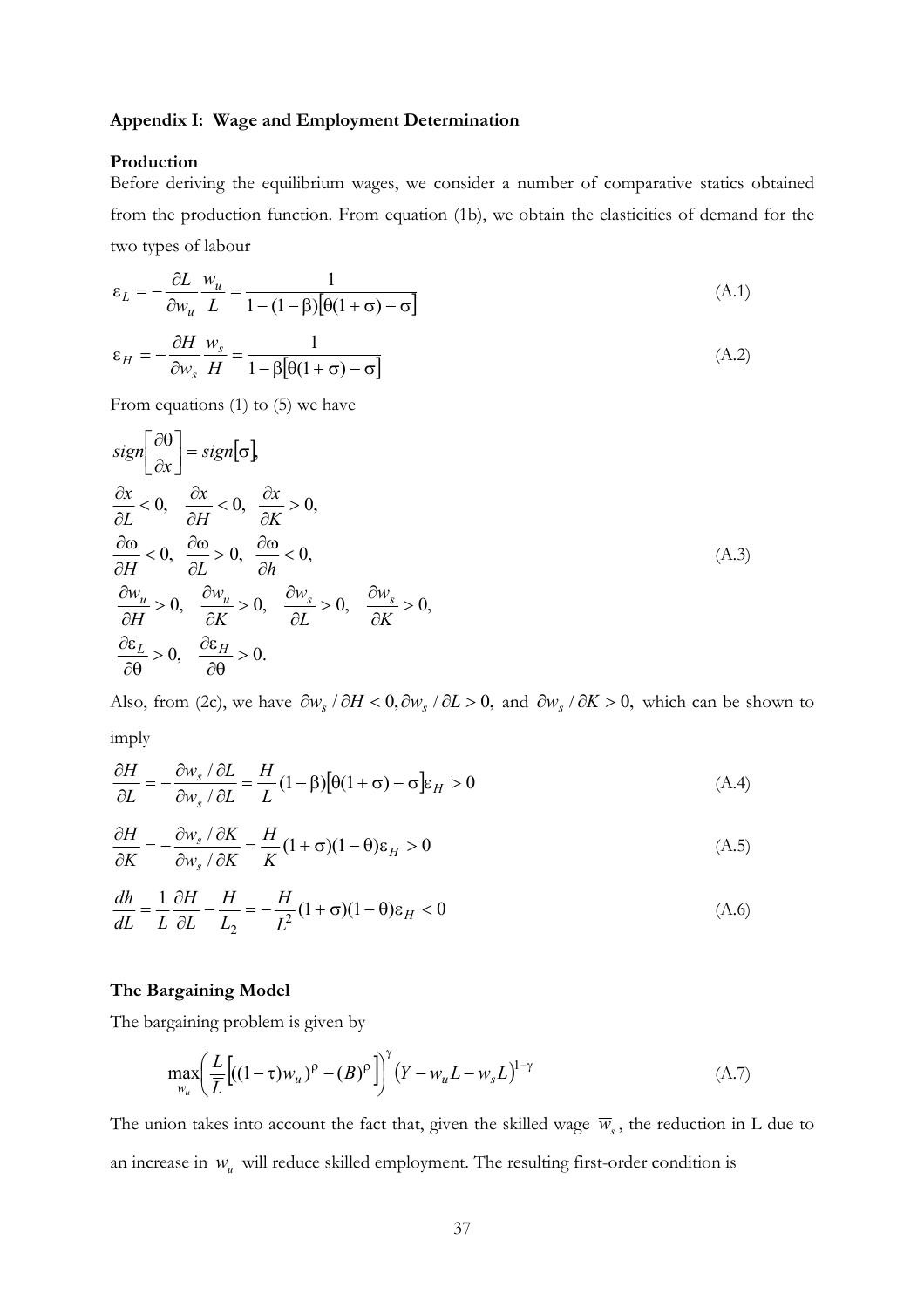$$
w_u^{\rho-1} \left[ \rho (1-\tau)^{\rho} + \left( (1-\tau)^{\rho} - \left( \frac{B}{w_u} \right)^{\rho} \right) \varepsilon_L \right] = \frac{1-\gamma}{\gamma} \frac{L((1-\tau)^{\rho} w_u^{\rho} - (bY)^{\rho})}{Y - H w_s - L w_u}
$$
(A.8)

Using the fact that

$$
\frac{Y - Hw_s - Lw_u}{Lw_u} = \frac{1 - \theta}{(1 - \beta)\theta}
$$

we can write (A.8) as

$$
\rho(1-\tau)^{\rho} = \left(\frac{1-\gamma}{\gamma}(1-\beta)\frac{\theta}{1-\theta} + \varepsilon_L\right)\left((1-\tau)^{\rho} - \left(\frac{B}{w_u}\right)^{\rho}\right) \tag{A.9}
$$

#### **Comparative Statics**

Let

$$
f(\theta, \varepsilon_L, \gamma) = \frac{1 - \gamma}{\gamma} (1 - \beta) \frac{\theta}{1 - \theta} + \varepsilon_L
$$
 (A.10)

$$
g(L, \theta, b) = (1 - \tau)^{\rho} - \left(\frac{B}{w_u}\right)^{\rho}
$$
 (A.11)

so that (A.9) is simply  $f(\theta, \varepsilon_L, \gamma) = g(L, \theta, b)$ . We define

$$
\Delta = g \left[ \frac{\partial f}{\partial \theta} + \frac{\partial f}{\partial \varepsilon_L} \frac{\partial \varepsilon_L}{\partial \theta} \right] \frac{\partial \theta}{\partial x},
$$
  

$$
\Delta_1 = \Delta \left[ \frac{\partial x}{\partial L} + \frac{\partial x}{\partial H} \frac{dH}{dL} \right] + f \frac{\partial g}{\partial w_u} \frac{\partial w_u}{\partial L},
$$
  

$$
\Delta_2 = \Delta \left[ \frac{\partial x}{\partial K} + \frac{\partial x}{\partial H} \frac{\partial H}{\partial K} \right] + f \frac{\partial g}{\partial w_u} \frac{\partial w_u}{\partial K},
$$
  

$$
\Delta_3 = \left[ \Delta \frac{\partial x}{\partial H} + f \frac{\partial g}{\partial w_u} \frac{\partial w_u}{\partial H} \right] \frac{\partial H}{\partial \overline{w}_s} \frac{\partial \overline{w}_s}{\partial B}.
$$

#### Case 1:  $\sigma > 0$

Using (A.3)-(A.6) and the fact that for  $\sigma > 0$  implies  $\partial \theta / \partial x > 0$ , we can establish:  $\Delta < 0$ ,  $\Delta_1$  < 0,  $\Delta_2$  > 0, while  $\Delta_3$  may be positive or negative. We can now obtain the comparative statics:

$$
\frac{dL}{d\gamma} = -g \frac{\partial f / \partial \gamma}{\Delta_1} < 0 \tag{A.12}
$$

$$
\frac{dL}{dK} = -\frac{\Delta_2}{\Delta_1} > 0\tag{A.13}
$$

$$
\frac{dL}{dB} = -\frac{f \cdot \partial g / \partial B + \Delta_3}{\Delta_1} \tag{A.14}
$$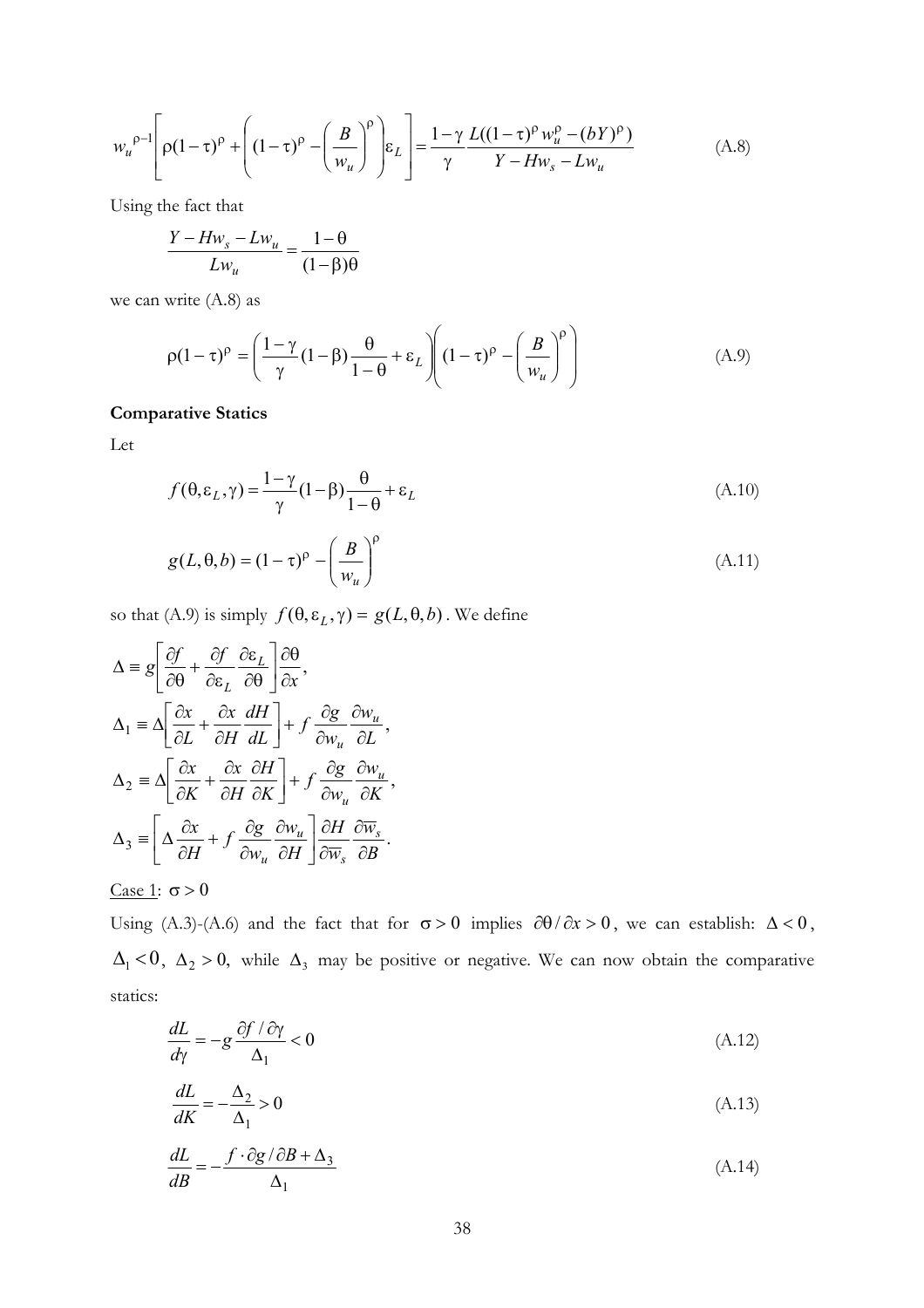From (A.3)-(A.6) we can now establish

$$
\frac{dL}{d\gamma} < 0, \quad \frac{dH}{d\gamma} < 0, \quad \frac{dx}{d\gamma} > 0, \quad \frac{d\theta}{d\gamma} > 0, \quad \frac{dh}{d\gamma} > 0, \quad \frac{d\omega}{d\gamma} < 0, \quad \frac{dL}{dK} > 0, \quad \frac{dH}{dK} > 0.
$$

The effects of  $K$  on  $\omega$  and  $\theta$  are ambiguous, as the increases in  $H$ ,  $L$  and  $K$  have effects of opposite sign. However, we can obtain

$$
\frac{dh}{dK} = \frac{1}{L}\frac{dH}{dK} - \frac{H}{L^2}\frac{dL}{dK} = (1+\sigma)(1-\theta)\varepsilon_H \frac{H}{LK}\left[1 - \frac{dL}{dK}\frac{K}{L}\right]
$$

$$
\frac{d\theta}{dK} = \frac{\partial\theta}{\partial x}\left[\frac{\partial x}{\partial L}\frac{dL}{dK} + \frac{\partial x}{\partial H}\frac{dH}{dK} + \frac{\partial x}{\partial K}\right] = \frac{\partial\theta}{\partial x}\frac{x}{K}(1-\beta)\varepsilon_H\left[1 - \frac{dL}{dK}\frac{K}{L}\right]
$$

If the elasticity of unskilled labour with respect to capital is less than one, then these two expressions are positive, implying  $d\omega/dK < 0$  and  $d\theta/dK > 0$ .

The effects of an increase of B are ambiguous. However, if  $dL/dB < 0$ , it is then possible to show that

$$
\frac{dH}{dB} = \frac{\partial H}{\partial L} \frac{dL}{dB} + \frac{\partial H}{\partial w_s} \frac{\partial \overline{w}_s}{\partial B} < 0
$$

$$
\frac{d\theta}{dB} = \frac{\partial \theta}{\partial x} \left[ \frac{\partial x}{\partial L} \frac{dL}{dB} + \frac{\partial x}{\partial H} \frac{dH}{dB} \right] > 0
$$

Case 2:  $\sigma = 0$ 

In this case  $\partial\theta / \partial x = 0$ , hence  $\Delta = 0$ ,  $\Delta_1 < 0$ ,  $\Delta_2 > 0$ , and  $\Delta_3 < 0$ . Then

$$
\frac{dL}{d\gamma}<0\,,\quad\frac{dL}{dK}>0\,,\quad\frac{dL}{dB}<0\,.
$$

It is straightforward to show that the effects on  $\omega$  are as in case 1, while there is no impact on  $\theta$ .

#### Case 3:  $\sigma$  < 0

In this case  $\partial\theta / \partial x < 0$ , hence  $\Delta > 0$ ,  $\Delta_3 < 0$ , and  $\Delta_1$  and  $\Delta_2$  can be positive or negative. From the expressions in (A.12) to (A.14), it is clear that the comparative statics cannot be signed.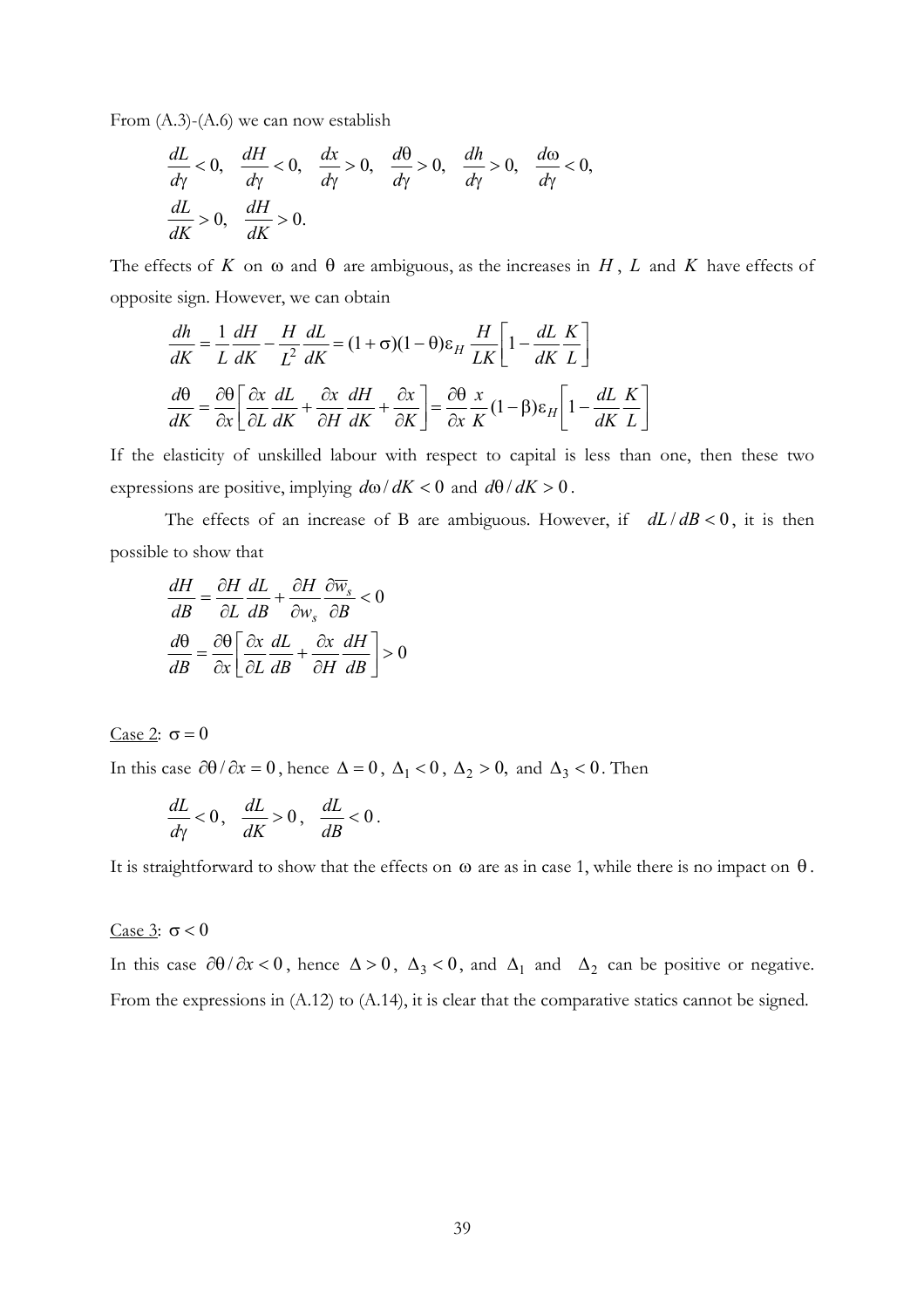#### **Appendix II: Data sources**

 $\overline{\phantom{a}}$ 

Data on income inequality are obtained from two alternative sources: the variable GINI1 is obtained from Brandolini 2003, whereas the variable GINI2 is derived Deininger and Squire 1996 (downloaded on 22/10/1998), by selecting "high quality data" only. In both cases we have controlled for the type of income ("gross", "disposable" or "net") and the type of recipient ("household", "household equivalent" or "person equivalent"). As it can be seen by the figure A.1 below, the two indices provide very similar information for Italy, United Kingdom and United States, whereas diverging for others countries (especially for Nordic countries).

Data on labour shares are obtained from the OECD-Stan dataset, reconstructed backward to the 60's from the Research Group at the Bank of France, and made available to us by Emilie Daudey (see Daudey, 2004). They are defined as the ratio between "compensation per employees" and "gross domestic product (income approach)", at current prices, for the entire economy. In alternative specification we have restricted to the manufacturing sector, without significant differences (apart from the different mean values). Graphs of the variables are reported in figure A.2. When self-employed are assigned the average earnings of dependent employees, corrected labour share are obtained (also reported in figure A.2). Since we do not find this assumption very convincing, we stick to the simple labour share. Results with corrected labour share are available upon request.

Data on unemployment rates are from Nickell and Nunziata 2001, whereas the replacement rate of the unemployment subsidy is obtained on a biannual base by OECD 2002 (and then replicated for the missing years). The wage differential is computed as the ratio between the  $9<sup>th</sup>$  and  $1<sup>st</sup>$ earnings decile, on data on earnings distribution from OECD (Trends in earning dispersion database). The Kaitz index (minimum to median wage) is obtained from OECD (Minimum wage database). For countries were minimum wages are non-existent (for example for they are replaced by national contract, this variable has been set equal to unity (Denmark, Finland, Germany, Italy, Norway, Sweden and UK for most of the sample period). Data on union density (ratio between union membership and active dependent employment) are from .

The capital stock is derived from the Penn World Tables, Mark 5.6 (see Summer and Heston 1991). Since data on labour force composition by skills are not available over a long time span, we relied on two potential proxies derived from educational attainment, i.e. measures of human capital. In the text we have used the average years of education in the adult population, obtainable from Cohen and Soto 2001.27 The oil price in national currency is computed from IMF Financial Statistics. Finally, the tax wedge measure is obtained from Nickell and Nunziata 2001.

<sup>&</sup>lt;sup>27</sup> The alternative measure is given by the population share with "at least some secondary schooling". Since these two measures are collinear (correlation coefficient is 0.84), we have chosen the one with the stronger statistical significance.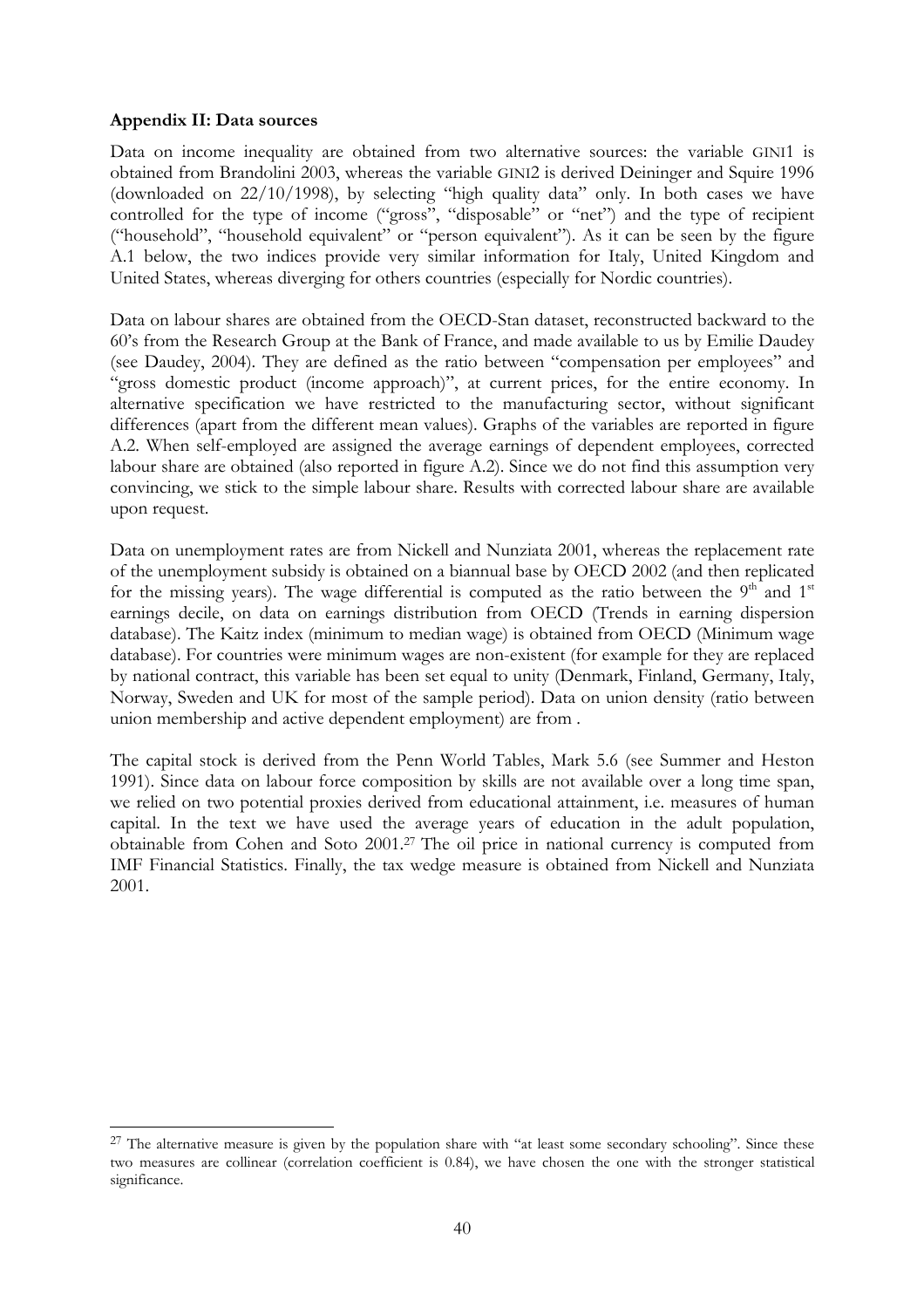#### **Appendix III – Additional tables and figures**

| country        | gini1 | $\lg 1$ | p9010 | ben | ur  | sample |
|----------------|-------|---------|-------|-----|-----|--------|
| Australia      | 6     | 44      | 25    | 40  | 36  | 6      |
| Belgium        | 4     | 44      | 8     | 40  | 41  | 4      |
| Canada         | 24    | 43      | 12    | 40  | 36  | 24     |
| Denmark        | 10    | 34      | 11    | 40  | 39  | 10     |
| Finland        | 14    | 44      | 21    | 40  | 41  | 14     |
| France         | 6     | 41      | 39    | 40  | 41  | 6      |
| Germany        | 28    | 44      | 15    | 40  | 41  | 27     |
| Italy          | 23    | 44      | 11    | 40  | 41  | 23     |
| Japan          | na    | 44      | 25    | 40  | 41  | na     |
| Korea          | na    | 34      | 16    | na  | na  | na     |
| Netherlands    | 9     | 35      | 23    | 40  | 41  | 9      |
| New Zealand    | 3     | 34      | 14    | 40  | 36  | 3      |
| Norway         | 10    | 34      | 12    | 40  | 36  | 10     |
| Sweden         | 26    | 44      | 24    | 40  | 41  | 25     |
| United kingdom | 36    | 44      | 31    | 40  | 41  | 36     |
| United states  | 37    | 44      | 28    | 40  | 41  | 36     |
| Total          | 236   | 651     | 315   | 600 | 593 | 233    |

Table A.1 – Sample sizes

Table A.2 – Pairwise correlation matrix (\* indicates statistical significance above 95%)

|               | $\sin 1$  | p9010     | $\lg 1$   | ur        | ben       | udnet    | fminim   | tv25      | lkapw    | tw       | $\frac{1}{1}$ |
|---------------|-----------|-----------|-----------|-----------|-----------|----------|----------|-----------|----------|----------|---------------|
| gini1         | 1.000     |           |           |           |           |          |          |           |          |          |               |
| p9010         | $0.360*$  | 1.000     |           |           |           |          |          |           |          |          |               |
| $\lg 1$       | $0.151*$  | $-0.058$  | 1.000     |           |           |          |          |           |          |          |               |
| ur            | $-0.317*$ | $-0.008$  | 0.063     | 1.000     |           |          |          |           |          |          |               |
| ben           | $-0.471*$ | $-0.433*$ | $0.124*$  | $0.320*$  | 1.000     |          |          |           |          |          |               |
| udnet         | $-0.111$  | $-0.682*$ | $0.204*$  | $-0.005$  | $0.221*$  | 1.000    |          |           |          |          |               |
| fminim        | $0.135*$  | $-0.743*$ | $0.088*$  | $-0.094*$ | 0.025     | $0.593*$ | 1.000    |           |          |          |               |
| ty25          | $-0.066$  | 0.057     | $0.339*$  | $0.365*$  | $0.223*$  | 0.020    | $-0.045$ | 1.000     |          |          |               |
| lkapw         | $-0.052$  | $-0.288*$ | $0.332*$  | $0.440*$  | $0.243*$  | 0.066    | $0.336*$ | $0.646*$  | 1.000    |          |               |
| tw            | $-0.058$  | $-0.473*$ | $0.108*$  | $0.313*$  | $0.293*$  | $0.403*$ | $0.593*$ | $-0.010$  | $0.347*$ | 1.000    |               |
| $\text{loil}$ | $-0.027$  | $-0.199*$ | $-0.428*$ | $0.219*$  | $-0.115*$ | 0.049    | 0.037    | $-0.195*$ | $-0.006$ | $0.229*$ | 1.000         |

Legend:

| gini1 |  |  | $=$ Gini index on personal income distribution, from Brandolini 2003 |
|-------|--|--|----------------------------------------------------------------------|
|       |  |  |                                                                      |

 $p9010 =$  ratio between 90<sup>th</sup> and 10<sup>th</sup> percentile in earnings distribution, from OECD

 $\overrightarrow{ls1}$  = labour share on value added at market price, from OECD-Stan database

ur = unemployment rate, from Nickell-Nunziata 2001

ben = unemployment benefit, from OECD 2001

udnet = union density, from Nickell-Nunziata 2001

fminim = ratio of minimum wage to median wage, from OECD

ty25 = average years of schooling of population 25 and over, whether studying or not, from Cohen and Soto 2001

lkapw = (log of) capital per worker, from Summer and Heston 1991, updated with mark 5.6 of the Penn tables

- tw = tax wedge, from Nickell-Nunziata 2001
- $\left| \text{I}\right|$  = (log of) oil price in national currency, from IMF Financial Statistics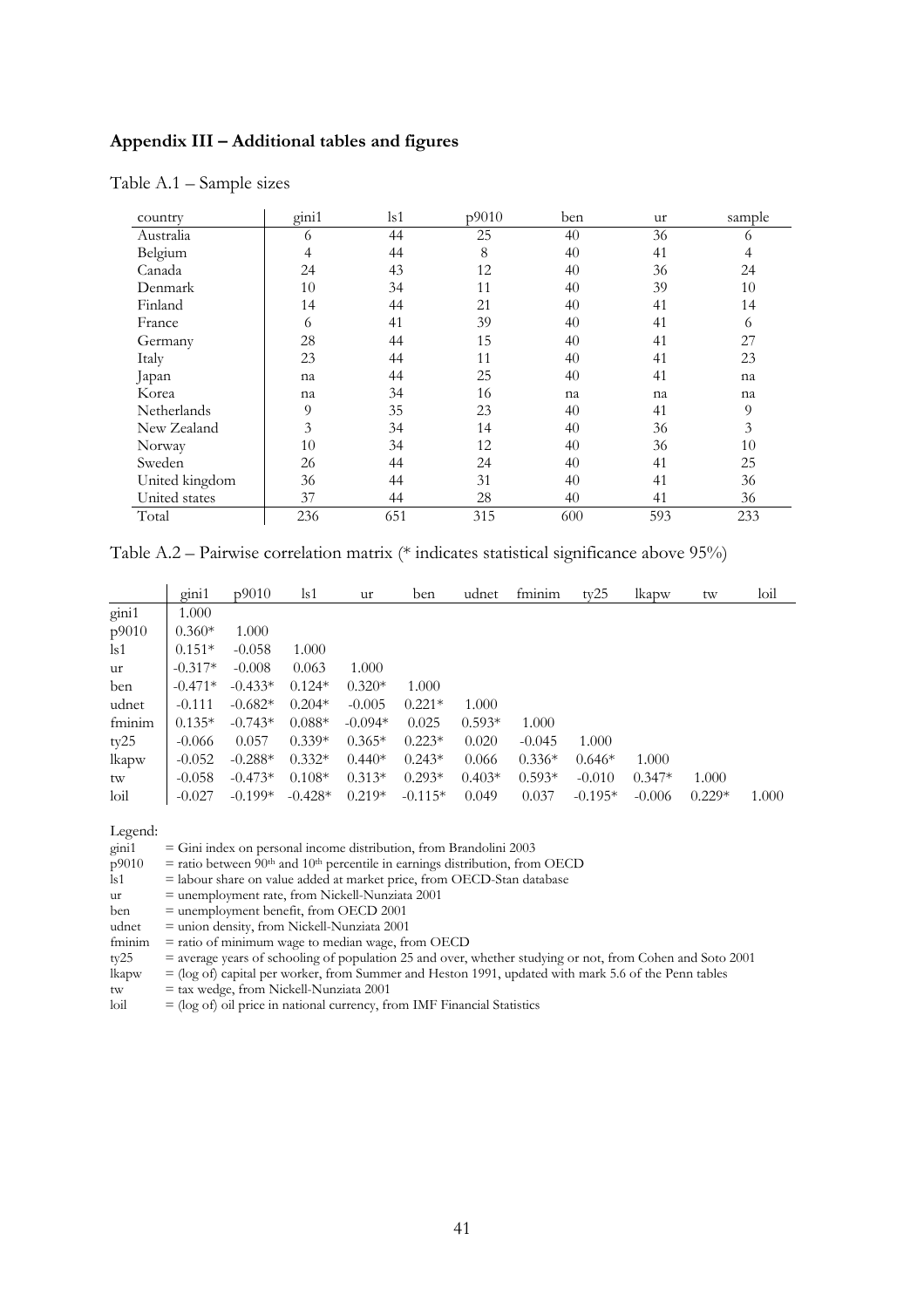

Figure A.1 – Gini indices of income inequality

Figure A.2 – Labour shares

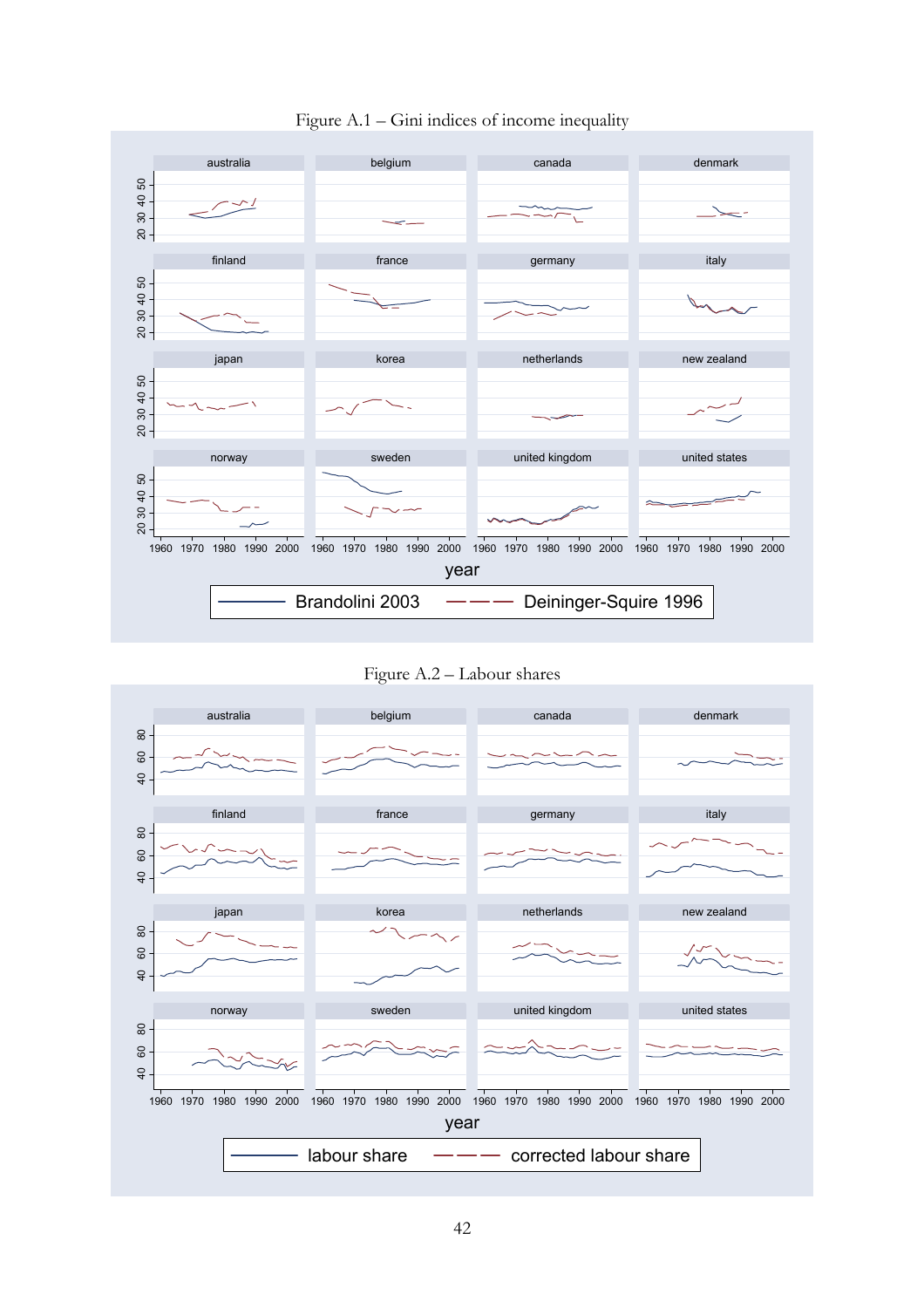|                                   |              | 2            | 3                   | 4            | 5            | 6            |
|-----------------------------------|--------------|--------------|---------------------|--------------|--------------|--------------|
|                                   | full         | reduced      | extended            | full         | reduced      | extended     |
|                                   | sample       | sample       | sample <sup>†</sup> | sample       | sample       | samplet      |
| labour share at market price      | $-0.437$     | $-0.33$      | $-0.39$             | $-0.478$     | $-0.439$     | $-0.486$     |
|                                   | $[7.84]***$  | $[4.19]$ *** | $[6.62]$ ***        | $[5.07]$ *** | $[4.68]$ *** | $[5.38]$ *** |
| unemployment rate                 | $-0.916$     | 0.101        | $-0.714$            | $-0.976$     | 0.122        | $-0.735$     |
|                                   | $[4.30]$ *** | [0.48]       | $[3.34]$ ***        | $[4.03]$ *** | [0.50]       | $[3.14]$ *** |
| unemployment benefit              | $-36.585$    | $-6.033$     | $-34.538$           | $-36.806$    | $-4.124$     | $-33.976$    |
|                                   | $[7.98]$ *** | [1.05]       | $[7.38]$ ***        | $[7.83]$ *** | [0.65]       | $[7.23]$ *** |
| unemp.benefit $\times$ unemp.rate | 2.476        | $-0.277$     | 2.236               | 2.434        | $-0.534$     | 2.12         |
|                                   | $[3.84]$ *** | [0.51]       | $[3.48]$ ***        | $[3.45]$ *** | [0.81]       | $[3.13]$ *** |
| $p90/p10$ decile ratio            |              | 3.564        | 3.596               |              | 3.688        | 4.125        |
|                                   |              | $[3.41]$ *** | $[3.68]$ ***        |              | $[2.76]$ *** | $[3.14]$ *** |
| Constant                          | yes          | yes          | yes                 | yes          | yes          | yes          |
| Country fixed effects             | yes          | yes          | yes                 | yes          | yes          | yes          |
| Country+Year fixed effects        |              |              |                     | ves          | ves          | ves          |
| Observations                      | 233          | 142          | 233                 | 233          | 142          | 233          |
| $R^2$                             | 0.94         | 0.96         | 0.94                | 0.94         | 0.97         | 0.95         |

Table A.3 – Determinants of personal income inequality – sample extension – OLS robust standard errors - t-statistics in parentheses - pvalue  $< 0.05 = *,$  pvalue  $< 0.01 = **$ 

† the missing observations for decile ratio are replaced by their country means. Controls for changes in definition included

Table A.4 – Determinants of personal income inequality – quinquennial averages - full sample robust standard errors - t-statistics in parentheses - \* significant at 10%; \*\* significant at 5%; \*\*\* significant at 1%

|                               | 1             | 2            | 3              | 4             |
|-------------------------------|---------------|--------------|----------------|---------------|
|                               | <b>OLS</b>    | <b>OLS</b>   | IV             | IV            |
| labour share at market price  | $-0.376$      | $-0.359$     | $-0.755$       | $-1.483$      |
|                               | $[2.80]$ ***  | [1.30]       | $[4.22]$ ***   | $[2.40]^{**}$ |
| extended p90/p10 decile ratio | 5.7           | 5.726        | 10.047         | 14.892        |
|                               | $[2.38]^{**}$ | $[2.03]*$    | $[1.67]$ *     | [1.55]        |
| unemployment rate             | 0.356         | 0.426        | 0.445          | 0.583         |
|                               | [1.57]        | [1.30]       | [0.88]         | [0.79]        |
| unemployment benefit          | $-21.53$      | $-21.989$    | $-16.883$      | $-13.108$     |
|                               | $[3.18]$ ***  | $[2.81]$ *** | $[3.03]^{***}$ | $[1.73]$ *    |
| time trend                    | $-0.049$      | $-0.041$     | $-0.117$       | $-0.32$       |
|                               | [0.48]        | [0.33]       | [0.77]         | [1.30]        |
| Constant                      | yes           | yes          | yes            | yes           |
| Country fixed effects         | yes           | yes          | yes            | yes           |
| Country+Year fixed effects    |               | yes          |                | yes           |
| Observations                  | 62            | 62           | 62             | 62            |
| $R^2$                         | 0.94          | 0.94         | 0.92           | 0.89          |
| Sargan test (p-value)         |               |              | 0.18           | 0.11          |

Endogenous: labour share, unemployment rate, p90/p10

Instruments: (log)capital×worker, tax wedge, years of education, minimum wage, bargaining coordination. Controls for changes in definition included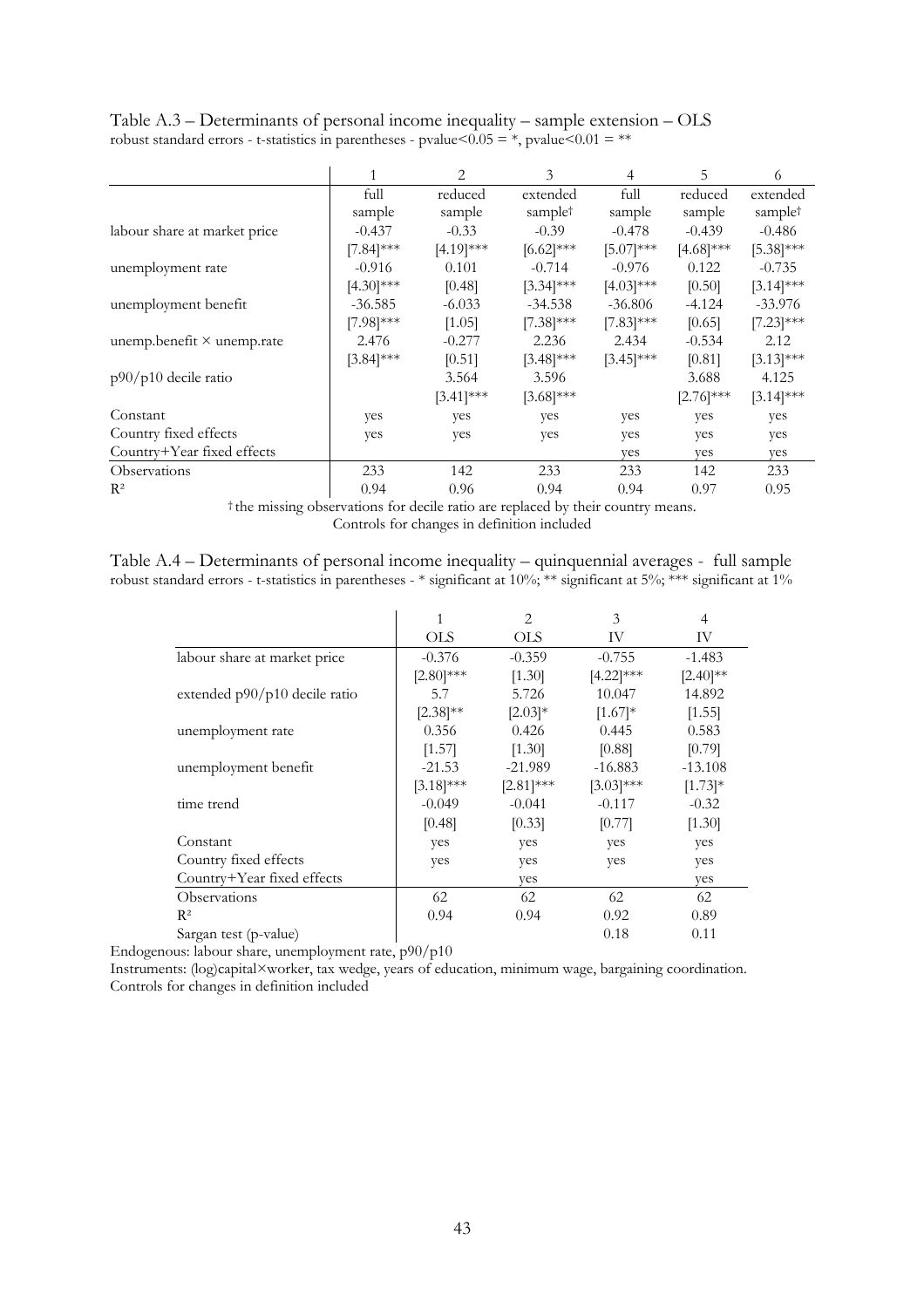Table A.5 – Determinants of personal income inequality – restricted sample (US, UK, Germany, Sweden Italy and Canada).

robust standard errors - t-statistics in parentheses - \* significant at 10%; \*\* significant at 5%; \*\*\* significant at 1%

|                                 | 1            | 2            | 3              | $\overline{4}$ |
|---------------------------------|--------------|--------------|----------------|----------------|
|                                 | <b>OLS</b>   | <b>OLS</b>   | IV             | IV             |
| labour share at market price    | $-0.311$     | $-0.434$     | $-0.525$       | $-1.556$       |
|                                 | $[3.52]$ *** | $[2.86]$ *** | $[2.70]$ ***   | $[5.39]$ ***   |
| extended $p90/p10$ decile ratio | 3.756        | 5.534        | 10.883         | 16.634         |
|                                 | $[3.36]$ *** | $[3.27]$ *** | $[2.14]^{**}$  | $[1.67]$ *     |
| unemployment rate               | $-0.177$     | $-0.03$      | 0.029          | 0.154          |
|                                 | [1.66]       | [0.15]       | [0.06]         | [0.17]         |
| unemployment benefit            | $-24.005$    | $-29.737$    | $-20.352$      | $-26.44$       |
|                                 | $[4.80]$ *** | $[6.30]$ *** | $[4.17]^{***}$ | $[3.13]$ ***   |
| time trend                      |              | 0.114        | $-0.029$       | $-0.12$        |
|                                 |              | [1.41]       | [0.22]         | [0.44]         |
| Constant                        | yes          | yes          | yes            | yes            |
| Country fixed effects           | yes          | yes          | yes            | yes            |
| Country+Year fixed effects      |              | yes          |                | yes            |
| Observations                    | 153          | 153          | 153            | 153            |
| $R^2$                           | 0.90         | 0.91         | 0.86           | 0.83           |
| Sargan test (p-value)           |              |              | 0.04           | 0.00           |

Endogenous: labour share, unemployment rate, p90/p10

Instruments: (log)capital×worker, tax wedge, years of education, minimum wage, bargaining coordination. Controls for changes in definition included

Table A.6 – Determinants of personal income inequality – measure for Gini index on income inequality from Deininger&Squire – full sample

robust standard errors - t-statistics in parentheses - \* significant at 10%; \*\* significant at 5%; \*\*\* significant at 1%

|                               | 1            | 2            | 3             | 4            |
|-------------------------------|--------------|--------------|---------------|--------------|
|                               | <b>OLS</b>   | <b>OLS</b>   | IV            | IV           |
| labour share at market price  | $-0.087$     | $-0.202$     | $-0.018$      | $-0.418$     |
|                               | $[1.75]$ *   | $[3.13]***$  | [0.18]        | $[1.73]$ *   |
| extended p90/p10 decile ratio | 6.209        | 7.281        | 12.373        | 10.418       |
|                               | $[4.86]$ *** | $[5.43]$ *** | $[2.84]$ ***  | $[1.82]$ *   |
| unemployment rate             | 0.14         | 0.123        | 0.344         | $-0.429$     |
|                               | [1.64]       | [1.25]       | [1.04]        | [0.57]       |
| unemployment benefit          | $-11.784$    | $-12.867$    | $-9.594$      | $-13.112$    |
|                               | $[3.17]$ *** | $[3.38]$ *** | $[2.50]^{**}$ | $[2.76]$ *** |
| time trend                    | 0.007        | 0.046        | $-0.059$      | $-1.275$     |
|                               | [0.23]       | [1.13]       | [0.72]        | [0.55]       |
| Constant                      | yes          | yes          | yes           | yes          |
| Country fixed effects         | yes          | yes          | yes           | yes          |
| Country+Year fixed effects    |              | yes          |               | yes          |
| Observations                  | 224          | 224          | 224           | 224          |
| $\mathbb{R}^2$                | 0.83         | 0.84         | 0.80          | 0.80         |
| Sargan test (p-value)         |              |              | 0.41          | 0.90         |

Endogenous: labour share, unemployment rate, p90/p10

Instruments: (log)capital×worker, tax wedge, years of education, minimum wage, bargaining coordination. Controls for changes in definition included